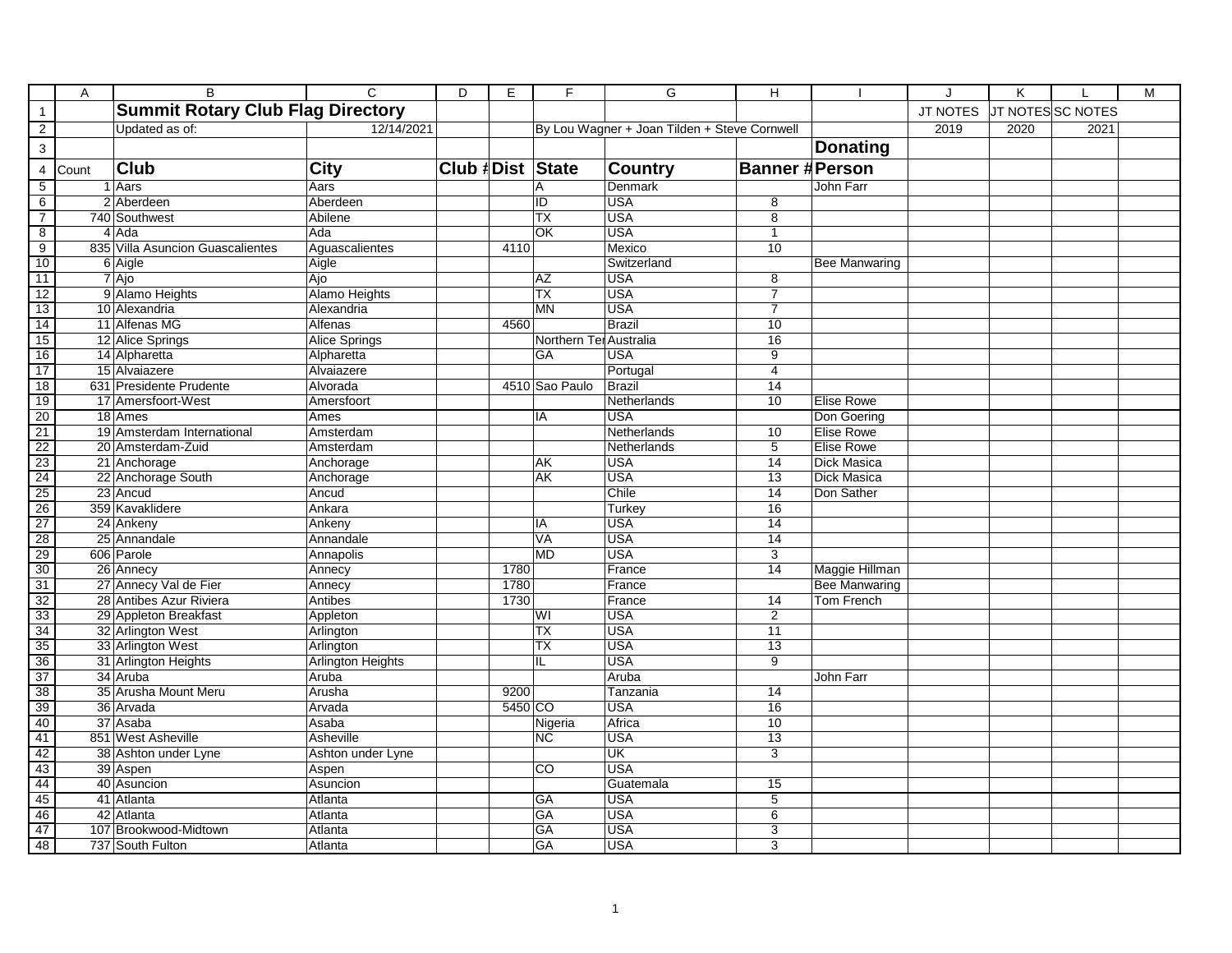|                 | Α | $\overline{B}$                | $\overline{C}$            | $\overline{D}$ | Ε       | F                    | G                  | н               |                         | J | Κ | M |
|-----------------|---|-------------------------------|---------------------------|----------------|---------|----------------------|--------------------|-----------------|-------------------------|---|---|---|
| 49              |   | 530 New Lynn                  | Auckland                  |                | 9910    |                      | New Zealand        | $\overline{9}$  |                         |   |   |   |
| $\overline{50}$ |   | 44 Austin                     | Austin                    |                |         | <b>TX</b>            | <b>USA</b>         | $\overline{3}$  |                         |   |   |   |
| 51              |   | 45 Austin                     | Austin                    |                |         | <b>MN</b>            | <b>USA</b>         | 6               |                         |   |   |   |
| $\frac{52}{53}$ |   | 46 Austin Southwest           | Austin                    |                |         | <b>TX</b>            | <b>USA</b>         | $\overline{3}$  |                         |   |   |   |
|                 |   | 239 Estrella                  | Avondale, Goodyear, et al |                |         | <b>AZ</b>            | <b>USA</b>         |                 | John Farr               |   |   |   |
| 54              |   | 48 Bainbridge                 | Bainbridge                |                |         | GA                   | <b>USA</b>         | $\overline{2}$  |                         |   |   |   |
| 55              |   | 49 Ballwin                    | <b>Ballwin</b>            |                |         | MO                   | <b>USA</b>         |                 | John Farr               |   |   |   |
| 56              |   | 50 Banbury                    | Banbury                   |                | 109     |                      | England            |                 | John Farr               |   |   |   |
| 57              |   | 51 Bangkok South              | Bangkok                   |                |         |                      | Tailand            | 13              | Dick Masica             |   |   |   |
| 58              |   | 220 Donmuang                  | Bangkok                   |                | 3350    |                      | Tailand            | $\overline{2}$  |                         |   |   |   |
| 59              |   | 53 Barcelona Millennium       | Barcelona                 |                | 2202    |                      | Spain              |                 | <b>Exchange Student</b> |   |   |   |
| 60              |   | 470 Mataro                    | Barcelona                 |                |         | 2202 Maresme         | Spain              |                 | <b>Exchange Student</b> |   |   |   |
| 61              |   | 160 Circolo Tennis            | <b>Barletta</b>           |                |         | Apulia               | Italy              | 10              |                         |   |   |   |
| 62              |   | 54 Bartlesville               | <b>Bartelsville</b>       |                |         | OK                   | <b>USA</b>         | $\overline{7}$  |                         |   |   |   |
| $\frac{63}{64}$ |   | 55 Basel-Spalen               | <b>Basel</b>              |                |         |                      | Switzerland        |                 | <b>Exchange Student</b> |   |   |   |
|                 |   | 56 Basingstoke                | Basingstoke               |                |         | Hampshire            | England            | 3               |                         |   |   |   |
| 65              |   | 57 Batavia                    | Batavia                   |                |         | IL                   | <b>USA</b>         | 10              |                         |   |   |   |
| 66              |   | 58 Baton Rouge Sunrise        | <b>Baton Rouge</b>        |                |         |                      | <b>USA</b>         | $\overline{16}$ | Andy                    |   |   |   |
| 67              |   | 59 Bayswater North            | Bayswater                 |                |         | 9810 Victoria        | Australia          | 10              |                         |   |   |   |
| 68              |   | 60 Baytown                    | Baytown                   |                |         | ТX                   | <b>USA</b>         | 13              |                         |   |   |   |
| $\frac{69}{70}$ |   | 61 Beauvais                   | Beauvais                  |                |         |                      | France             | 14              |                         |   |   |   |
|                 |   | 63 Beenleigh                  | Beenleigh                 |                |         | Queensland Australia |                    | $\overline{2}$  |                         |   |   |   |
| $\overline{71}$ |   | 64 Beijing                    | Beijing                   |                |         |                      | China              |                 | <b>GSE Team</b>         |   |   |   |
| $\frac{72}{73}$ |   | 65 Belfast Fort William       | Belfast                   |                | 116     |                      | Ireland            | $\overline{9}$  |                         |   |   |   |
|                 |   | 69 Beograd Stari Grad         | Belgrade                  |                | 2483    |                      | Serbia             |                 | Dave & Ann Mathews      |   |   |   |
| 74              |   | 70 Beograd-Singiounuco        | Belgrade                  |                | 2483    |                      | Serbia             | 16              | Dave & Ann Mathews      |   |   |   |
| 75              |   | 71 Beograd-Skadarlija         | Belgrade                  |                | 2483    |                      | Serbia             | 16              | Dave & Ann Mathews      |   |   |   |
| 76              |   | 66 Bellevue Breakfast         | <b>Bellevue</b>           |                |         | <b>WA</b>            | <b>USA</b>         | $\overline{4}$  |                         |   |   |   |
| $\overline{77}$ |   | 487 Milionesimo               | Belo Horizonte MG         |                |         |                      | <b>Brazil</b>      | 3               |                         |   |   |   |
| 78              |   | 67 Belvidere                  | <b>Belvidere</b>          |                |         | IL                   | <b>USA</b>         | 12              |                         |   |   |   |
| 79              |   | 72 Berkhamsted                | Berkhamsted               |                |         | <b>Bulborne</b>      | UK                 | 6               |                         |   |   |   |
| 80              |   | 73 Berlin-Nord                | <b>Berlin</b>             |                |         |                      | Germany            | $\overline{12}$ |                         |   |   |   |
| 81              |   | 74 Berlin-Pankow              | <b>Berlin</b>             |                |         |                      | Germany            | 12              |                         |   |   |   |
| 82              |   | 266 Gedachtniskirche          | Berlin                    |                |         |                      | Germany            | $\overline{12}$ |                         |   |   |   |
| 83              |   | 75 Bessemer                   | <b>Bessemer</b>           |                |         | PA                   | <b>USA</b>         | $\overline{12}$ |                         |   |   |   |
| 84              |   | 76 Bethesda-Chevy Chase       | Bethesda-Chevy Chase      |                |         | MD                   | <b>USA</b>         | $\overline{12}$ |                         |   |   |   |
| 85              |   | 77 Bielefeld-Sud              | Bielefeld                 |                |         |                      | Germany            | $\overline{4}$  |                         |   |   |   |
| 86              |   | 78 Birmingham                 | Birmingham                |                |         | <b>AL</b>            | <b>USA</b>         | $\overline{5}$  |                         |   |   |   |
| 87              |   | 79 Bjerringbro                | Bjerringbro               |                |         |                      | Denmark            | 10              |                         |   |   |   |
| 88              |   | 80 Black River Falls          | <b>Black River Falls</b>  |                |         | WI                   | <b>USA</b>         | $\overline{12}$ |                         |   |   |   |
| 89              |   | 81 Bladensburg                | Bladensburg               |                |         | <b>MD</b>            | <b>USA</b>         | $\overline{8}$  |                         |   |   |   |
| 90              |   | 82 Blenheim South             | Blenheim                  |                | 9970    |                      | <b>New Zealand</b> | $\overline{2}$  |                         |   |   |   |
| $\frac{91}{92}$ |   | 83 Bloemtonrein               | Bloemtorein               |                |         |                      | South Africa       | $\overline{5}$  |                         |   |   |   |
|                 |   | 84 Bloomington                | Bloomington               |                |         | <b>MN</b>            | <b>USA</b>         | $\overline{7}$  |                         |   |   |   |
| 93              |   | 85 Bloomington-Normal Sunrise | <b>Bloomington-Normal</b> |                |         | IL                   | <b>USA</b>         | 4               |                         |   |   |   |
| 94              |   | 86 Boerne                     | Boerne                    |                |         | <b>TX</b>            | <b>USA</b>         | 9               |                         |   |   |   |
| 95              |   | 87 Bon Air                    | Bon Air                   |                |         | <b>VA</b>            | <b>USA</b>         | 13              |                         |   |   |   |
| 96              |   | 88 Boquete                    | Boquete                   |                |         | 4240 Chiriqui        | Panama             | 14              |                         |   |   |   |
| $\overline{97}$ |   | 89 Boras                      | <b>Boras</b>              |                |         |                      | Sweden             |                 | John Farr               |   |   |   |
| 98              |   | 93 Boulder Flatirons          | <b>Boulder</b>            |                | 5450 CO |                      | <b>USA</b>         | $\overline{2}$  |                         |   |   |   |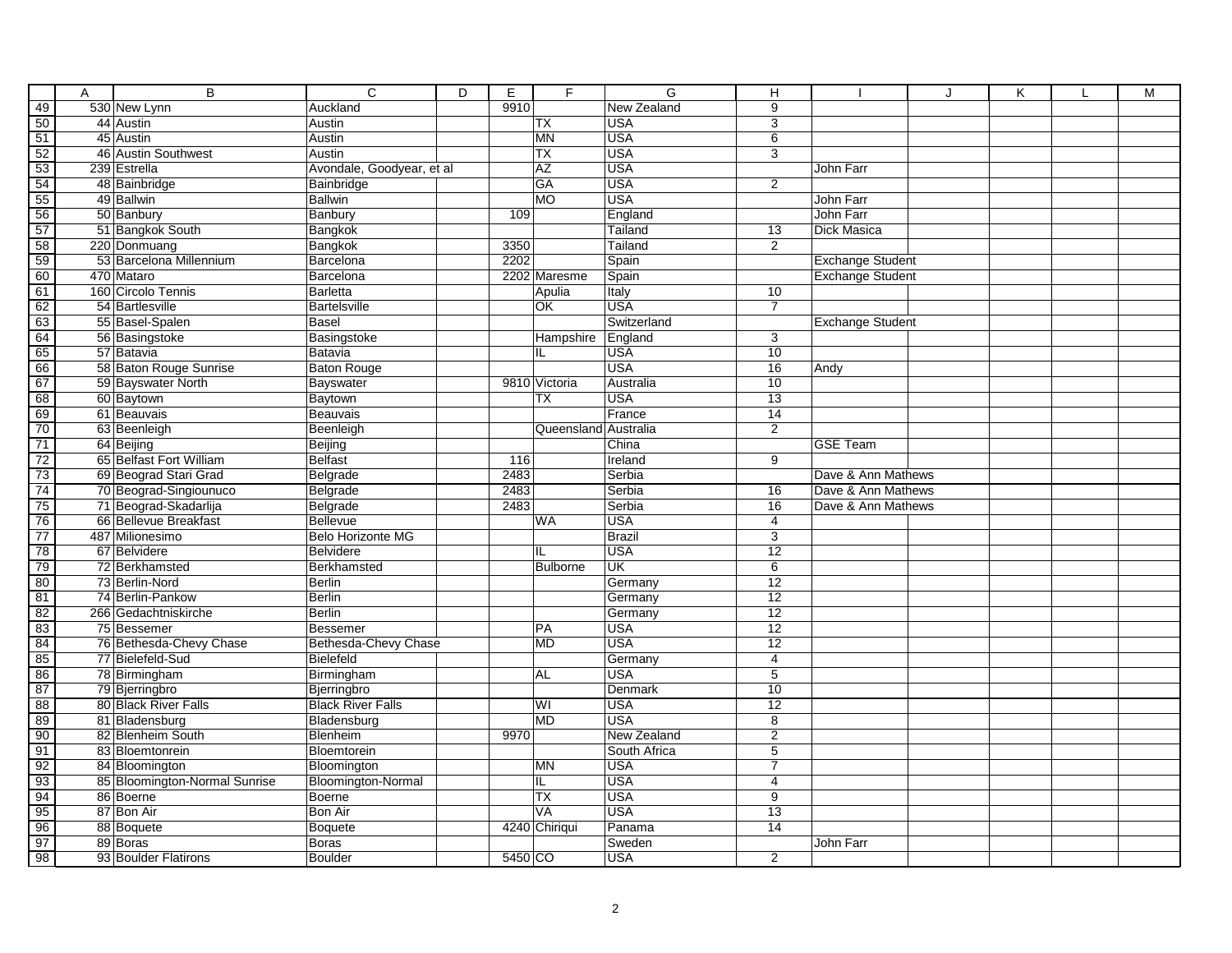|                  | Α | $\overline{B}$                         | $\overline{c}$                      | $\overline{D}$ | E.      | F                              | G                         | H               |                           | J          | Κ | $\mathbf{L}$ | M |
|------------------|---|----------------------------------------|-------------------------------------|----------------|---------|--------------------------------|---------------------------|-----------------|---------------------------|------------|---|--------------|---|
| $\frac{99}{100}$ |   | 90 Boulder                             | <b>Boulder</b>                      |                | 5450 CO |                                | <b>USA</b>                | 8               |                           |            |   |              |   |
|                  |   | 91 Boulder City                        | <b>Boulder City</b>                 |                |         | <b>NV</b>                      | <b>USA</b>                | 10              |                           |            |   |              |   |
|                  |   | 92 Boulder City Sunrise                | <b>Boulder City</b>                 |                |         | <b>NV</b>                      | <b>USA</b>                | $\overline{16}$ |                           |            |   |              |   |
|                  |   | 758 Sunrise                            | <b>Boulder City</b>                 |                |         | <b>NV</b>                      | <b>USA</b>                | $\overline{5}$  |                           |            |   |              |   |
|                  |   | 94 Boynton Beach                       | <b>Boynton Beach</b>                |                |         | FL                             | <b>USA</b>                |                 | John Farr                 |            |   |              |   |
|                  |   | 95 Bozeman                             | Bozeman                             |                | 539 MT  |                                | <b>USA</b>                | 13              |                           |            |   |              |   |
|                  |   | 96 Braedstrup                          | Braedstrup                          |                |         |                                | <b>Denmark</b>            | $\overline{2}$  |                           |            |   |              |   |
|                  |   | 97 Brainard Lakes                      | <b>Brainerd Lakes</b>               |                |         | <b>MN</b>                      | <b>USA</b>                | 5               |                           |            |   |              |   |
|                  |   | 196 Daybreakers                        | <b>Branson</b>                      |                |         | <b>MO</b>                      | <b>USA</b>                | 3               |                           |            |   |              |   |
|                  |   | 588 Ozark Mountain Country             | Branson-Hollister                   |                |         | <b>MO</b>                      | <b>USA</b>                | $\overline{15}$ |                           |            |   |              |   |
|                  |   | 99 Braunschweig-Hanse                  | Braunschweig                        |                |         |                                | Germany                   | $\overline{11}$ |                           |            |   |              |   |
|                  |   | 101 Breckenridge Mountain              | Breckenridge                        |                |         | $\overline{c}$                 | <b>USA</b>                | 16              | <b>Butch Elitch</b>       |            |   |              |   |
|                  |   | 102 Brig                               | <b>Brig</b>                         |                |         |                                | Switzerland               | 9 & 16          |                           |            |   |              |   |
|                  |   | 103 Brnik                              | <b>Brnik</b>                        |                |         |                                | Slovenia                  | 16              | Ann Clement/Dave Matthews |            |   |              |   |
|                  |   | 106 Brondby-Vallensbaek                | Brondby-Vallensbaek                 |                |         |                                | Denmark                   | $\mathbf{1}$    |                           |            |   |              |   |
|                  |   | 234 Elmbrook Sunrise                   | <b>Brookfield</b>                   |                | 627 WI  |                                | <b>USA</b>                | 4               |                           |            |   |              |   |
|                  |   | 108 Broomfield                         | <b>Broomfield</b>                   |                |         | <b>CO</b>                      | <b>USA</b>                |                 | Lori Slota                |            |   |              |   |
|                  |   | 109 Broomfield Crossing                | <b>Broomfield</b>                   |                |         | <b>CO</b>                      | <b>USA</b>                |                 | Lori Slota                |            |   |              |   |
|                  |   | 110 Bruck ad Mur                       | <b>Bruck as Mur</b>                 |                |         |                                | Austria                   | 6               |                           |            |   |              |   |
|                  |   | 111 Budapest                           | <b>Budapest</b>                     |                |         |                                | Hungary                   | 16              |                           |            |   |              |   |
|                  |   | 112 Budapest-Duna                      | Budapest                            |                |         |                                | Hungary                   | 5               | <b>Dick Masica</b>        |            |   |              |   |
|                  |   | 113 Budi-Nadahnuce                     | Budi                                |                |         |                                | Croatia                   |                 | <b>Exchange Student</b>   |            |   |              |   |
|                  |   | 836 Vincente Lopez                     | <b>Buenos Aires</b>                 |                | 4820    |                                | Argentina                 | 6               |                           |            |   |              |   |
|                  |   | 114 Burbank Sunrise                    | <b>Burbank</b>                      |                |         | CA                             | <b>USA</b>                |                 | Mat Levine                |            |   |              |   |
|                  |   | 115 Burgess Hill                       | <b>Burgess Hill</b>                 |                |         | Sussex                         | UK<br><b>USA</b>          | 3               | <b>Butch Elitch</b>       |            |   |              |   |
|                  |   | 8 Alamance Breakfast                   | <b>Burlington</b>                   |                | 7690 NC |                                |                           | 16              |                           |            |   |              |   |
|                  |   | 116 Burlington<br>117 Burlington       | Burlington                          |                |         | ΙA<br>$\overline{\mathsf{VT}}$ | <b>USA</b>                |                 | John Farr                 |            |   |              |   |
|                  |   | 118 Burlington Lakeshore               | <b>Burlington</b>                   |                |         | Ontario                        | <b>USA</b>                | 3               |                           |            |   |              |   |
|                  |   |                                        | <b>Burlington</b><br>Cabo San Lucas |                | 4100    |                                | Canada<br>Mexico          | 4<br>8          | <b>Dick Masica</b>        |            |   |              |   |
|                  |   | 119 Cabo San Lucas<br>120 Caen Abbayes | Caen                                |                |         |                                | France                    | 1               |                           |            |   |              |   |
|                  |   | 121 Cairo                              | Cairo                               |                |         |                                | Egypt                     | 6               |                           |            |   |              |   |
|                  |   | 485 Mid West                           | Calcutta                            |                |         |                                | India                     | 5               |                           |            |   |              |   |
|                  |   | 122 Calgary East                       | Calgary                             |                |         | Alberta                        | Canada                    | $\mathbf{1}$    |                           |            |   |              |   |
|                  |   | 131 Carmarillo                         | Camarillo                           |                |         | CA                             | <b>USA</b>                | 4               |                           |            |   |              |   |
|                  |   | 123 Cambridge                          | Cambridge                           |                |         |                                | New Zealand               | 16              |                           |            |   |              |   |
|                  |   | 124 Camendton                          | Camdenton                           |                |         | <b>MO</b>                      | <b>USA</b>                | 3               |                           |            |   |              |   |
|                  |   | 126 Canisteo                           | Canisteo                            |                |         | <b>NY</b>                      | <b>USA</b>                | 11              |                           |            |   |              |   |
|                  |   | 127 Canoga Park                        | Canoga Park                         |                |         | CA                             | <b>USA</b>                | 9               |                           |            |   |              |   |
|                  |   | 130 Cape West                          | Cape Girardeau                      |                |         | MO                             | <b>USA</b>                | 15              | <b>Skip Wrape</b>         | have extra |   |              |   |
|                  |   | 128 Cape May                           | Cape May                            |                |         | <b>NJ</b>                      | <b>USA</b>                | 4               |                           |            |   |              |   |
|                  |   | 129 Cape Town                          | Cape Town                           |                |         | Kaapstad                       | South Africa              |                 | John Farr                 |            |   |              |   |
|                  |   | 790 Tokai                              | Cape Town                           |                | 9350    |                                | South Africa              | 9               |                           |            |   |              |   |
|                  |   | 512 Mt Sopris                          | Carbondale                          |                | 5470 CO |                                | <b>USA</b>                |                 |                           |            |   |              |   |
|                  |   | 133 Carse of Stirling                  | Carse of Stirling                   |                |         | Scotland                       | $\overline{\mathsf{U}}$ K | 3               |                           |            |   |              |   |
|                  |   | 134 Cary                               | Cary                                |                |         | <b>NC</b>                      | <b>USA</b>                |                 | John Farr                 |            |   |              |   |
|                  |   | 136 Castle Rock                        | Castle Rock                         |                | 5470 CO |                                | <b>USA</b>                | 10              |                           |            |   |              |   |
|                  |   | 137 Cathedral City                     | <b>Cathedral City</b>               |                |         | CA                             | <b>USA</b>                | $\overline{14}$ |                           |            |   |              |   |
|                  |   | 285 Grand Cayman                       | Cayman Islands                      |                |         |                                | <b>BWI</b>                | 12              |                           |            |   |              |   |
|                  |   | 286 Grand Cayman Sunrise               | Cayman Islands                      |                |         |                                | <b>BWI</b>                |                 | Tim                       |            |   |              |   |
|                  |   |                                        |                                     |                |         |                                |                           |                 |                           |            |   |              |   |
|                  |   |                                        |                                     |                |         |                                | 3                         |                 |                           |            |   |              |   |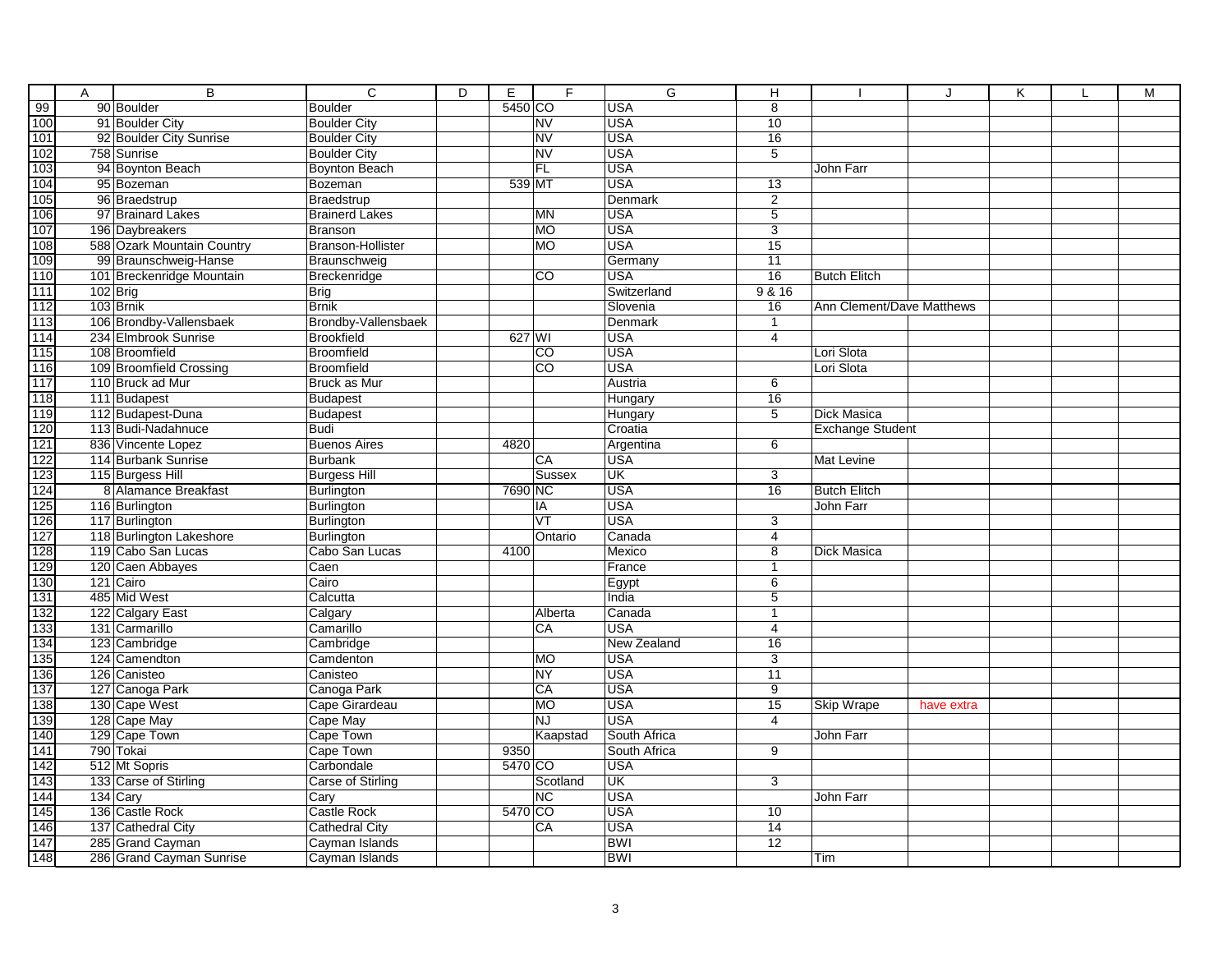|                                                                    | Α | $\overline{B}$                   | $\overline{c}$              | $\overline{D}$ | Е                  | F                          | $\overline{G}$                | н                                |                         | J | Κ | M |
|--------------------------------------------------------------------|---|----------------------------------|-----------------------------|----------------|--------------------|----------------------------|-------------------------------|----------------------------------|-------------------------|---|---|---|
| 149                                                                |   | 138 Cazenovia                    | Cazenovia                   |                |                    | $\overline{\text{NY}}$     | <b>USA</b>                    | 3                                |                         |   |   |   |
| 150                                                                |   | 139 Cedar Rapids                 | <b>Cedar Rapids</b>         |                |                    | IA                         | <b>USA</b>                    | $\overline{7}$                   |                         |   |   |   |
|                                                                    |   | 52 Barbara Celjska               | Celje                       |                |                    |                            | Slovenia                      |                                  | Dave & Ann Mathews      |   |   |   |
| $\frac{151}{152}$ $\frac{153}{154}$ $\frac{154}{155}$              |   | 140 Ceuta                        | Ceuta                       |                |                    |                            | Morocco                       | 11                               |                         |   |   |   |
|                                                                    |   | 141 Champaign-Urbana Sunrise     | Champaign-Urbana            |                |                    | IL                         | <b>USA</b>                    | 13                               |                         |   |   |   |
|                                                                    |   | 125 Can Tan Crown                | Chandler                    |                | 5510 AZ            |                            | <b>USA</b>                    | 13                               |                         |   |   |   |
|                                                                    |   | 142 Chandler                     | Chandler                    |                |                    | <b>AZ</b>                  | <b>USA</b>                    | $\overline{2}$                   | Dick Masica             |   |   |   |
| 156                                                                |   | 143 Chandler Horizon             | Chandler                    |                |                    | <b>AZ</b>                  | <b>USA</b>                    | 10                               | Dick Masica             |   |   |   |
| 157                                                                |   | 144 Chandler North               | Chandler                    |                |                    | <b>AZ</b>                  | <b>USA</b>                    | 12                               | Dick Masica             |   |   |   |
| 158<br>159                                                         |   | 390 Kyrene Corridor              | Chandler                    |                | 5510 AZ            |                            | <b>USA</b>                    | $\overline{7}$                   | <b>Dick Masica</b>      |   |   |   |
|                                                                    |   | 145 Chapel Hill                  | <b>Chapel Hill</b>          |                |                    | $\overline{\text{NC}}$     | <b>USA</b>                    | $\overline{8}$                   |                         |   |   |   |
| 160<br>161<br>162<br>163<br>164<br>165<br>166                      |   | 146 Charleston                   | Charleston                  |                |                    | $\overline{SC}$            | <b>USA</b>                    | 15                               |                         |   |   |   |
|                                                                    |   | 149 Charlotte-West               | Charlotte                   |                |                    | <b>NC</b>                  | <b>USA</b>                    | $\overline{2}$                   |                         |   |   |   |
|                                                                    |   | 147 Charlotte Shelburne          | <b>Charlotte Shelburne</b>  |                |                    | VT                         | <b>USA</b>                    | 16                               |                         |   |   |   |
|                                                                    |   | 148 Charlottenlund               | Charlottenlund              |                |                    |                            | Denmark                       | $\overline{4}$                   |                         |   |   |   |
|                                                                    |   | 150 Chatfield                    | Chatfield                   |                | 5450 CO            |                            | USA                           | $\overline{6}$                   |                         |   |   |   |
|                                                                    |   | 151 Chatham                      | Chatham                     |                |                    |                            | England                       | $\overline{1}$                   |                         |   |   |   |
|                                                                    |   | 474 Meenambakkam                 | Chennal                     |                | 3230               |                            | India                         | 10                               |                         |   |   |   |
| $\frac{167}{168}$                                                  |   | 152 Chepstow                     | Chepstow                    |                |                    | Wales                      | England                       |                                  | John Farr               |   |   |   |
|                                                                    |   | 13 Allegheny Valley              | Cheswick                    |                |                    | PA                         | <b>USA</b>                    | $\mathbf{1}$                     |                         |   |   |   |
|                                                                    |   | 153 Cheyenne                     | Cheyenne                    |                |                    | <b>WY</b>                  | <b>USA</b>                    | 6                                |                         |   |   |   |
|                                                                    |   | 154 Chihuahua                    | Chihuahua                   |                |                    | 4110 Chihuahua             | Mexico                        | $\overline{11}$                  |                         |   |   |   |
|                                                                    |   | 156 Christchurch South           | Christchurch                |                | 9970               |                            | New Zealand                   | $\overline{15}$                  |                         |   |   |   |
|                                                                    |   | 157 Christchurch Sunrise         | Christchurch                |                | 9970               |                            | New Zealand                   | $\overline{15}$                  |                         |   |   |   |
|                                                                    |   | 158 Chung Ho Yuan Tung           | Chung Ho                    |                | 3480               |                            | Taiwan                        |                                  |                         |   |   |   |
|                                                                    |   | 159 Cincinnati                   | Cincinnati                  |                |                    | OH                         | <b>USA</b>                    | $\overline{8}$                   |                         |   |   |   |
|                                                                    |   | 161 Claremore                    | Claremore                   |                |                    | OK                         | <b>USA</b>                    | $\overline{13}$                  |                         |   |   |   |
| 169<br>170<br>171<br>172<br>173<br>174<br>175<br>177<br>177<br>178 |   | 162 Clark                        | Clark                       |                |                    | <b>SD</b>                  | USA                           | 9                                |                         |   |   |   |
|                                                                    |   | 163 Clarksville                  | Clarksville                 |                |                    | TX                         | <b>USA</b>                    | 9                                |                         |   |   |   |
|                                                                    |   | 323 Hillcrest                    | Cleveland                   |                |                    | OH                         | <b>USA</b>                    | $\overline{4}$                   |                         |   |   |   |
|                                                                    |   | 164 Coachella Valley             | Coachella Valley            |                |                    | CA                         | <b>USA</b>                    | 14                               |                         |   |   |   |
| $\frac{180}{181}$                                                  |   | 195 Daybreak                     | Cocoa Beach                 |                |                    | <b>FL</b>                  | <b>USA</b>                    | 5                                |                         |   |   |   |
|                                                                    |   | 166 Coffs Harbour City           | Coffs Harbour               |                |                    | 9650 New South V Australia |                               | 11                               |                         |   |   |   |
|                                                                    |   | 167 Colby                        | Colby                       |                |                    | <b>KS</b>                  | <b>USA</b><br><b>USA</b>      | $\bf 8$                          |                         |   |   |   |
|                                                                    |   | 104 Broadmoor                    | Colorado Springs            |                | 5470 CO            |                            |                               | $6\overline{6}$                  |                         |   |   |   |
| 182<br>183<br>184<br>185                                           |   | 105 Broadmoor                    | Colorado Springs            |                | 5470 CO            |                            | <b>USA</b>                    | $\overline{7}$<br>$\overline{7}$ |                         |   |   |   |
|                                                                    |   | 169 Colorado Springs             | Colorado Springs            |                | 5470 CO<br>5470 CO |                            | <b>USA</b><br><b>USA</b>      |                                  |                         |   |   |   |
|                                                                    |   | 226 East Colorado Springs        | Colorado Springs            |                |                    |                            | <b>USA</b>                    | $\overline{2}$                   |                         |   |   |   |
| 186<br>187<br>188                                                  |   | 546 North Colorado Springs       | Colorado Springs            |                | 5470 CO            |                            |                               | $\overline{8}$                   |                         |   |   |   |
|                                                                    |   | 171 Commerce City<br>172 Conifer | <b>Commerce City</b>        |                | 5450 CO<br>5450 CO |                            | USA<br><b>USA</b>             | 6                                |                         |   |   |   |
| 189<br>190                                                         |   |                                  | Conifer                     |                |                    |                            |                               | $\overline{5}$                   | Lou Wagner              |   |   |   |
|                                                                    |   | 173 Constantia                   | Constantia                  |                | 4760               |                            | South Africa<br><b>Brazil</b> | $\overline{3}$                   |                         |   |   |   |
| $\frac{191}{192}$                                                  |   | 174 Contagem                     | Contagem                    |                |                    |                            |                               |                                  | <b>Exchange Student</b> |   |   |   |
|                                                                    |   | 175 Cooma<br>176 Coppell         | Cooma                       |                |                    |                            | Australia                     | 4                                |                         |   |   |   |
| $\frac{1}{193}$<br>$\frac{194}{195}$                               |   | 177 Copperas Cove                | Coppell                     |                |                    | ТX<br><b>TX</b>            | <b>USA</b><br><b>USA</b>      | 14<br>12                         |                         |   |   |   |
|                                                                    |   | 178 Coralville-North Corridor    | Copperas Cove<br>Coralville |                |                    |                            | <b>USA</b>                    | $\overline{7}$                   |                         |   |   |   |
| 196                                                                |   |                                  |                             |                |                    | IA                         | <b>UK</b>                     | $\overline{12}$                  |                         |   |   |   |
| 197                                                                |   | 179 Corby-Northants              | Corby                       |                |                    | Northants<br>CA            | <b>USA</b>                    |                                  |                         |   |   |   |
|                                                                    |   | 180 Cordelia                     | Cordelia                    |                |                    |                            |                               | 13                               |                         |   |   |   |
| 198                                                                |   | 267 General Paz                  | Cordoba                     |                |                    |                            | Argentina                     | $\overline{4}$                   |                         |   |   |   |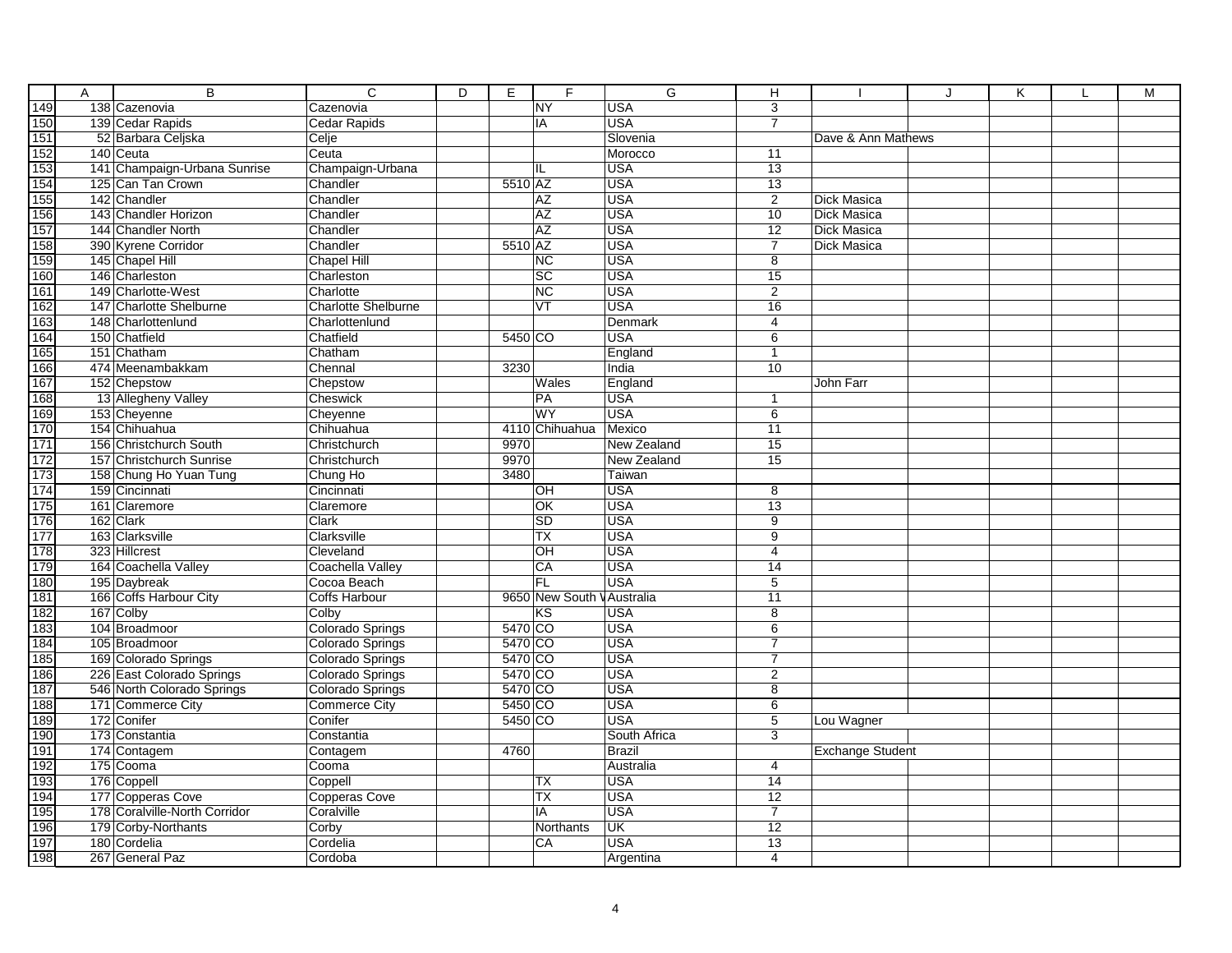|                    | Α | B                                | $\overline{C}$        | $\overline{D}$ | Е         | F                          | G                        | н                       |               | J | Κ | M |
|--------------------|---|----------------------------------|-----------------------|----------------|-----------|----------------------------|--------------------------|-------------------------|---------------|---|---|---|
|                    |   | 562 Nueva Cordoba                | Cordoba               |                |           |                            | Argentina                | 10                      |               |   |   |   |
|                    |   | 759 Sunrise                      | Corpus Christi        |                |           | <b>TX</b>                  | <b>USA</b>               | $\overline{5}$          |               |   |   |   |
|                    |   | 181 Coshocton                    | Coshocton             |                |           | OH                         | <b>USA</b>               | $\overline{8}$          |               |   |   |   |
|                    |   | 182 Cottbus                      | Cottbus               |                |           | <b>Brandenberg Germany</b> |                          | $\overline{12}$         |               |   |   |   |
|                    |   | 183 Craig                        | Craig                 |                |           | CO                         | <b>USA</b>               |                         | John Farr     |   |   |   |
|                    |   | 291 Grayson                      | <b>Crayson County</b> |                |           | $\overline{TX}$            | <b>USA</b>               | $\mathbf{1}$            |               |   |   |   |
|                    |   | 184 Crested Butte                | <b>Crested Butte</b>  |                |           | $\overline{c}$             | <b>USA</b>               | $\overline{12}$         |               |   |   |   |
|                    |   | 185 Creston                      | Creston               |                |           | IA                         | <b>USA</b>               | 6                       |               |   |   |   |
|                    |   | 186 Crestview                    | Crestview             |                |           | <b>FL</b>                  | <b>USA</b>               | 14                      |               |   |   |   |
|                    |   | 187 Crosby                       | Crosby                |                |           |                            | England                  | 11                      |               |   |   |   |
|                    |   | 193 Dawnbreakers                 | Crystal Lake          |                |           | IL                         | <b>USA</b>               | 4                       |               |   |   |   |
|                    |   | 194 Dawnbreakers                 | Crystal Lake          |                |           | IL                         | <b>USA</b>               | $\overline{5}$          |               |   |   |   |
|                    |   | 188 Cypress-Fairbanks            | Cypress-Fairbanks     |                |           | <b>TX</b>                  | <b>USA</b>               | $\overline{1}$          |               |   |   |   |
|                    |   | 189 Dade City                    | Dade City             |                |           | <b>FL</b>                  | <b>USA</b>               | 4                       |               |   |   |   |
|                    |   | 190 Dahlonega Sunrise            | Dahlonega             |                |           | <b>GA</b>                  | <b>USA</b>               |                         | Guest         |   |   |   |
|                    |   | 242 Fair Park                    | Dallas                |                |           | <b>TX</b>                  | <b>USA</b>               | 6                       |               |   |   |   |
|                    |   | 243 Fair Park                    | Dallas                |                |           | <b>TX</b>                  | <b>USA</b>               | $\overline{8}$          |               |   |   |   |
|                    |   | 191 Dalton                       | Dalton                |                |           | ЮH                         | <b>USA</b>               | 13                      |               |   |   |   |
|                    |   | 192 Davenport                    | Davenport             | 34             |           | IA                         | <b>USA</b>               | $\overline{5}$          |               |   |   |   |
|                    |   | 551 North Scott                  | Davenport             |                |           | IA                         | <b>USA</b>               | 6                       |               |   |   |   |
|                    |   | 197 Daytona Beach West           | Daytona Beach         |                |           | <b>FL</b>                  | <b>USA</b>               | 13                      |               |   |   |   |
|                    |   | 198 De Jahu-Leste                | De Jahu-Leste         |                | 4480      |                            | Peru ??                  | 11                      |               |   |   |   |
|                    |   | 200 Dearborn                     | Dearborn              |                |           | MI                         | <b>USA</b>               | $\overline{9}$          |               |   |   |   |
|                    |   | 201 Decatur                      | Decatur               |                |           | IN                         | <b>USA</b>               | $\overline{11}$         |               |   |   |   |
|                    |   | 202 Deception Bay                | Deception Bay         |                | 960C      |                            | Australia                | 10                      |               |   |   |   |
|                    |   | 203 Deerfield Beach              | Deerfield Beach       |                |           | <b>FL</b>                  | <b>USA</b>               | 9                       |               |   |   |   |
|                    |   | 205 Del Cuso                     | Del Cuso              |                | 4300      |                            | Peru                     | $\overline{14}$         | Jim Brook     |   |   |   |
|                    |   | 3 Acquiaviva-Gioia               | Delle Fonti-Del Cole  |                |           |                            | Italy                    | 10                      |               |   |   |   |
|                    |   | 206 Deloraine                    | Deloraine             |                |           |                            | France                   | 6                       |               |   |   |   |
|                    |   | 207 Delray Beach West            | <b>Delray Beach</b>   |                |           | <b>FL</b>                  | <b>USA</b>               |                         | John Farr     |   |   |   |
|                    |   | 208 Denver                       | Denver                |                | $5450$ CO |                            | <b>USA</b>               | 4                       |               |   |   |   |
|                    |   | 209 Denver Mile High             | Denver                |                | 5450 CO   |                            | <b>USA</b>               | 2                       |               |   |   |   |
|                    |   | 210 Denver Southeast             | Denver                |                | 5450 CO   |                            | <b>USA</b>               | 12                      |               |   |   |   |
|                    |   | 211 Denver Tech Center           | Denver                |                | 5450 CO   |                            | <b>USA</b>               | 12                      |               |   |   |   |
|                    |   | 212 Deposit                      | Deposit               |                |           | <b>NY</b>                  | <b>USA</b>               | $\overline{5}$          |               |   |   |   |
|                    |   | 213 Derby Hatters                | Derby                 |                |           | $\overline{\text{KS}}$     | <b>USA</b>               | $\overline{9}$          |               |   |   |   |
| 꿃푂훬쏡밚뇒흲씛혏씷씷씷씷씷씷씷씷씷 |   | 215 Derry                        | Derry                 |                |           | <b>NH</b><br>IA            | <b>USA</b><br><b>USA</b> | $\overline{7}$          |               |   |   |   |
|                    |   | 216 Des Moines                   | Des Moines            |                |           |                            | <b>USA</b>               |                         | Denise Essman |   |   |   |
|                    |   | 558 Northwest                    | <b>Des Moines</b>     |                |           | IA                         |                          | 8                       |               |   |   |   |
|                    |   | 852 West Des Moines              | Des Moines            |                |           | IA                         | <b>USA</b>               | 5                       |               |   |   |   |
|                    |   | 584 Otter Valley                 | Devon                 |                |           |                            | England                  | 2<br>$\overline{7}$     |               |   |   |   |
|                    |   | 585 Otter Valley<br>219 Dolton   | Devon                 |                |           |                            | <b>UK</b><br><b>USA</b>  | 10                      |               |   |   |   |
|                    |   |                                  | Dolton                |                |           | IL                         |                          |                         |               |   |   |   |
|                    |   | 221 Dublin<br>222 Dublin Central | Dublin                |                |           |                            | Ireland                  |                         |               |   |   |   |
|                    |   | 223 Duluth                       | Dublin                | 25             |           | <b>MN</b>                  | Ireland<br><b>USA</b>    | 16                      |               |   |   |   |
|                    |   | 224 Durango                      | Duluth                |                |           | <b>CO</b>                  | <b>USA</b>               | $9\,$<br>$\overline{8}$ |               |   |   |   |
|                    |   | 859 Western Eagle Valley         | Durango<br>Eagle      |                | 5470 CO   |                            | <b>USA</b>               | $\overline{7}$          |               |   |   |   |
|                    |   | 229 El Paso                      | El Paso               |                |           | <b>TX</b>                  | <b>USA</b>               | $\overline{9}$          |               |   |   |   |
|                    |   | 853 West El Paso                 | El Paso               |                | 5520 TX   |                            | <b>USA</b>               | 14                      |               |   |   |   |
|                    |   |                                  |                       |                |           |                            |                          |                         |               |   |   |   |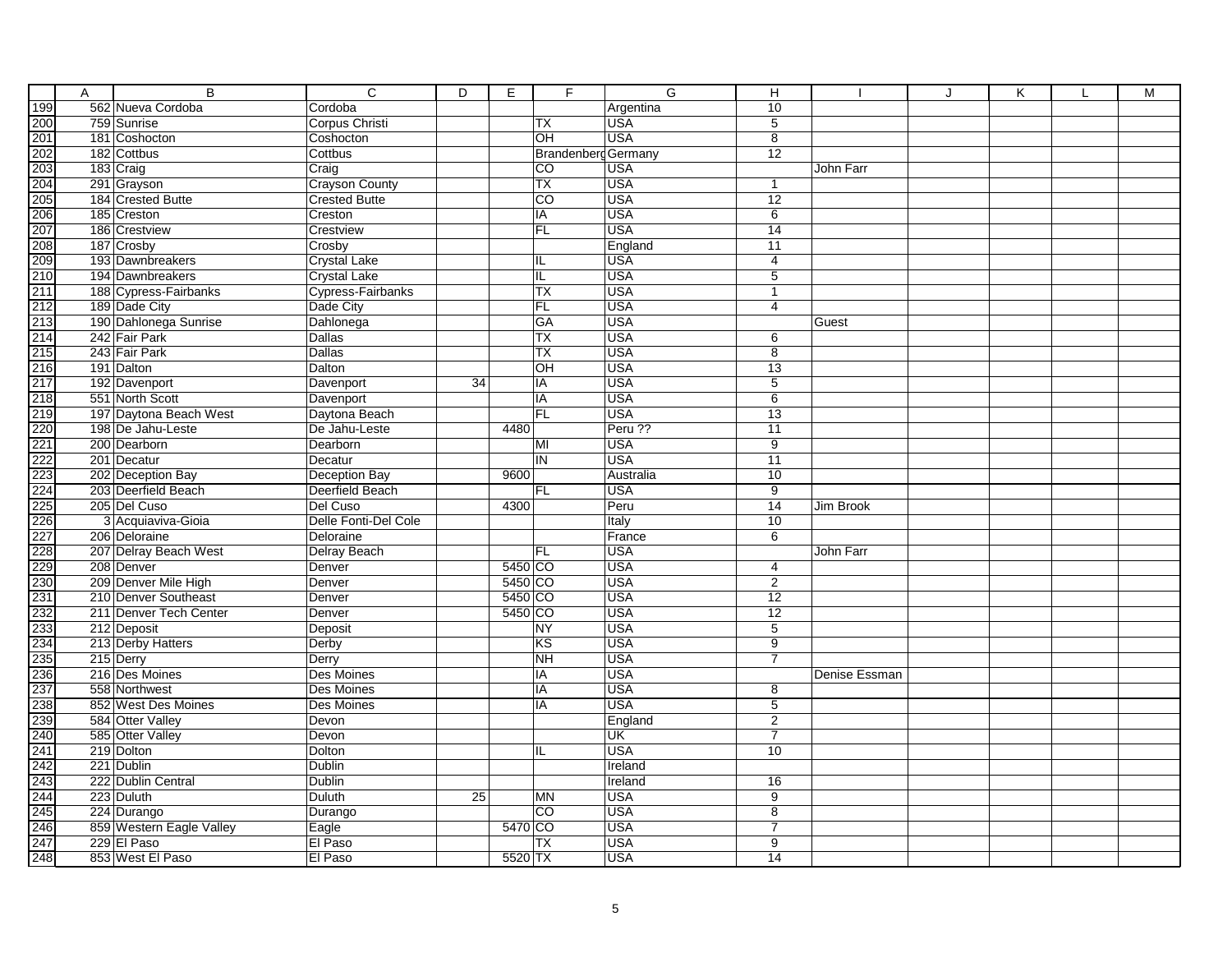| Α | $\overline{B}$           | $\overline{C}$        | D | Е         | F         | G           | н               |                         | J                            | Κ | M |
|---|--------------------------|-----------------------|---|-----------|-----------|-------------|-----------------|-------------------------|------------------------------|---|---|
|   | 231 Eldora               | Eldora                |   |           | IA        | <b>USA</b>  |                 |                         |                              |   |   |
|   | 232 Eleuthera            | Eleuthera             |   |           | Bahamas   | <b>USA</b>  | $\overline{13}$ |                         |                              |   |   |
|   | 233 Elkhart              | Elkhart               |   |           | IN        | <b>USA</b>  | $\overline{7}$  |                         |                              |   |   |
|   | 549 North Oakland        | Emeryville            |   | 7783 CA   |           | <b>USA</b>  | 2               | Dick Masica             |                              |   |   |
|   | 235 Encinitas Coastal    | Encinitas             |   |           | CA        | <b>USA</b>  | 15              |                         |                              |   |   |
|   | 236 Enns                 | Enns                  |   |           |           | Austria     |                 | <b>Exchange Student</b> |                              |   |   |
|   | 237 Esbjerg              | Esbjerg               |   | 1450 Fano |           | Denmark     |                 | <b>Exchange Student</b> |                              |   |   |
|   | 238 Espe                 | Espe                  |   |           |           | Equador     | 2               |                         |                              |   |   |
|   | 240 Evergreen            | Evergreen             |   | 5450 CO   |           | <b>USA</b>  | 6               |                         |                              |   |   |
|   | 510 Mountain Foothills   | Evergreen             |   | 5450 CO   |           | <b>USA</b>  | 14              |                         |                              |   |   |
|   | 168 College              | Fairbanks             |   |           | <b>AK</b> | <b>USA</b>  | $\mathbf{1}$    |                         |                              |   |   |
|   | 241 Fair Lakes           | Fairfax               |   | 7610 VA   |           | <b>USA</b>  | $\overline{2}$  | Dick Masica             |                              |   |   |
|   | 248 Fiarfield-Suisun     | Fairfield             |   |           | CA        | <b>USA</b>  | 8               |                         |                              |   |   |
|   | 244 Fairhope             | Fairhope              |   |           | LA        | <b>USA</b>  | $\overline{3}$  |                         |                              |   |   |
|   | 245 Farnham              | Farnham               |   |           | Surrey    | England     |                 | John Farr               |                              |   |   |
|   | 246 Fayetteville         | Fayetteville          |   |           | <b>NC</b> | <b>USA</b>  | 5               |                         |                              |   |   |
|   | 247 Fayetteville-Manlius | Fayetteville          |   |           | <b>NY</b> | <b>USA</b>  | 10              |                         |                              |   |   |
|   | 16 Amelia Island Sunrise | Fernandina Beach      |   |           | FL        | <b>USA</b>  | $\overline{14}$ |                         | Lou Wagner & Sandy Mortensen |   |   |
|   | 251 Flint                | Flint                 |   | 633 MI    |           | <b>USA</b>  | $\overline{12}$ |                         |                              |   |   |
|   | 635 Provincia de Foggia  | Foggia                |   |           |           | Italy       | 11              |                         |                              |   |   |
|   | 812 U Giordano           | Foggia                |   | 2120      |           | Italy       | 11              |                         |                              |   |   |
|   | 252 Folkstone            | Folkstone             |   |           |           | <b>UK</b>   | $\overline{5}$  |                         |                              |   |   |
|   | 253 Forked River         | <b>Forked River</b>   |   |           | <b>NJ</b> | <b>USA</b>  | $\overline{6}$  |                         |                              |   |   |
|   | 292 Great Lakes          | Forster               |   | 9650      |           | Australia   | $\overline{6}$  |                         |                              |   |   |
|   | 293 Great Lakes          | Forster               |   | 965       |           | Australia   | $\overline{9}$  |                         |                              |   |   |
|   | 254 Fort Collins         | <b>Fort Collins</b>   |   | 5440 CO   |           | <b>USA</b>  | $\overline{7}$  |                         |                              |   |   |
|   | 255 Fort Worth North     | Fort Worth            |   |           | TX        | <b>USA</b>  | 3               |                         |                              |   |   |
|   | 256 Fort Worth South     | Fort Worth            |   |           | <b>TX</b> | <b>USA</b>  | 11              |                         |                              |   |   |
|   | 257 Fountain Hills       | <b>Fountain Hills</b> |   |           | <b>AZ</b> | <b>USA</b>  | 5               |                         |                              |   |   |
|   | 258 Four Peaks           | Fountain Hills        |   |           | <b>AZ</b> | <b>USA</b>  | $\overline{2}$  |                         |                              |   |   |
|   | 259 Frankenberg          | Frankenberg           |   |           |           |             | $\overline{2}$  |                         |                              |   |   |
|   | 260 Fredericksburg       | Fredericksburg        |   |           | <b>TX</b> | <b>USA</b>  |                 | John Farr               |                              |   |   |
|   | 100 Brazos Sport         | Freeport              |   |           | <b>TX</b> | <b>USA</b>  | 12              |                         |                              |   |   |
|   | 261 Frisco               | Frisco                |   |           | TX        | <b>USA</b>  | 10              |                         |                              |   |   |
|   | 753 Summit County        | Frisco                |   | 5450 CO   |           | <b>USA</b>  | 8               |                         |                              |   |   |
|   | 262 Frome Selwood        | Frome Selwood         |   | 1200      |           | England     | $\overline{9}$  |                         |                              |   |   |
|   | 263 Fuengirola           | Fuengirola            |   |           |           | Spain       | $\overline{8}$  |                         |                              |   |   |
|   | 264 Furness              | <b>Furness</b>        |   |           |           | <b>UK</b>   | $\overline{3}$  |                         |                              |   |   |
|   | 294 Greater Gainsville   | Gainsville            |   |           | <b>FL</b> | <b>USA</b>  | $\overline{12}$ |                         |                              |   |   |
|   | 760 Sunrise              | Galesburg             |   |           | IL        | <b>USA</b>  | 14              |                         |                              |   |   |
|   | 265 Gavle Tre Ankare     | Gavle Tre Andare      |   |           |           | Sweden      |                 | John Farr               |                              |   |   |
|   | 268 Georgetown-Sun City  | Georgetown-Sun City   |   |           | TX        | <b>USA</b>  | 15              |                         |                              |   |   |
|   | 269 Germantown           | Germantown            |   |           | TN        | <b>USA</b>  | $\overline{11}$ |                         |                              |   |   |
|   | 270 Glenville            | Glenville             |   |           | <b>NY</b> | <b>USA</b>  | 16              |                         |                              |   |   |
|   | 274 Golden               | Golden                |   | 5450 CO   |           | <b>USA</b>  | 15              |                         |                              |   |   |
|   | 278 Golden Valley        | Golden Valley         |   |           | MN        | <b>USA</b>  |                 | John Farr               |                              |   |   |
|   | 279 Goodland             | Goodland              |   |           | KS        | <b>USA</b>  | $\overline{12}$ |                         |                              |   |   |
|   | 280 Goose Creek          | Goose Creek           |   | 7770 SC   |           | <b>USA</b>  | 15              |                         |                              |   |   |
|   | 281 Gouda                | Gouda                 |   |           |           | Netherlands | 11              | <b>Elise Rowe</b>       |                              |   |   |
|   | 282 Gourock              | Gourock               |   |           | Scotland  | UK          | $\overline{3}$  |                         |                              |   |   |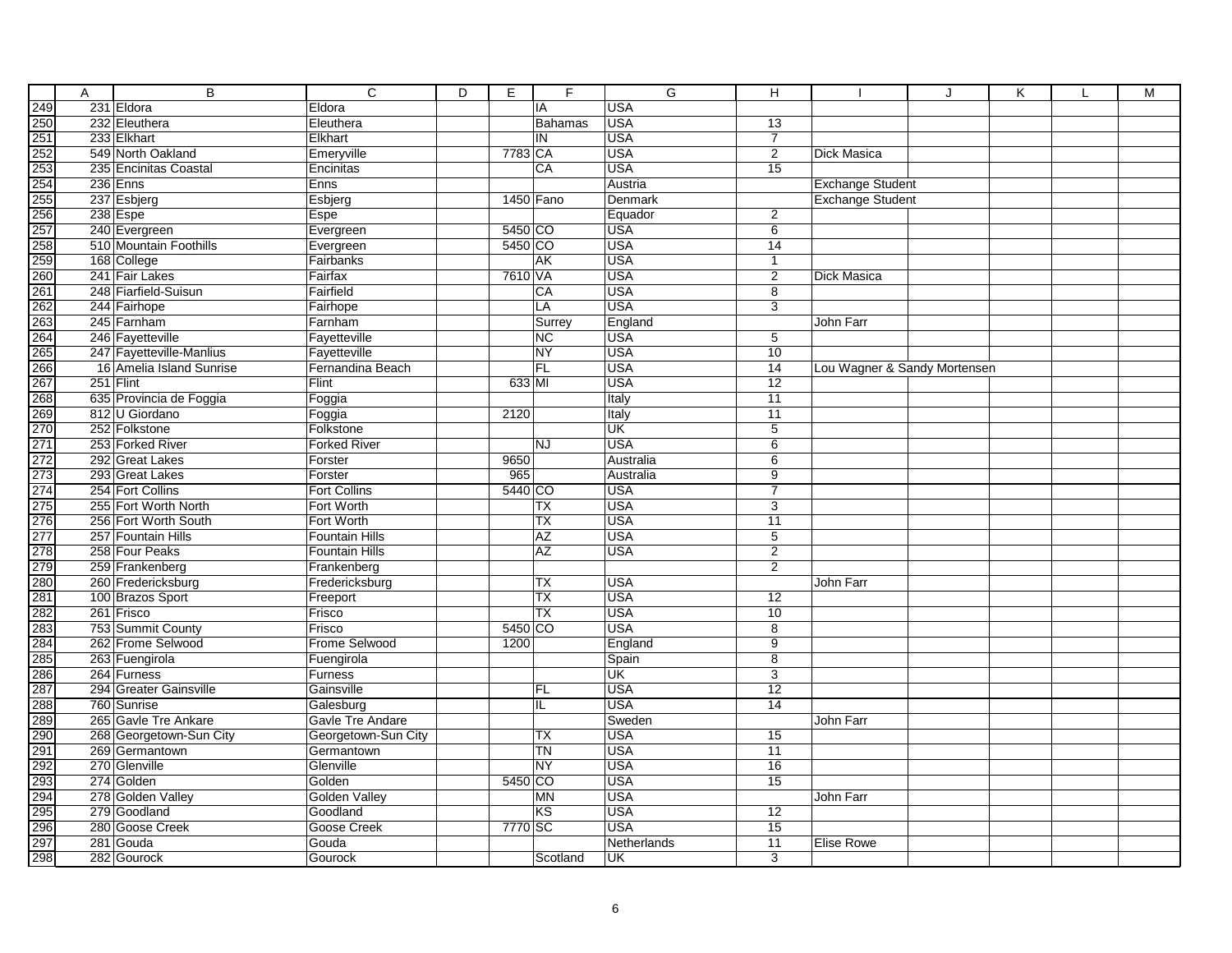|     | Α | $\overline{B}$                          | $\overline{\mathsf{c}}$    | $\overline{D}$ | E          | F                        | G                        | н                                |                          | $\cdot$ | Κ | M |
|-----|---|-----------------------------------------|----------------------------|----------------|------------|--------------------------|--------------------------|----------------------------------|--------------------------|---------|---|---|
|     |   | 283 Granby                              | Granby                     |                | 5450 CO    |                          | <b>USA</b>               | 10                               | Paul Siegert/Dick Masica |         |   |   |
|     |   | 284 Grand Canyon                        | <b>Grand Canyon</b>        |                |            | AZ                       | <b>USA</b>               | $\overline{7}$                   |                          |         |   |   |
|     |   | 287 Grand Coulee Dam                    | <b>Grand Coulee</b>        |                |            | <b>WA</b>                | <b>USA</b>               | 8                                |                          |         |   |   |
|     |   | 288 Grand Island                        | <b>Grand Island</b>        |                |            | $\overline{\sf NE}$      | <b>USA</b>               |                                  | John Farr                |         |   |   |
|     |   | 289 Granger Sunrise                     | Granger                    |                |            | IN                       | <b>USA</b>               | 2                                |                          |         |   |   |
|     |   | 290 Grapevine                           | Grapevine                  |                | 5790 TX    |                          | <b>USA</b>               | 16                               |                          |         |   |   |
|     |   | 296 Greeley                             | Greeley                    |                | 5440 CO    |                          | <b>USA</b>               | 4                                |                          |         |   |   |
|     |   | 297 Greeley                             | Greeley                    |                | 5440 CO    |                          | <b>USA</b>               | 9                                |                          |         |   |   |
|     |   | 298 Green Bay                           | Green Bay                  |                |            | WI                       | <b>USA</b>               |                                  | John Farr                |         |   |   |
|     |   | 299 Green Valley                        | <b>Green Valley</b>        |                |            | <b>AZ</b>                | <b>USA</b>               | $\overline{7}$                   |                          |         |   |   |
|     |   | 867 White River                         | Greenwood                  |                |            | IN                       | <b>USA</b>               | $\overline{2}$                   |                          |         |   |   |
|     |   | 300 Grenaa-Djurs                        | Grenaa-Djurs               |                |            |                          | Denmark                  | $\overline{5}$                   |                          |         |   |   |
|     |   | 301 Grenada                             | Grenada                    |                |            |                          | <b>West Indies</b>       | 14                               |                          |         |   |   |
|     |   | 303 Gstaad                              | Gstaad                     |                |            |                          | Sannenland Switzerland   | 9                                | <b>Sandy Mortensen</b>   |         |   |   |
|     |   | 304 Guadalajara                         | Guadalajara                |                |            | 415 Jalisco              | Mexico                   | $\overline{8}$                   |                          |         |   |   |
|     |   | 554 Northern Lake George                | Hague                      |                |            | <b>NY</b>                | <b>USA</b>               | 13                               |                          |         |   |   |
|     |   | 306 Hakuba                              | Hakuba                     |                |            |                          | Japan                    | $\mathbf{1}$                     |                          |         |   |   |
|     |   | 307 Halden                              | Halden                     |                |            |                          | Norway                   | 4                                |                          |         |   |   |
|     |   | 308 Hamburg Blankenese                  | Hamburg                    |                |            |                          | Germany                  |                                  | Dave & Ann Mathews       |         |   |   |
|     |   | 309 Hamburg Deichtor                    | Hamburg                    |                |            |                          | Germany                  |                                  | Dave & Ann Mathews       |         |   |   |
|     |   | 315 Hansestadt Greifswald               | Hamburg                    |                |            |                          | Germany                  | 10                               |                          |         |   |   |
|     |   | 310 Hamilton                            | Hamilton                   |                |            | MT                       | <b>USA</b>               | $\overline{7}$                   |                          |         |   |   |
|     |   | 311 Hamilton North Island               | Hamilton                   |                |            |                          | North Island New Zealand |                                  | John Farr                |         |   |   |
|     |   | 312 Hammersmith                         | Hammersmith                |                |            |                          | UK                       | $\overline{3}$                   |                          |         |   |   |
|     |   | 313 Hampton                             | Hampton                    |                |            | 9810 Victoria            | Australia                | $\overline{5}$                   |                          |         |   |   |
|     |   | 316 Harre                               | Harre                      |                |            | Zimbabwe                 | Africa                   | 11                               |                          |         |   |   |
|     |   | 397 Lake Country                        | Hartland                   |                |            | WI                       | <b>USA</b>               |                                  | John Farr                |         |   |   |
|     |   | 317 Heanor                              | Heanor                     | 178            |            | 1220 Derbeyshire England |                          | $\mathbf{1}$                     |                          |         |   |   |
|     |   | 318 Heidelberg                          | Heidelberg                 |                |            |                          | Germany                  | 14                               |                          |         |   |   |
|     |   | 319 Henderson                           | Henderson                  |                |            | <b>NV</b>                | <b>USA</b>               | $\overline{3}$                   |                          |         |   |   |
|     |   | 320 Herve                               | Herve                      |                | 1630       |                          | Belgium                  | 16                               | <b>Exchange Student</b>  |         |   |   |
|     |   | 321 Herzberg-Elser                      | Herzberg                   |                | 1940 Elser |                          | Germany                  | $\overline{12}$                  |                          |         |   |   |
|     |   | 564 Oak Hollow                          | <b>High Point</b>          |                | 7690 NC    |                          | <b>USA</b>               | $\overline{2}$                   |                          |         |   |   |
|     |   | 322 Highland                            | Highland                   |                |            | IL                       | <b>USA</b>               | 9                                |                          |         |   |   |
|     |   | 324 Hilton Head Island                  | <b>Hilton Head</b>         |                |            | $\overline{SC}$          | <b>USA</b>               |                                  | John Farr                |         |   |   |
|     |   | 326 Hoganas-Kullen                      | Hoganas Kullen             |                |            |                          | Sweden                   | $\overline{10}$                  |                          |         |   |   |
|     |   | 327 Homer-Kachemak Bay<br>328 Homestead | Homer<br>Homestead         |                | 5010 AK    |                          | <b>USA</b><br><b>USA</b> | 14<br>$\overline{7}$             |                          |         |   |   |
|     |   |                                         |                            |                |            | <b>FL</b>                | <b>USA</b>               | $\overline{7}$                   |                          |         |   |   |
|     |   | 329 Homewood                            | Homewood                   |                |            | IL                       |                          |                                  |                          |         |   |   |
|     |   | 384 Kowloon                             | Hong Kong                  |                | 345        |                          | China                    | 11                               | Lou Wagner               |         |   |   |
|     |   | 330 Honolulu<br>331 Hopkins             | Honolulu<br><b>Hopkins</b> | 170            |            | HI<br><b>MN</b>          | <b>USA</b><br><b>USA</b> | $\overline{7}$                   | John Farr                |         |   |   |
|     |   |                                         |                            |                |            |                          |                          |                                  |                          |         |   |   |
|     |   | 332 Hot Springs                         | <b>Hot Springs</b>         |                |            | AR                       | <b>USA</b>               | $\overline{7}$                   |                          |         |   |   |
|     |   | 741 Space Center                        | Houston                    |                |            | <b>TX</b>                | <b>USA</b><br><b>USA</b> | $\overline{7}$                   |                          |         |   |   |
|     |   | 333 Hudson<br>342 Intercontinental      | Hudson                     |                |            | OH                       | <b>USA</b>               | $\overline{7}$<br>$\overline{7}$ |                          |         |   |   |
|     |   |                                         | Humble                     |                |            | <b>TX</b><br><b>NY</b>   | <b>USA</b>               | $\overline{9}$                   |                          |         |   |   |
|     |   | 334 Huntington                          | Huntington                 |                |            | CA                       | <b>USA</b>               |                                  |                          |         |   |   |
|     |   | 761 Sunrise                             | <b>Huntington Beach</b>    |                |            | <b>TX</b>                | <b>USA</b>               | $\overline{11}$                  | Dick Masica              |         |   |   |
|     |   | 335 Hurst-Euless-Bedford                | Hurst-Euless-Bedford       |                |            |                          |                          | 13                               |                          |         |   |   |
| 348 |   | 336 Hutchinson                          | Hutchinson                 |                |            | <b>MN</b>                | <b>USA</b>               | $\overline{3}$                   |                          |         |   |   |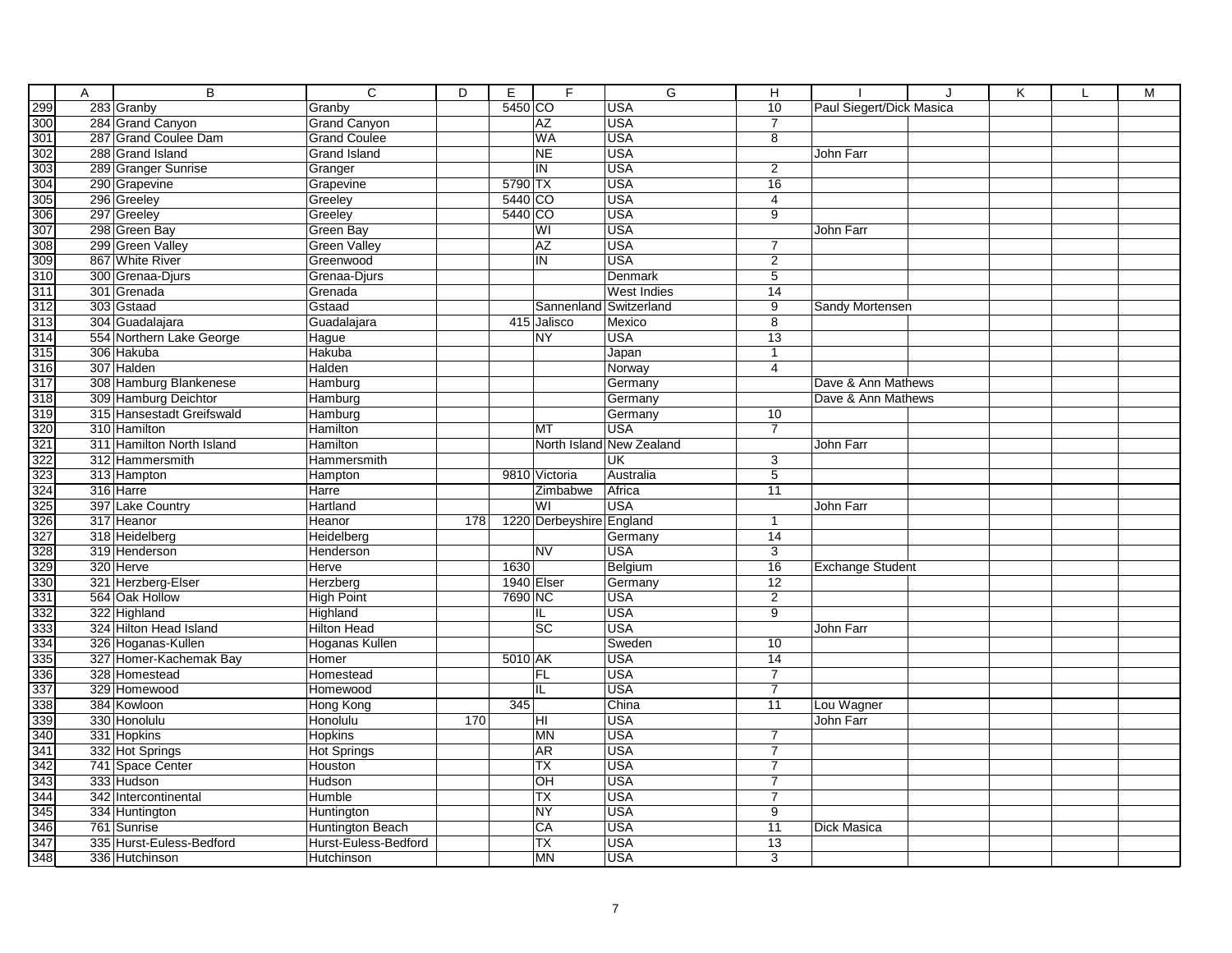| 337 Hyannis<br><b>MA</b><br><b>USA</b><br>6<br>Hyannis<br>338 Indialantic<br>FL<br><b>USA</b><br>David Ryan<br><b>NEW</b><br>Indialantic<br>339 Indian Wells<br>CA<br><b>USA</b><br><b>Steve Levine</b><br><b>Indian Wells</b><br>15<br>5330 CA<br><b>USA</b><br>340 Indio<br>15<br>Indio<br><b>USA</b><br>341 Indio Sunrise<br>CA<br>Indio<br>Steve Levine<br>343 Ironbridge<br>1210<br>England<br>10<br>Ironbridge<br>815 Upper Keys<br>Islamorado<br><b>USA</b><br>11<br>FL<br>62 Bebek<br>2420<br>10<br>Istanbul<br>Turkey<br>811 Tuzla<br>Istanbul<br>2420<br>Turkey<br>10<br>547 North Jackson<br><b>USA</b><br>6<br>Jackson<br>MI<br>WY<br><b>USA</b><br>$\overline{5}$<br>346 Jackson Hole<br><b>Jackson Hole</b><br>6970 FL<br><b>USA</b><br>204 Deerwood<br>Jacksonville<br>$\mathbf{1}$<br><b>USA</b><br>347 Jacksonville<br>Jacksonville<br>41<br>FL<br>John Farr<br><b>USA</b><br>535 New River<br>Jacksonville<br>NC<br>4<br>688 San Marco<br><b>USA</b><br>Jacksonville<br><b>FL</b><br>14<br>FL<br><b>USA</b><br>854 West Jacksonville<br>Jacksonville<br>13<br><b>USA</b><br>348 Jamestown<br><b>NY</b><br>13<br>Jamestown<br>350 Janesville Morning<br>WI<br><b>USA</b><br>14<br>Janesville<br><b>PA</b><br><b>USA</b><br>351 Jenkintown<br>Jenkintown<br>$\overline{1}$<br>352 Kaikohe<br>Kaikohe<br>Northland<br>New Zealand<br>Lou Wagner & Sandy Mortensen<br>762 Sunrise<br>MI<br><b>USA</b><br>3<br>Kalamazoo<br>MT<br><b>USA</b><br>353 Kalispell<br>Kalispell<br>John Farr<br>354 Kampala<br>Uganda<br>$\overline{14}$<br>Kampala<br>355 Kanazawa Kohrinbo<br>Japan<br>Kanazawa<br>Ishikawa<br><b>USA</b><br>356 Kansas City<br><b>Kansas City</b><br>KS<br>4<br>KS<br>357 Kansas City<br><b>USA</b><br>$\overline{8}$<br><b>Kansas City</b><br>358 Kapiti<br>Kapiti<br>9940<br>New Zealand<br>16<br>314 Hanalei Bay<br><b>USA</b><br>5<br>Kauai<br>Hi<br>Lou Wagner & Sandy Mortensen<br>382 Kona Mauka<br>Kealakekua<br><b>USA</b><br>HI<br>$\mathbf{1}$<br>$\overline{7}$<br>360 Keflavik Island<br>Keflavikur<br>Iceland<br>930<br>349 Jan Smuts<br>South Africa<br>John Farr<br>Kempton Park<br><b>USA</b><br>362 Kennett-Longwood<br>Kennett Square<br>PA<br>6<br>363 Kenosha<br>Kenosha<br>WI<br><b>USA</b><br>2<br>364 Kenosha<br>WI<br><b>USA</b><br>$\overline{7}$<br>Kenosha<br>365 Kew<br>16<br>Victoria<br>Australia<br>Kew<br>USA<br>366 Kewaunee<br>WI<br>$\overline{7}$<br>Kewaunee<br>367 Key Biscayne<br>FL<br><b>USA</b><br>$\,$ 5 $\,$<br>Key Biscayne<br>FL<br><b>USA</b><br>368 Key Largo<br><b>Key Largo</b><br>4<br><b>USA</b><br>767 Sunset<br><b>Key West</b><br>FL<br>$\overline{14}$<br>369 Khulna<br>Bangledesh<br>Khulna<br>3280<br>12<br><b>USA</b><br>$\overline{2}$<br>371 Kilmarnock-Irvington-Whitestone<br>Kilmarnock<br>VA<br>$\overline{5}$<br>372 Kimberley<br>South Africa<br>Kimberley<br>373 Kimberling City<br><b>MO</b><br><b>USA</b><br>$\overline{8}$<br><b>Kimberling City</b><br><b>TN</b><br><b>USA</b><br>374 Kingsport<br>8<br>Kingsport<br>375 Kirksville<br>Kirksville<br><b>MO</b><br><b>USA</b><br>14<br>376 Kissimmee West<br>FL<br><b>USA</b><br>Kissimmee<br>4<br>FL<br><b>USA</b><br>377 Kissimmee West<br>6<br>Kissimmee<br>378 Kitakami<br>$\overline{14}$<br>Kitakami<br>Japan<br>379 Kloster Zinna<br>12<br>Kloster Zinna<br>Brandenberg Germany<br>$\overline{15}$<br>855 West Knoxville<br>Knoxville<br><b>TN</b><br><b>USA</b> | A | $\overline{B}$ | $\overline{c}$ | $\overline{D}$ | E | F | G | н | J | K | M |
|----------------------------------------------------------------------------------------------------------------------------------------------------------------------------------------------------------------------------------------------------------------------------------------------------------------------------------------------------------------------------------------------------------------------------------------------------------------------------------------------------------------------------------------------------------------------------------------------------------------------------------------------------------------------------------------------------------------------------------------------------------------------------------------------------------------------------------------------------------------------------------------------------------------------------------------------------------------------------------------------------------------------------------------------------------------------------------------------------------------------------------------------------------------------------------------------------------------------------------------------------------------------------------------------------------------------------------------------------------------------------------------------------------------------------------------------------------------------------------------------------------------------------------------------------------------------------------------------------------------------------------------------------------------------------------------------------------------------------------------------------------------------------------------------------------------------------------------------------------------------------------------------------------------------------------------------------------------------------------------------------------------------------------------------------------------------------------------------------------------------------------------------------------------------------------------------------------------------------------------------------------------------------------------------------------------------------------------------------------------------------------------------------------------------------------------------------------------------------------------------------------------------------------------------------------------------------------------------------------------------------------------------------------------------------------------------------------------------------------------------------------------------------------------------------------------------------------------------------------------------------------------------------------------------------------------------------------------------------------------------------------------------------------------------------------------------------------------------------------------------------------------------------------------------------------------------------------------------------------------------------------------------------------------------------------------------------------------------------------------------------------------------------------------------------|---|----------------|----------------|----------------|---|---|---|---|---|---|---|
|                                                                                                                                                                                                                                                                                                                                                                                                                                                                                                                                                                                                                                                                                                                                                                                                                                                                                                                                                                                                                                                                                                                                                                                                                                                                                                                                                                                                                                                                                                                                                                                                                                                                                                                                                                                                                                                                                                                                                                                                                                                                                                                                                                                                                                                                                                                                                                                                                                                                                                                                                                                                                                                                                                                                                                                                                                                                                                                                                                                                                                                                                                                                                                                                                                                                                                                                                                                                                            |   |                |                |                |   |   |   |   |   |   |   |
|                                                                                                                                                                                                                                                                                                                                                                                                                                                                                                                                                                                                                                                                                                                                                                                                                                                                                                                                                                                                                                                                                                                                                                                                                                                                                                                                                                                                                                                                                                                                                                                                                                                                                                                                                                                                                                                                                                                                                                                                                                                                                                                                                                                                                                                                                                                                                                                                                                                                                                                                                                                                                                                                                                                                                                                                                                                                                                                                                                                                                                                                                                                                                                                                                                                                                                                                                                                                                            |   |                |                |                |   |   |   |   |   |   |   |
|                                                                                                                                                                                                                                                                                                                                                                                                                                                                                                                                                                                                                                                                                                                                                                                                                                                                                                                                                                                                                                                                                                                                                                                                                                                                                                                                                                                                                                                                                                                                                                                                                                                                                                                                                                                                                                                                                                                                                                                                                                                                                                                                                                                                                                                                                                                                                                                                                                                                                                                                                                                                                                                                                                                                                                                                                                                                                                                                                                                                                                                                                                                                                                                                                                                                                                                                                                                                                            |   |                |                |                |   |   |   |   |   |   |   |
|                                                                                                                                                                                                                                                                                                                                                                                                                                                                                                                                                                                                                                                                                                                                                                                                                                                                                                                                                                                                                                                                                                                                                                                                                                                                                                                                                                                                                                                                                                                                                                                                                                                                                                                                                                                                                                                                                                                                                                                                                                                                                                                                                                                                                                                                                                                                                                                                                                                                                                                                                                                                                                                                                                                                                                                                                                                                                                                                                                                                                                                                                                                                                                                                                                                                                                                                                                                                                            |   |                |                |                |   |   |   |   |   |   |   |
|                                                                                                                                                                                                                                                                                                                                                                                                                                                                                                                                                                                                                                                                                                                                                                                                                                                                                                                                                                                                                                                                                                                                                                                                                                                                                                                                                                                                                                                                                                                                                                                                                                                                                                                                                                                                                                                                                                                                                                                                                                                                                                                                                                                                                                                                                                                                                                                                                                                                                                                                                                                                                                                                                                                                                                                                                                                                                                                                                                                                                                                                                                                                                                                                                                                                                                                                                                                                                            |   |                |                |                |   |   |   |   |   |   |   |
|                                                                                                                                                                                                                                                                                                                                                                                                                                                                                                                                                                                                                                                                                                                                                                                                                                                                                                                                                                                                                                                                                                                                                                                                                                                                                                                                                                                                                                                                                                                                                                                                                                                                                                                                                                                                                                                                                                                                                                                                                                                                                                                                                                                                                                                                                                                                                                                                                                                                                                                                                                                                                                                                                                                                                                                                                                                                                                                                                                                                                                                                                                                                                                                                                                                                                                                                                                                                                            |   |                |                |                |   |   |   |   |   |   |   |
|                                                                                                                                                                                                                                                                                                                                                                                                                                                                                                                                                                                                                                                                                                                                                                                                                                                                                                                                                                                                                                                                                                                                                                                                                                                                                                                                                                                                                                                                                                                                                                                                                                                                                                                                                                                                                                                                                                                                                                                                                                                                                                                                                                                                                                                                                                                                                                                                                                                                                                                                                                                                                                                                                                                                                                                                                                                                                                                                                                                                                                                                                                                                                                                                                                                                                                                                                                                                                            |   |                |                |                |   |   |   |   |   |   |   |
|                                                                                                                                                                                                                                                                                                                                                                                                                                                                                                                                                                                                                                                                                                                                                                                                                                                                                                                                                                                                                                                                                                                                                                                                                                                                                                                                                                                                                                                                                                                                                                                                                                                                                                                                                                                                                                                                                                                                                                                                                                                                                                                                                                                                                                                                                                                                                                                                                                                                                                                                                                                                                                                                                                                                                                                                                                                                                                                                                                                                                                                                                                                                                                                                                                                                                                                                                                                                                            |   |                |                |                |   |   |   |   |   |   |   |
|                                                                                                                                                                                                                                                                                                                                                                                                                                                                                                                                                                                                                                                                                                                                                                                                                                                                                                                                                                                                                                                                                                                                                                                                                                                                                                                                                                                                                                                                                                                                                                                                                                                                                                                                                                                                                                                                                                                                                                                                                                                                                                                                                                                                                                                                                                                                                                                                                                                                                                                                                                                                                                                                                                                                                                                                                                                                                                                                                                                                                                                                                                                                                                                                                                                                                                                                                                                                                            |   |                |                |                |   |   |   |   |   |   |   |
|                                                                                                                                                                                                                                                                                                                                                                                                                                                                                                                                                                                                                                                                                                                                                                                                                                                                                                                                                                                                                                                                                                                                                                                                                                                                                                                                                                                                                                                                                                                                                                                                                                                                                                                                                                                                                                                                                                                                                                                                                                                                                                                                                                                                                                                                                                                                                                                                                                                                                                                                                                                                                                                                                                                                                                                                                                                                                                                                                                                                                                                                                                                                                                                                                                                                                                                                                                                                                            |   |                |                |                |   |   |   |   |   |   |   |
|                                                                                                                                                                                                                                                                                                                                                                                                                                                                                                                                                                                                                                                                                                                                                                                                                                                                                                                                                                                                                                                                                                                                                                                                                                                                                                                                                                                                                                                                                                                                                                                                                                                                                                                                                                                                                                                                                                                                                                                                                                                                                                                                                                                                                                                                                                                                                                                                                                                                                                                                                                                                                                                                                                                                                                                                                                                                                                                                                                                                                                                                                                                                                                                                                                                                                                                                                                                                                            |   |                |                |                |   |   |   |   |   |   |   |
|                                                                                                                                                                                                                                                                                                                                                                                                                                                                                                                                                                                                                                                                                                                                                                                                                                                                                                                                                                                                                                                                                                                                                                                                                                                                                                                                                                                                                                                                                                                                                                                                                                                                                                                                                                                                                                                                                                                                                                                                                                                                                                                                                                                                                                                                                                                                                                                                                                                                                                                                                                                                                                                                                                                                                                                                                                                                                                                                                                                                                                                                                                                                                                                                                                                                                                                                                                                                                            |   |                |                |                |   |   |   |   |   |   |   |
|                                                                                                                                                                                                                                                                                                                                                                                                                                                                                                                                                                                                                                                                                                                                                                                                                                                                                                                                                                                                                                                                                                                                                                                                                                                                                                                                                                                                                                                                                                                                                                                                                                                                                                                                                                                                                                                                                                                                                                                                                                                                                                                                                                                                                                                                                                                                                                                                                                                                                                                                                                                                                                                                                                                                                                                                                                                                                                                                                                                                                                                                                                                                                                                                                                                                                                                                                                                                                            |   |                |                |                |   |   |   |   |   |   |   |
|                                                                                                                                                                                                                                                                                                                                                                                                                                                                                                                                                                                                                                                                                                                                                                                                                                                                                                                                                                                                                                                                                                                                                                                                                                                                                                                                                                                                                                                                                                                                                                                                                                                                                                                                                                                                                                                                                                                                                                                                                                                                                                                                                                                                                                                                                                                                                                                                                                                                                                                                                                                                                                                                                                                                                                                                                                                                                                                                                                                                                                                                                                                                                                                                                                                                                                                                                                                                                            |   |                |                |                |   |   |   |   |   |   |   |
|                                                                                                                                                                                                                                                                                                                                                                                                                                                                                                                                                                                                                                                                                                                                                                                                                                                                                                                                                                                                                                                                                                                                                                                                                                                                                                                                                                                                                                                                                                                                                                                                                                                                                                                                                                                                                                                                                                                                                                                                                                                                                                                                                                                                                                                                                                                                                                                                                                                                                                                                                                                                                                                                                                                                                                                                                                                                                                                                                                                                                                                                                                                                                                                                                                                                                                                                                                                                                            |   |                |                |                |   |   |   |   |   |   |   |
|                                                                                                                                                                                                                                                                                                                                                                                                                                                                                                                                                                                                                                                                                                                                                                                                                                                                                                                                                                                                                                                                                                                                                                                                                                                                                                                                                                                                                                                                                                                                                                                                                                                                                                                                                                                                                                                                                                                                                                                                                                                                                                                                                                                                                                                                                                                                                                                                                                                                                                                                                                                                                                                                                                                                                                                                                                                                                                                                                                                                                                                                                                                                                                                                                                                                                                                                                                                                                            |   |                |                |                |   |   |   |   |   |   |   |
|                                                                                                                                                                                                                                                                                                                                                                                                                                                                                                                                                                                                                                                                                                                                                                                                                                                                                                                                                                                                                                                                                                                                                                                                                                                                                                                                                                                                                                                                                                                                                                                                                                                                                                                                                                                                                                                                                                                                                                                                                                                                                                                                                                                                                                                                                                                                                                                                                                                                                                                                                                                                                                                                                                                                                                                                                                                                                                                                                                                                                                                                                                                                                                                                                                                                                                                                                                                                                            |   |                |                |                |   |   |   |   |   |   |   |
|                                                                                                                                                                                                                                                                                                                                                                                                                                                                                                                                                                                                                                                                                                                                                                                                                                                                                                                                                                                                                                                                                                                                                                                                                                                                                                                                                                                                                                                                                                                                                                                                                                                                                                                                                                                                                                                                                                                                                                                                                                                                                                                                                                                                                                                                                                                                                                                                                                                                                                                                                                                                                                                                                                                                                                                                                                                                                                                                                                                                                                                                                                                                                                                                                                                                                                                                                                                                                            |   |                |                |                |   |   |   |   |   |   |   |
|                                                                                                                                                                                                                                                                                                                                                                                                                                                                                                                                                                                                                                                                                                                                                                                                                                                                                                                                                                                                                                                                                                                                                                                                                                                                                                                                                                                                                                                                                                                                                                                                                                                                                                                                                                                                                                                                                                                                                                                                                                                                                                                                                                                                                                                                                                                                                                                                                                                                                                                                                                                                                                                                                                                                                                                                                                                                                                                                                                                                                                                                                                                                                                                                                                                                                                                                                                                                                            |   |                |                |                |   |   |   |   |   |   |   |
|                                                                                                                                                                                                                                                                                                                                                                                                                                                                                                                                                                                                                                                                                                                                                                                                                                                                                                                                                                                                                                                                                                                                                                                                                                                                                                                                                                                                                                                                                                                                                                                                                                                                                                                                                                                                                                                                                                                                                                                                                                                                                                                                                                                                                                                                                                                                                                                                                                                                                                                                                                                                                                                                                                                                                                                                                                                                                                                                                                                                                                                                                                                                                                                                                                                                                                                                                                                                                            |   |                |                |                |   |   |   |   |   |   |   |
|                                                                                                                                                                                                                                                                                                                                                                                                                                                                                                                                                                                                                                                                                                                                                                                                                                                                                                                                                                                                                                                                                                                                                                                                                                                                                                                                                                                                                                                                                                                                                                                                                                                                                                                                                                                                                                                                                                                                                                                                                                                                                                                                                                                                                                                                                                                                                                                                                                                                                                                                                                                                                                                                                                                                                                                                                                                                                                                                                                                                                                                                                                                                                                                                                                                                                                                                                                                                                            |   |                |                |                |   |   |   |   |   |   |   |
|                                                                                                                                                                                                                                                                                                                                                                                                                                                                                                                                                                                                                                                                                                                                                                                                                                                                                                                                                                                                                                                                                                                                                                                                                                                                                                                                                                                                                                                                                                                                                                                                                                                                                                                                                                                                                                                                                                                                                                                                                                                                                                                                                                                                                                                                                                                                                                                                                                                                                                                                                                                                                                                                                                                                                                                                                                                                                                                                                                                                                                                                                                                                                                                                                                                                                                                                                                                                                            |   |                |                |                |   |   |   |   |   |   |   |
|                                                                                                                                                                                                                                                                                                                                                                                                                                                                                                                                                                                                                                                                                                                                                                                                                                                                                                                                                                                                                                                                                                                                                                                                                                                                                                                                                                                                                                                                                                                                                                                                                                                                                                                                                                                                                                                                                                                                                                                                                                                                                                                                                                                                                                                                                                                                                                                                                                                                                                                                                                                                                                                                                                                                                                                                                                                                                                                                                                                                                                                                                                                                                                                                                                                                                                                                                                                                                            |   |                |                |                |   |   |   |   |   |   |   |
|                                                                                                                                                                                                                                                                                                                                                                                                                                                                                                                                                                                                                                                                                                                                                                                                                                                                                                                                                                                                                                                                                                                                                                                                                                                                                                                                                                                                                                                                                                                                                                                                                                                                                                                                                                                                                                                                                                                                                                                                                                                                                                                                                                                                                                                                                                                                                                                                                                                                                                                                                                                                                                                                                                                                                                                                                                                                                                                                                                                                                                                                                                                                                                                                                                                                                                                                                                                                                            |   |                |                |                |   |   |   |   |   |   |   |
|                                                                                                                                                                                                                                                                                                                                                                                                                                                                                                                                                                                                                                                                                                                                                                                                                                                                                                                                                                                                                                                                                                                                                                                                                                                                                                                                                                                                                                                                                                                                                                                                                                                                                                                                                                                                                                                                                                                                                                                                                                                                                                                                                                                                                                                                                                                                                                                                                                                                                                                                                                                                                                                                                                                                                                                                                                                                                                                                                                                                                                                                                                                                                                                                                                                                                                                                                                                                                            |   |                |                |                |   |   |   |   |   |   |   |
|                                                                                                                                                                                                                                                                                                                                                                                                                                                                                                                                                                                                                                                                                                                                                                                                                                                                                                                                                                                                                                                                                                                                                                                                                                                                                                                                                                                                                                                                                                                                                                                                                                                                                                                                                                                                                                                                                                                                                                                                                                                                                                                                                                                                                                                                                                                                                                                                                                                                                                                                                                                                                                                                                                                                                                                                                                                                                                                                                                                                                                                                                                                                                                                                                                                                                                                                                                                                                            |   |                |                |                |   |   |   |   |   |   |   |
|                                                                                                                                                                                                                                                                                                                                                                                                                                                                                                                                                                                                                                                                                                                                                                                                                                                                                                                                                                                                                                                                                                                                                                                                                                                                                                                                                                                                                                                                                                                                                                                                                                                                                                                                                                                                                                                                                                                                                                                                                                                                                                                                                                                                                                                                                                                                                                                                                                                                                                                                                                                                                                                                                                                                                                                                                                                                                                                                                                                                                                                                                                                                                                                                                                                                                                                                                                                                                            |   |                |                |                |   |   |   |   |   |   |   |
|                                                                                                                                                                                                                                                                                                                                                                                                                                                                                                                                                                                                                                                                                                                                                                                                                                                                                                                                                                                                                                                                                                                                                                                                                                                                                                                                                                                                                                                                                                                                                                                                                                                                                                                                                                                                                                                                                                                                                                                                                                                                                                                                                                                                                                                                                                                                                                                                                                                                                                                                                                                                                                                                                                                                                                                                                                                                                                                                                                                                                                                                                                                                                                                                                                                                                                                                                                                                                            |   |                |                |                |   |   |   |   |   |   |   |
|                                                                                                                                                                                                                                                                                                                                                                                                                                                                                                                                                                                                                                                                                                                                                                                                                                                                                                                                                                                                                                                                                                                                                                                                                                                                                                                                                                                                                                                                                                                                                                                                                                                                                                                                                                                                                                                                                                                                                                                                                                                                                                                                                                                                                                                                                                                                                                                                                                                                                                                                                                                                                                                                                                                                                                                                                                                                                                                                                                                                                                                                                                                                                                                                                                                                                                                                                                                                                            |   |                |                |                |   |   |   |   |   |   |   |
|                                                                                                                                                                                                                                                                                                                                                                                                                                                                                                                                                                                                                                                                                                                                                                                                                                                                                                                                                                                                                                                                                                                                                                                                                                                                                                                                                                                                                                                                                                                                                                                                                                                                                                                                                                                                                                                                                                                                                                                                                                                                                                                                                                                                                                                                                                                                                                                                                                                                                                                                                                                                                                                                                                                                                                                                                                                                                                                                                                                                                                                                                                                                                                                                                                                                                                                                                                                                                            |   |                |                |                |   |   |   |   |   |   |   |
|                                                                                                                                                                                                                                                                                                                                                                                                                                                                                                                                                                                                                                                                                                                                                                                                                                                                                                                                                                                                                                                                                                                                                                                                                                                                                                                                                                                                                                                                                                                                                                                                                                                                                                                                                                                                                                                                                                                                                                                                                                                                                                                                                                                                                                                                                                                                                                                                                                                                                                                                                                                                                                                                                                                                                                                                                                                                                                                                                                                                                                                                                                                                                                                                                                                                                                                                                                                                                            |   |                |                |                |   |   |   |   |   |   |   |
|                                                                                                                                                                                                                                                                                                                                                                                                                                                                                                                                                                                                                                                                                                                                                                                                                                                                                                                                                                                                                                                                                                                                                                                                                                                                                                                                                                                                                                                                                                                                                                                                                                                                                                                                                                                                                                                                                                                                                                                                                                                                                                                                                                                                                                                                                                                                                                                                                                                                                                                                                                                                                                                                                                                                                                                                                                                                                                                                                                                                                                                                                                                                                                                                                                                                                                                                                                                                                            |   |                |                |                |   |   |   |   |   |   |   |
|                                                                                                                                                                                                                                                                                                                                                                                                                                                                                                                                                                                                                                                                                                                                                                                                                                                                                                                                                                                                                                                                                                                                                                                                                                                                                                                                                                                                                                                                                                                                                                                                                                                                                                                                                                                                                                                                                                                                                                                                                                                                                                                                                                                                                                                                                                                                                                                                                                                                                                                                                                                                                                                                                                                                                                                                                                                                                                                                                                                                                                                                                                                                                                                                                                                                                                                                                                                                                            |   |                |                |                |   |   |   |   |   |   |   |
|                                                                                                                                                                                                                                                                                                                                                                                                                                                                                                                                                                                                                                                                                                                                                                                                                                                                                                                                                                                                                                                                                                                                                                                                                                                                                                                                                                                                                                                                                                                                                                                                                                                                                                                                                                                                                                                                                                                                                                                                                                                                                                                                                                                                                                                                                                                                                                                                                                                                                                                                                                                                                                                                                                                                                                                                                                                                                                                                                                                                                                                                                                                                                                                                                                                                                                                                                                                                                            |   |                |                |                |   |   |   |   |   |   |   |
|                                                                                                                                                                                                                                                                                                                                                                                                                                                                                                                                                                                                                                                                                                                                                                                                                                                                                                                                                                                                                                                                                                                                                                                                                                                                                                                                                                                                                                                                                                                                                                                                                                                                                                                                                                                                                                                                                                                                                                                                                                                                                                                                                                                                                                                                                                                                                                                                                                                                                                                                                                                                                                                                                                                                                                                                                                                                                                                                                                                                                                                                                                                                                                                                                                                                                                                                                                                                                            |   |                |                |                |   |   |   |   |   |   |   |
|                                                                                                                                                                                                                                                                                                                                                                                                                                                                                                                                                                                                                                                                                                                                                                                                                                                                                                                                                                                                                                                                                                                                                                                                                                                                                                                                                                                                                                                                                                                                                                                                                                                                                                                                                                                                                                                                                                                                                                                                                                                                                                                                                                                                                                                                                                                                                                                                                                                                                                                                                                                                                                                                                                                                                                                                                                                                                                                                                                                                                                                                                                                                                                                                                                                                                                                                                                                                                            |   |                |                |                |   |   |   |   |   |   |   |
|                                                                                                                                                                                                                                                                                                                                                                                                                                                                                                                                                                                                                                                                                                                                                                                                                                                                                                                                                                                                                                                                                                                                                                                                                                                                                                                                                                                                                                                                                                                                                                                                                                                                                                                                                                                                                                                                                                                                                                                                                                                                                                                                                                                                                                                                                                                                                                                                                                                                                                                                                                                                                                                                                                                                                                                                                                                                                                                                                                                                                                                                                                                                                                                                                                                                                                                                                                                                                            |   |                |                |                |   |   |   |   |   |   |   |
|                                                                                                                                                                                                                                                                                                                                                                                                                                                                                                                                                                                                                                                                                                                                                                                                                                                                                                                                                                                                                                                                                                                                                                                                                                                                                                                                                                                                                                                                                                                                                                                                                                                                                                                                                                                                                                                                                                                                                                                                                                                                                                                                                                                                                                                                                                                                                                                                                                                                                                                                                                                                                                                                                                                                                                                                                                                                                                                                                                                                                                                                                                                                                                                                                                                                                                                                                                                                                            |   |                |                |                |   |   |   |   |   |   |   |
|                                                                                                                                                                                                                                                                                                                                                                                                                                                                                                                                                                                                                                                                                                                                                                                                                                                                                                                                                                                                                                                                                                                                                                                                                                                                                                                                                                                                                                                                                                                                                                                                                                                                                                                                                                                                                                                                                                                                                                                                                                                                                                                                                                                                                                                                                                                                                                                                                                                                                                                                                                                                                                                                                                                                                                                                                                                                                                                                                                                                                                                                                                                                                                                                                                                                                                                                                                                                                            |   |                |                |                |   |   |   |   |   |   |   |
|                                                                                                                                                                                                                                                                                                                                                                                                                                                                                                                                                                                                                                                                                                                                                                                                                                                                                                                                                                                                                                                                                                                                                                                                                                                                                                                                                                                                                                                                                                                                                                                                                                                                                                                                                                                                                                                                                                                                                                                                                                                                                                                                                                                                                                                                                                                                                                                                                                                                                                                                                                                                                                                                                                                                                                                                                                                                                                                                                                                                                                                                                                                                                                                                                                                                                                                                                                                                                            |   |                |                |                |   |   |   |   |   |   |   |
|                                                                                                                                                                                                                                                                                                                                                                                                                                                                                                                                                                                                                                                                                                                                                                                                                                                                                                                                                                                                                                                                                                                                                                                                                                                                                                                                                                                                                                                                                                                                                                                                                                                                                                                                                                                                                                                                                                                                                                                                                                                                                                                                                                                                                                                                                                                                                                                                                                                                                                                                                                                                                                                                                                                                                                                                                                                                                                                                                                                                                                                                                                                                                                                                                                                                                                                                                                                                                            |   |                |                |                |   |   |   |   |   |   |   |
|                                                                                                                                                                                                                                                                                                                                                                                                                                                                                                                                                                                                                                                                                                                                                                                                                                                                                                                                                                                                                                                                                                                                                                                                                                                                                                                                                                                                                                                                                                                                                                                                                                                                                                                                                                                                                                                                                                                                                                                                                                                                                                                                                                                                                                                                                                                                                                                                                                                                                                                                                                                                                                                                                                                                                                                                                                                                                                                                                                                                                                                                                                                                                                                                                                                                                                                                                                                                                            |   |                |                |                |   |   |   |   |   |   |   |
|                                                                                                                                                                                                                                                                                                                                                                                                                                                                                                                                                                                                                                                                                                                                                                                                                                                                                                                                                                                                                                                                                                                                                                                                                                                                                                                                                                                                                                                                                                                                                                                                                                                                                                                                                                                                                                                                                                                                                                                                                                                                                                                                                                                                                                                                                                                                                                                                                                                                                                                                                                                                                                                                                                                                                                                                                                                                                                                                                                                                                                                                                                                                                                                                                                                                                                                                                                                                                            |   |                |                |                |   |   |   |   |   |   |   |
|                                                                                                                                                                                                                                                                                                                                                                                                                                                                                                                                                                                                                                                                                                                                                                                                                                                                                                                                                                                                                                                                                                                                                                                                                                                                                                                                                                                                                                                                                                                                                                                                                                                                                                                                                                                                                                                                                                                                                                                                                                                                                                                                                                                                                                                                                                                                                                                                                                                                                                                                                                                                                                                                                                                                                                                                                                                                                                                                                                                                                                                                                                                                                                                                                                                                                                                                                                                                                            |   |                |                |                |   |   |   |   |   |   |   |
|                                                                                                                                                                                                                                                                                                                                                                                                                                                                                                                                                                                                                                                                                                                                                                                                                                                                                                                                                                                                                                                                                                                                                                                                                                                                                                                                                                                                                                                                                                                                                                                                                                                                                                                                                                                                                                                                                                                                                                                                                                                                                                                                                                                                                                                                                                                                                                                                                                                                                                                                                                                                                                                                                                                                                                                                                                                                                                                                                                                                                                                                                                                                                                                                                                                                                                                                                                                                                            |   |                |                |                |   |   |   |   |   |   |   |
|                                                                                                                                                                                                                                                                                                                                                                                                                                                                                                                                                                                                                                                                                                                                                                                                                                                                                                                                                                                                                                                                                                                                                                                                                                                                                                                                                                                                                                                                                                                                                                                                                                                                                                                                                                                                                                                                                                                                                                                                                                                                                                                                                                                                                                                                                                                                                                                                                                                                                                                                                                                                                                                                                                                                                                                                                                                                                                                                                                                                                                                                                                                                                                                                                                                                                                                                                                                                                            |   |                |                |                |   |   |   |   |   |   |   |
|                                                                                                                                                                                                                                                                                                                                                                                                                                                                                                                                                                                                                                                                                                                                                                                                                                                                                                                                                                                                                                                                                                                                                                                                                                                                                                                                                                                                                                                                                                                                                                                                                                                                                                                                                                                                                                                                                                                                                                                                                                                                                                                                                                                                                                                                                                                                                                                                                                                                                                                                                                                                                                                                                                                                                                                                                                                                                                                                                                                                                                                                                                                                                                                                                                                                                                                                                                                                                            |   |                |                |                |   |   |   |   |   |   |   |
|                                                                                                                                                                                                                                                                                                                                                                                                                                                                                                                                                                                                                                                                                                                                                                                                                                                                                                                                                                                                                                                                                                                                                                                                                                                                                                                                                                                                                                                                                                                                                                                                                                                                                                                                                                                                                                                                                                                                                                                                                                                                                                                                                                                                                                                                                                                                                                                                                                                                                                                                                                                                                                                                                                                                                                                                                                                                                                                                                                                                                                                                                                                                                                                                                                                                                                                                                                                                                            |   |                |                |                |   |   |   |   |   |   |   |
|                                                                                                                                                                                                                                                                                                                                                                                                                                                                                                                                                                                                                                                                                                                                                                                                                                                                                                                                                                                                                                                                                                                                                                                                                                                                                                                                                                                                                                                                                                                                                                                                                                                                                                                                                                                                                                                                                                                                                                                                                                                                                                                                                                                                                                                                                                                                                                                                                                                                                                                                                                                                                                                                                                                                                                                                                                                                                                                                                                                                                                                                                                                                                                                                                                                                                                                                                                                                                            |   |                |                |                |   |   |   |   |   |   |   |
|                                                                                                                                                                                                                                                                                                                                                                                                                                                                                                                                                                                                                                                                                                                                                                                                                                                                                                                                                                                                                                                                                                                                                                                                                                                                                                                                                                                                                                                                                                                                                                                                                                                                                                                                                                                                                                                                                                                                                                                                                                                                                                                                                                                                                                                                                                                                                                                                                                                                                                                                                                                                                                                                                                                                                                                                                                                                                                                                                                                                                                                                                                                                                                                                                                                                                                                                                                                                                            |   |                |                |                |   |   |   |   |   |   |   |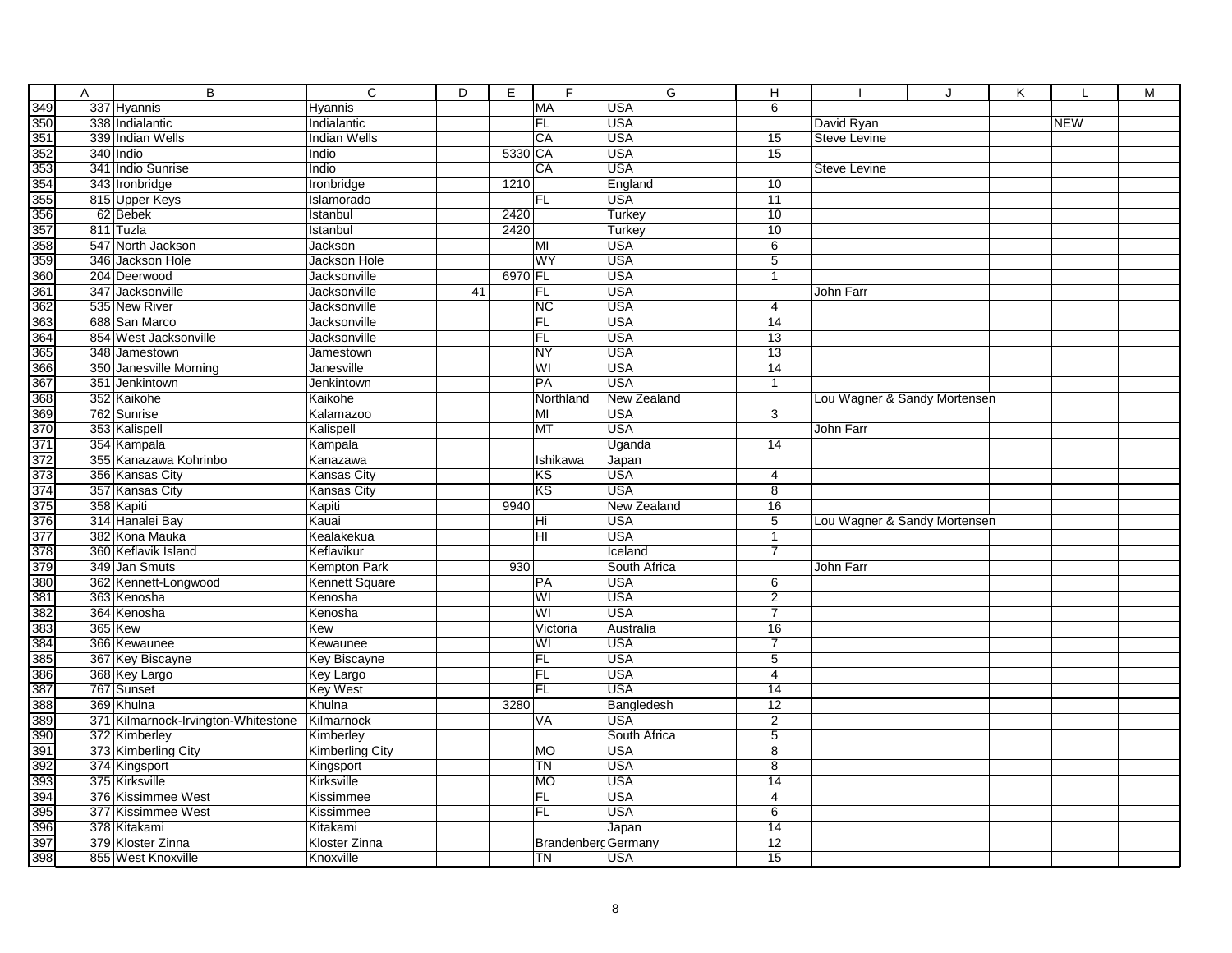| A | $\overline{B}$              | $\overline{C}$         | D  | E       | F               | G          | Η               |                              | ا. | K | M |
|---|-----------------------------|------------------------|----|---------|-----------------|------------|-----------------|------------------------------|----|---|---|
|   | 380 Kojimachi               | Kojimachi              |    |         |                 | Japan      |                 | John Farr                    |    |   |   |
|   | 619 Poipu Beach             | Koloa, Kauai'i         |    |         | HI              | <b>USA</b> | 3               | Lou Wagner & Sandy Mortensen |    |   |   |
|   | 381 Kona                    | Kona                   |    |         | HI              | <b>USA</b> | $\overline{9}$  |                              |    |   |   |
|   | 383 Kona Sunrise            | Kona                   |    |         | HI              | <b>USA</b> | $\overline{16}$ |                              |    |   |   |
|   | 276 Golden Mile             | Kowloon                |    |         | 345 Hong Kong   | China      | 10              |                              |    |   |   |
|   | 385 Krasnoyarsk             | Krasnoyarsk            |    |         |                 | Russia     | $\overline{5}$  | Simone Caruthers/Lou Wagner  |    |   |   |
|   | 386 Kremmling               | Kremmling              |    | 5450 CO |                 | <b>USA</b> | 9               | Dick Masica                  |    |   |   |
|   | 387 Kristianstad-Hammarshus | Kristianstad           |    |         |                 | Sweden     | 2               |                              |    |   |   |
|   | 389 Kyle                    | Kyle                   |    |         | <b>TX</b>       | <b>USA</b> |                 | Bernie Zubriggen             |    |   |   |
|   | 646 Rakuhoku Kyoto          | Kyoto                  |    |         |                 | Japan      | 12              |                              |    |   |   |
|   | 819 Valley View Rotary      | La Crosse              |    |         | WI              | <b>USA</b> | 16              |                              |    |   |   |
|   | 277 Golden Trinagle         | La Jolla               |    |         | CA              | <b>USA</b> | 11              |                              |    |   |   |
|   | 391 La Jolla                | La Jolla               |    |         | CA              | <b>USA</b> | 15              |                              |    |   |   |
|   | 392 La Quinta               | La Quinta              |    |         | CA              | <b>USA</b> | $\mathbf{1}$    |                              |    |   |   |
|   | 393 Lafayette               | Lafayette              |    |         | GA              | <b>USA</b> | 3               |                              |    |   |   |
|   | 394 Lafayette               | Lafayette              |    |         | IN              | <b>USA</b> | 11              |                              |    |   |   |
|   | 165 Coal Creek              | Lafayette & Louisville |    | 5450 CO |                 | <b>USA</b> | 13              |                              |    |   |   |
|   | 395 Lahaina                 | Lahaina, Maui          |    |         | HI              | <b>USA</b> | $\overline{2}$  |                              |    |   |   |
|   | 396 Lahaina                 | Lahaina, Maui          |    |         | H <sub>II</sub> | <b>USA</b> | $\overline{8}$  |                              |    |   |   |
|   | 437 London Bridge           | Lake Havasu City       |    | 5495 AZ |                 | <b>USA</b> | 16              | Gary?                        |    |   |   |
|   | 738 South Lake Tahoe        | Lake Tahoe             |    |         | CA              | <b>USA</b> | 6               |                              |    |   |   |
|   | 399 Lake Worth              | <b>Lake Worth</b>      |    |         | FL              | <b>USA</b> | $\mathbf{1}$    |                              |    |   |   |
|   | 401 Landen                  | Landen                 |    |         | 1630 Brabant    | Belgium    | $\overline{9}$  |                              |    |   |   |
|   | 402 Lapeer                  | Lapeer                 |    |         | MI              | <b>USA</b> | $\overline{3}$  |                              |    |   |   |
|   | 403 Las Vegas               | Las Vegas              |    |         | <b>NV</b>       | <b>USA</b> | $\overline{7}$  |                              |    |   |   |
|   | 404 Las Vegas Northwest     | Las Vegas              |    |         | <b>NV</b>       | <b>USA</b> | $\mathbf{1}$    |                              |    |   |   |
|   | 405 Las Vegas Southwest     | Las Vegas              |    |         | N <sub>V</sub>  | <b>USA</b> | $\overline{12}$ |                              |    |   |   |
|   | 406 Las Vegas West          | Las Vegas              |    |         | <b>NV</b>       | <b>USA</b> | $\overline{13}$ |                              |    |   |   |
|   | 548 North Las Vegas         | Las Vegas              |    |         | <b>NV</b>       | <b>USA</b> |                 | John Farr                    |    |   |   |
|   | 407 Laurel                  | Laurel                 |    |         | <b>MD</b>       | <b>USA</b> |                 | John Farr                    |    |   |   |
|   | 408 Le Puy Lafayette        | Le Puy Lafayette       |    |         |                 | France     | 3               |                              |    |   |   |
|   | 409 Leawood                 | Leawood                |    |         | <b>KS</b>       | <b>USA</b> | 2               |                              |    |   |   |
|   | 410 Leawood                 | Leawood                |    |         | KS              | <b>USA</b> | 5               |                              |    |   |   |
|   | 411 Lemvig                  | Lemvig                 |    |         |                 | Denmark    | 16              |                              |    |   |   |
|   | 412 Lenexa                  | Lenexa                 |    |         | <b>KS</b>       | <b>USA</b> | 6               |                              |    |   |   |
|   | 413 Lewes-Rehoboth          | Lewes                  |    |         | <b>DE</b>       | <b>USA</b> | 8               |                              |    |   |   |
|   | 414 Lexington Sunrise       | Lexington              |    |         | VA              | <b>USA</b> | 11              |                              |    |   |   |
|   | 415 Libertyville            | Libertyville           |    |         | IL              | <b>USA</b> | $\overline{13}$ |                              |    |   |   |
|   | 416 Lillehammer             | Lillehammer            |    |         |                 | Norway     | $\overline{16}$ |                              |    |   |   |
|   | 199 de Miraflores           | Lima                   |    | 4450    |                 | Peru       | $\mathbf{1}$    | Dick Masica                  |    |   |   |
|   | 230 El Rimac                | Lima                   |    | 4450    |                 | Peru       | 11              | Dick Masica                  |    |   |   |
|   | 417 Lima Sunrise            | Lima                   |    | 4450    |                 | Peru       | $\mathbf{1}$    | <b>Dick Masica</b>           |    |   |   |
|   | 418 Lima Sunrise            | Lima                   |    | 4450    |                 | Peru       | $\overline{2}$  | <b>Dick Masica</b>           |    |   |   |
|   | 449 Machupicchu Surco       | Lima                   |    | 4455    |                 | Peru       |                 | <b>Exchange Student</b>      |    |   |   |
|   | 492 Miraflores              | Lima                   |    | 4450    |                 | Peru       | 10              | Dick Masica                  |    |   |   |
|   | 419 Limon                   | Limon                  |    |         |                 | Costa Rica | $\mathbf{1}$    |                              |    |   |   |
|   | 420 Lincoln                 | Lincoln                | 14 |         | <b>NE</b>       | <b>USA</b> | $\mathbf{1}$    |                              |    |   |   |
|   | 421 Lisboa                  | Lisbon                 |    |         |                 | Portugal   |                 | Jim Brook                    |    |   |   |
|   | 422 Lisboa Oest             | Lisbon                 |    |         |                 | Portugal   | 10              |                              |    |   |   |
|   | 423 Lititz                  | Lititz                 |    |         | PA              | <b>USA</b> | $\overline{8}$  |                              |    |   |   |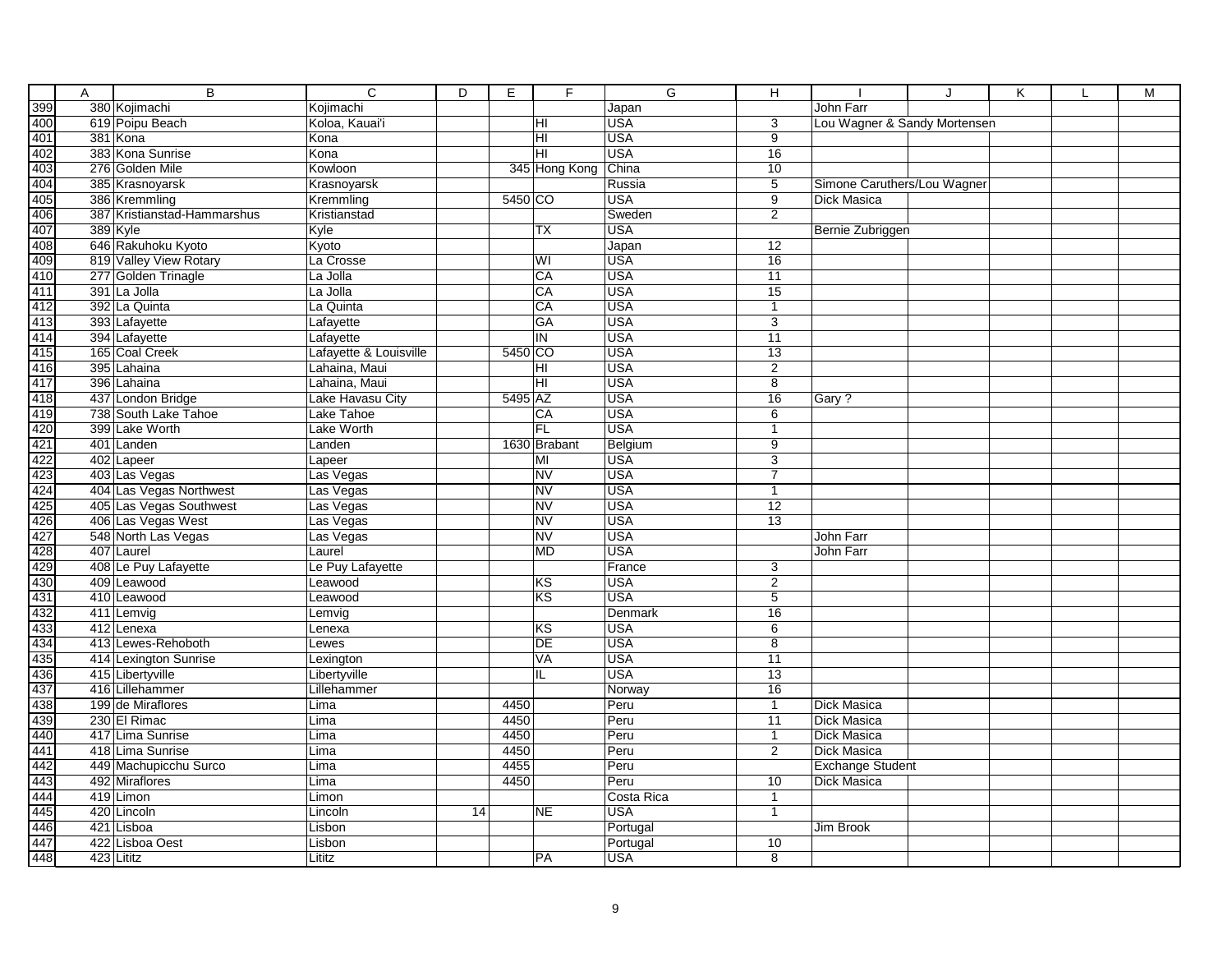|     | Α | $\overline{B}$                         | $\overline{c}$      | $\overline{D}$ | E                      | F      | G                      | $\overline{\mathsf{H}}$          |                                  | J          | K |           | M |
|-----|---|----------------------------------------|---------------------|----------------|------------------------|--------|------------------------|----------------------------------|----------------------------------|------------|---|-----------|---|
|     |   | 424 Little Falls                       | <b>Little Falls</b> |                | <b>MN</b>              |        | <b>USA</b>             |                                  | John Farr                        |            |   |           |   |
|     |   | 425 Little Rock                        | Little Rock         |                | <b>AR</b>              |        | <b>USA</b>             |                                  | John Farr                        |            |   |           |   |
|     |   | 426 Littleton                          | Littleton           |                | 5450 CO                |        | <b>USA</b>             | 5                                |                                  |            |   |           |   |
|     |   | 427 Livermore                          | Livermore           |                | CA                     |        | <b>USA</b>             |                                  | John Farr                        |            |   |           |   |
|     |   | 428 Livingstone                        | Livingstone         |                | Zambia                 |        | Africa                 | 6                                |                                  |            |   |           |   |
|     |   | 429 Ljublijana Triglav                 | Ljubljana           |                | <b>1912</b>            |        | <b>Slovenia</b>        |                                  | <b>Ann Clement/Da</b>            | <b>NEW</b> |   |           |   |
|     |   | 430 Ljubljana                          | Ljubljana           |                | 1910                   |        | Slovenia               | 10                               | <b>Ann Clement/Dave Matthews</b> |            |   |           |   |
|     |   | 431 Ljubljana Barje                    | Ljubljana           |                | 1910                   |        | Slovenia               | 15                               | Ann Clement/Dave Matthews        |            |   |           |   |
|     |   | 432 Ljubljana Center                   | Ljubljana           |                | 1912                   |        | Slovenia               | 14                               | Ann Clement/Dave Matthews        |            |   |           |   |
|     |   | 433 Ljubljana Julija                   | Ljubljana           |                | 1912                   |        | Slovenia               |                                  | Ann Clement/Dave Matthews        |            |   |           |   |
|     |   | 434 Ljubljana Tivoli                   | Ljubljana           |                | 1910                   |        | Slovenia               | $\overline{11}$                  | Ann Clement/Dave Matthews        |            |   |           |   |
|     |   | 892 Slovenia & N. Macedonia            | Ljubljana           |                | 1912                   |        | Slovenia & Macedonia   |                                  | Dave Matthews & Ann Clement      |            |   | 14-Dec-21 |   |
|     |   | 435 Logatec                            | Logatec             |                | 1912                   |        | Slovenia               |                                  | Ann Clement/Dave Matthews        |            |   |           |   |
|     |   | 436 Lombardy                           | Lombardy            |                |                        |        | South Africa           | 6                                |                                  |            |   |           |   |
|     |   | 438 Long Beach                         | Long Beach          |                | CA                     |        | <b>USA</b>             | $\mathbf{1}$                     |                                  |            |   |           |   |
|     |   | 439 Lovere Iseo Breno                  | Lovere Iseo Breno   |                | 2050                   |        | Italy                  | $\overline{5}$                   |                                  |            |   |           |   |
|     |   | 440 Lowell                             | Lowell              |                | MI                     |        | <b>USA</b>             | $\overline{4}$                   |                                  |            |   |           |   |
|     |   | 441 Lowell                             | Lowell              |                | IN                     |        | <b>USA</b>             | 13                               |                                  |            |   |           |   |
|     |   | 442 Lowestoft South                    | Lowestoft           |                |                        |        | $\overline{\text{UK}}$ | $\overline{4}$                   |                                  |            |   |           |   |
|     |   | 443 Luanshya                           | Luanshya            |                |                        | Zambia | Africa                 | $\overline{4}$                   |                                  |            |   |           |   |
|     |   | 444 Lubeck-Burgtor                     | Lubeck-Burgtor      |                |                        |        | Germany                | $\overline{12}$                  |                                  |            |   |           |   |
|     |   | 727 Slovenia District                  | Lubyania            |                | 1912                   |        | Slovenia               |                                  | Ann Clement/Dave Matthews        |            |   |           |   |
|     |   | 445 Lucaya                             | Lucaya              |                |                        |        | Grand Bahama Island    |                                  | John Farr                        |            |   |           |   |
|     |   | 446 Lucea-Hanober                      | Lucea Harbour       |                |                        |        | Jamaica                | 10                               |                                  |            |   |           |   |
|     |   | 217 District 1630                      | Luxemburg           |                | 1630                   |        | Belgium                |                                  | <b>Exchange Student</b>          |            |   |           |   |
|     |   | 447 Lviv                               | Lviv                |                |                        |        | Ukraine                | 9                                |                                  |            |   |           |   |
|     |   | 448 Lynn Haven                         | Lynn Haven          |                | FL                     |        | <b>USA</b>             | $\overline{12}$                  |                                  |            |   |           |   |
|     |   | 450 Madison                            | Madison             |                | WI                     |        | <b>USA</b>             | 8                                |                                  |            |   |           |   |
|     |   | 452 Maebashi West                      | Maebashi            |                |                        |        | Japan                  |                                  | John Farr                        |            |   |           |   |
|     |   | 453 Maidenhead Thames                  | Maidenhead          |                | London                 |        | England                |                                  | <b>John Farr</b>                 |            |   |           |   |
|     |   | 454 Majadahonda                        | Majadahonda         |                | 2200                   |        | Spain                  | $\overline{2}$                   |                                  |            |   |           |   |
|     |   | 455 Manchester                         | Manchester          |                | <b>CT</b>              |        | <b>USA</b>             |                                  | $\overline{?}$                   |            |   |           |   |
|     |   | 456 Mandarin                           | Mandarin            |                | FL                     |        | <b>USA</b>             |                                  | John Farr                        |            |   |           |   |
|     |   | 457 Manhattan                          | Manhattan           |                | KS                     |        | <b>USA</b>             | 2                                |                                  |            |   |           |   |
|     |   | 458 Manhattan                          | Manhattan           |                | $\overline{\text{KS}}$ |        | <b>USA</b>             | $\overline{8}$                   |                                  |            |   |           |   |
|     |   | 459 Manila                             | Manila              |                | 381                    |        | Phillippenes           |                                  | John Farr                        |            |   |           |   |
|     |   | 531 New Manila Heights                 | Manila              |                | 3780                   |        | Phillippenes           | 16                               |                                  |            |   |           |   |
|     |   | 460 Mansfield                          | Mansfield           |                | OH                     |        | <b>USA</b>             | $\overline{13}$                  |                                  |            |   |           |   |
|     |   | 461 Manta                              | Manta               |                | 4400                   |        | Equador                |                                  |                                  |            |   |           |   |
|     |   | 462 Many                               | Many                |                |                        |        | <b>USA</b>             | $\overline{7}$                   |                                  |            |   |           |   |
|     |   | 463 Manzanillo                         | Manzanillo          |                | LA<br>417              |        | Mexico                 | $\overline{4}$                   |                                  |            |   |           |   |
|     |   | 464 Marghita                           | Marghita            |                | 2241                   |        | Romania                | 14                               | <b>Exchange Student</b>          |            |   |           |   |
|     |   | 465 Marilia Pioneiro                   | Marilia             |                | 4510 Sao Paulo         |        | <b>Brazil</b>          | 14                               |                                  |            |   |           |   |
|     |   | 466 Marilia Tradicao                   | Marilia             |                | 4510 Sao Paulo         |        | Brazil                 | $\overline{14}$                  |                                  |            |   |           |   |
|     |   |                                        |                     |                |                        |        |                        | $\overline{7}$                   |                                  |            |   |           |   |
|     |   | 467 Marlton                            | Marlton             |                | <b>NJ</b><br>WI        |        | <b>USA</b>             |                                  |                                  |            |   |           |   |
|     |   | 468 Marshfield Sunrise<br>469 Massafra | Marshfield          |                |                        |        | <b>USA</b>             | 5                                |                                  |            |   |           |   |
|     |   |                                        | Massafra            |                | 2120                   |        | Italy                  | $\mathbf{1}$                     |                                  |            |   |           |   |
|     |   | 370 Kihei Sunrise                      | Maui                |                | 5000 HI                |        | <b>USA</b>             | 14                               |                                  |            |   |           |   |
|     |   | 471 Maui                               | Maui                |                | HI                     |        | <b>USA</b>             | $\overline{7}$<br>$\overline{7}$ |                                  |            |   |           |   |
| 498 |   | 472 McComb                             | McComb              |                | ŌН                     |        | <b>USA</b>             |                                  |                                  |            |   |           |   |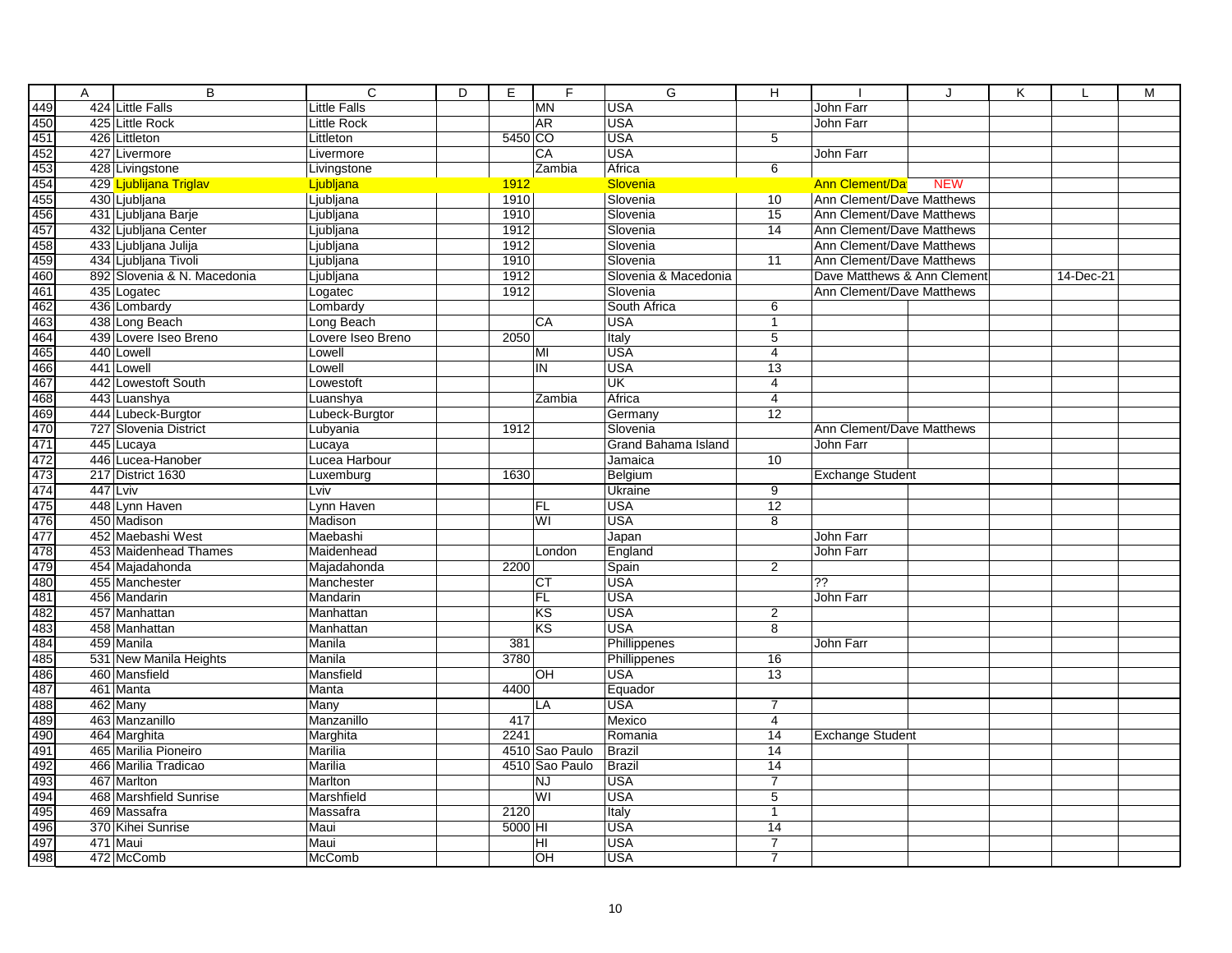|                                   | Α | $\overline{B}$                  | $\overline{\mathsf{c}}$ | D     | Е       | F                      | $\overline{G}$ | Н               |                   | J | Κ | L | M |
|-----------------------------------|---|---------------------------------|-------------------------|-------|---------|------------------------|----------------|-----------------|-------------------|---|---|---|---|
|                                   |   | 473 McMurray                    | McMurray                |       |         | PA                     | <b>USA</b>     | $\overline{12}$ |                   |   |   |   |   |
|                                   |   | 68 Bentleigh                    | Melbourne               |       | 981     |                        | Australia      | $\overline{9}$  |                   |   |   |   |   |
|                                   |   | 475 Memphis                     | Memphis                 |       |         | TN                     | <b>USA</b>     | 6               |                   |   |   |   |   |
|                                   |   | 476 Memphis East                | Memphis                 |       |         | <b>TN</b>              | <b>USA</b>     |                 | New member 5/2018 |   |   |   |   |
|                                   |   | 271 Godoy Crulz                 | Mendoza                 |       | 4860    |                        | Argentina      | 3               |                   |   |   |   |   |
|                                   |   | 272 Godoy Cruz                  | Mendoza                 |       | 4860    |                        | Argentina      | $\overline{4}$  |                   |   |   |   |   |
|                                   |   | 273 Godoy Cruz                  | Mendoza                 |       | 4860    |                        | Argentina      | 13              |                   |   |   |   |   |
|                                   |   | 477 Mendoza-San Juan            | Mendoza                 |       |         |                        | Argentina      | 9               |                   |   |   |   |   |
|                                   |   | 478 Mequon-Thiensville Sunrise  | Mequon, Thiensville     |       |         | WI                     | <b>USA</b>     | 14              |                   |   |   |   |   |
|                                   |   | 479 Merano                      | Merano                  |       |         |                        | Italy          | 16              |                   |   |   |   |   |
|                                   |   | 480 Meredith                    | Meredith                |       |         | <b>NH</b>              | USA            | 15              |                   |   |   |   |   |
|                                   |   | 481 Merritt Island              | Merritt Island          |       |         | <b>FL</b>              | <b>USA</b>     | $\overline{5}$  |                   |   |   |   |   |
|                                   |   | 482 Meycauayan Northeast        | Meycauayan              | 22769 | 3770    |                        | Philippines    | 10              |                   |   |   |   |   |
|                                   |   | 483 Miami                       | Miami                   |       |         | <b>FL</b>              | <b>USA</b>     | $\overline{4}$  |                   |   |   |   |   |
|                                   |   | 608 Perrine-Cutler Ridge        | Miami                   |       | 6990 FL |                        | <b>USA</b>     | $\overline{4}$  |                   |   |   |   |   |
|                                   |   | 484 Michigan City               | <b>Michigan City</b>    |       |         | IN                     | <b>USA</b>     | $\overline{7}$  |                   |   |   |   |   |
|                                   |   | 486 Midwest City                | <b>Midwest City</b>     |       |         | OK                     | <b>USA</b>     | 11              |                   |   |   |   |   |
|                                   |   | 488 Milwaukee                   | Milwaukee               |       |         | WI                     | <b>USA</b>     | $\overline{8}$  |                   |   |   |   |   |
|                                   |   | 489 Mineral Wells               | <b>Mineral Wells</b>    |       | 5790 TX |                        | <b>USA</b>     | $\overline{2}$  |                   |   |   |   |   |
|                                   |   | 490 Mineral Wells               | <b>Mineral Wells</b>    |       |         | ТX                     | <b>USA</b>     | 4               |                   |   |   |   |   |
|                                   |   | 814 University                  | Minneapolis             |       |         | <b>MN</b>              | <b>USA</b>     | 5               |                   |   |   |   |   |
|                                   |   | 491 Minnequa                    | Minnequa                |       |         | $\overline{CO}$        | <b>USA</b>     | 9               |                   |   |   |   |   |
|                                   |   | 493 Miramar                     | Miramar                 |       |         |                        | Argentina      | 4               |                   |   |   |   |   |
|                                   |   | 495 Mizusawa                    | Mizusawa                |       |         |                        | Japan          | 14              |                   |   |   |   |   |
|                                   |   | 496 Moab                        | Moab                    |       |         | UT                     | <b>USA</b>     | 14              |                   |   |   |   |   |
|                                   |   | 498 Montargis                   | Montargis               |       |         | Loriet                 | France         |                 | <b>John Farr</b>  |   |   |   |   |
|                                   |   | 499 Monterey                    | Monterey                |       |         | CA                     | <b>USA</b>     | $\overline{4}$  |                   |   |   |   |   |
|                                   |   | 768 Sunset                      | Monterey                |       |         | CA                     | <b>USA</b>     | $\overline{9}$  |                   |   |   |   |   |
|                                   |   | 500 Montes Claros               | <b>Montes Claros</b>    |       | 4760    |                        | <b>Brazil</b>  | 16              |                   |   |   |   |   |
|                                   |   | 501 Montgomery                  | Montgomery              |       |         | <b>AL</b>              | <b>USA</b>     | 16              |                   |   |   |   |   |
|                                   |   | 502 Monticello                  | Monticello              |       |         | IL                     | <b>USA</b>     | $\overline{6}$  |                   |   |   |   |   |
|                                   |   | 503 Moore                       | Moore                   |       |         | <b>lok</b>             | <b>USA</b>     | $\overline{7}$  |                   |   |   |   |   |
|                                   |   | 504 Moorhead City Noon          | Moorhead City           |       | 773 NC  |                        | <b>USA</b>     | 3               |                   |   |   |   |   |
|                                   |   | 505 Morelia Camelinas Michoacan | Morelia                 |       | 4160    |                        | Mexico         | 11              |                   |   |   |   |   |
|                                   |   | 506 Morioka North               | Morioka                 |       |         |                        | Japan          | $\overline{14}$ |                   |   |   |   |   |
|                                   |   | 507 Morton                      | Morton                  |       |         | IL                     | <b>USA</b>     | $\overline{7}$  |                   |   |   |   |   |
|                                   |   | 508 Mostar                      | Mostar                  |       |         |                        | <b>Bosnia</b>  | 16              |                   |   |   |   |   |
|                                   |   | 509 Mount Pleasant              | Mount Pleasant          |       |         | $ \overline{sc} $      | <b>USA</b>     | $\overline{9}$  |                   |   |   |   |   |
|                                   |   | 511 Mt Prospect                 | Mt Prospect             |       | 6440 IL |                        | <b>USA</b>     | $\overline{1}$  |                   |   |   |   |   |
|                                   |   | 513 Mumbai                      | Mumbai                  |       |         | 3140 Maharashtra India |                | 14              |                   |   |   |   |   |
|                                   |   | 520 Nariobi                     | Nairobi                 |       |         | North Kenya Africa     |                | $\overline{4}$  |                   |   |   |   |   |
|                                   |   | 514 Nampa                       | Nampa                   |       | 5400 ID |                        | USA            | 16              |                   |   |   |   |   |
| 꿃꾴뙰욁윩씂퐄퐄ė옗뗧씷씷씷씷씷씷씷땒땒얺얺얺얺얺얺얺얺얺얺얺얺얺 |   | 515 Napa                        | Napa                    |       |         | CA                     | <b>USA</b>     |                 | <b>Jeff Burns</b> |   |   |   |   |
|                                   |   | 763 Sunrise                     | Napa                    |       |         | CA                     | <b>USA</b>     | 3               |                   |   |   |   |   |
|                                   |   | 516 Naperville                  | Naperville              |       |         | IL                     | <b>USA</b>     | 13              |                   |   |   |   |   |
|                                   |   | 764 Sunrise                     | Naperville              |       |         | IL                     | <b>USA</b>     | 5               |                   |   |   |   |   |
|                                   |   | 305 Gulf Shore                  | Naples                  |       |         | FL                     | <b>USA</b>     | $\overline{12}$ |                   |   |   |   |   |
|                                   |   | 517 Naples                      | Naples                  |       |         | FL                     | <b>USA</b>     |                 |                   |   |   |   |   |
|                                   |   | 518 Naples-North                | Naples                  |       |         | FL                     | <b>USA</b>     | 14              |                   |   |   |   |   |
|                                   |   | 519 Naples-Pelican Bay          | Naples                  |       |         | FL                     | <b>USA</b>     | 14              |                   |   |   |   |   |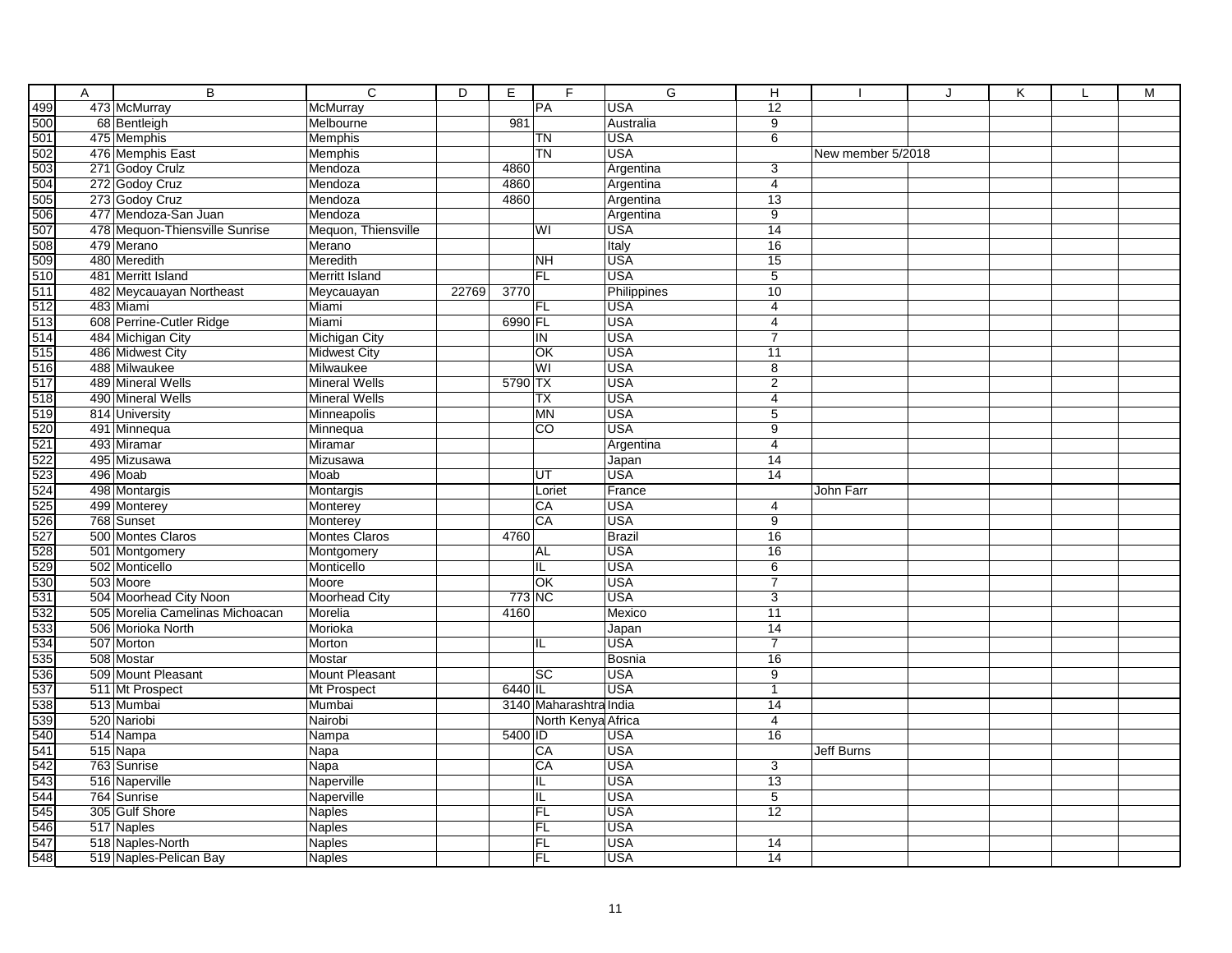|     | Α | $\overline{B}$                | $\overline{C}$          | D               | Е       | F               | G                     | н               |            | J | Κ |            | M |
|-----|---|-------------------------------|-------------------------|-----------------|---------|-----------------|-----------------------|-----------------|------------|---|---|------------|---|
|     |   | 521 Narrabri                  | Narrabri                | 6350            |         | 965 New South   | <b>VAustralia</b>     | 10              |            |   |   |            |   |
|     |   | 522 Nasca                     | Nasca                   |                 | 4300    |                 | Peru                  | $\overline{8}$  |            |   |   |            |   |
|     |   | 523 Nashua                    | Nashua                  |                 |         | <b>NH</b>       | <b>USA</b>            | $\overline{7}$  |            |   |   |            |   |
|     |   | 524 Nassau Sunrise            | Nassau                  |                 |         | Bahamas         | <b>USA</b>            | 13              |            |   |   |            |   |
|     |   | 533 New Providence            | Nassau                  |                 |         | <b>Bahamas</b>  | UK                    | 8               |            |   |   |            |   |
|     |   | 525 Nayarit                   | Nayarit                 |                 | 4150    |                 | Mexico                | $\overline{2}$  |            |   |   |            |   |
|     |   | 527 Nesbyen                   | Nesbyen                 |                 |         |                 | Norway                | 16              |            |   |   |            |   |
|     |   | 497 Montagnes Neuchateloises  | Neuchateloises          |                 |         |                 | Switzerland           | 9               |            |   |   |            |   |
|     |   | 528 Neuss                     | Neuss am Rhein          |                 |         |                 | Germany               | 3               |            |   |   |            |   |
|     |   | 529 New Castle                | New Castle              |                 |         | PA              | <b>USA</b>            | $\overline{8}$  |            |   |   |            |   |
|     |   | 132 Carrollton                | New Orleans             |                 |         | LA              | <b>USA</b>            | $\overline{2}$  |            |   |   |            |   |
|     |   | 532 New Orleans               | New Orleans             |                 |         | LA              | <b>USA</b>            | $\overline{9}$  |            |   |   |            |   |
|     |   | 534 New Richmond              | New Richmond            |                 |         | WI              | <b>USA</b>            | 13              |            |   |   |            |   |
|     |   | 536 New Smyrna Beach          | New Smyrna Beach        |                 |         | FL              | <b>USA</b>            | 14              |            |   |   |            |   |
|     |   | 155 Chinatown                 | New York                |                 | 723 NY  |                 | <b>USA</b>            | 9               |            |   |   |            |   |
|     |   | 537 New York                  | New York                | 6               |         | <b>NY</b>       | <b>USA</b>            |                 | John Farr  |   |   |            |   |
|     |   | 538 Newtown                   | Newtown                 |                 |         | <b>CT</b>       | <b>USA</b>            | 4               |            |   |   |            |   |
|     |   | 539 Newtown                   | Newtown                 |                 |         | PA              | <b>USA</b>            | 13              |            |   |   |            |   |
|     |   | 540 Niagara Falls             | Niagara Falls           |                 |         |                 | Canada                | 2               |            |   |   |            |   |
|     |   | 302 Group Study Exchange 2001 | Nigeria                 |                 |         | 9130 Nigeria    | Nigeria               |                 | Jeff Burns |   |   |            |   |
|     |   | 541 Nike                      | Nike                    |                 |         |                 | Slovenia              | 13              |            |   |   |            |   |
|     |   | 543 Nonoalco                  | Nonoalco                |                 |         |                 | Mexico                | 4               |            |   |   |            |   |
|     |   | 544 Norden                    | Norden                  |                 |         | Aurich          | Germany               | $\overline{5}$  |            |   |   |            |   |
|     |   | 545 Norfolk                   | Norfolk                 |                 |         | VA              | <b>USA</b>            | $\overline{12}$ |            |   |   |            |   |
|     |   | 553 North Umberland Sunrise   | North Umberland         |                 |         | Ontario         | Canada                | 16              |            |   |   |            |   |
|     |   | 555 Northhampton              | Northhampton            |                 | 107     |                 | England               | 11              |            |   |   |            |   |
|     |   | 556 Northhampton Becket       | Northhampton            |                 | 107     |                 | England               | 11              |            |   |   |            |   |
|     |   | 557 Northhampton West         | Northhampton            |                 |         |                 | UK                    | $\overline{7}$  |            |   |   |            |   |
|     |   | 561 Novosibirsk               | Novosibirsk             |                 |         |                 | Russia                | 10              |            |   |   |            |   |
|     |   | 563 Nyack                     | <b>Nvack</b>            |                 |         | <b>NY</b>       | <b>USA</b>            | $5\overline{)}$ |            |   |   |            |   |
|     |   | 565 Oak Park-River Forest     | Oak Park & River Forest |                 |         | IL              | <b>USA</b>            | $\overline{13}$ |            |   |   |            |   |
|     |   | 566 Oberer Bodensee           | Oberer Bodensee         |                 |         |                 | Switzerland           | $\mathbf{1}$    |            |   |   |            |   |
|     |   | 567 Oberlin                   | Oberlin                 |                 |         | KS              | <b>USA</b>            | 6               |            |   |   |            |   |
|     |   | 568 Ocean City                | Ocean City              |                 |         | <b>MD</b>       | <b>USA</b>            | $\overline{7}$  |            |   |   |            |   |
|     |   | 569 Ocean City                | Ocean City              |                 |         | MD              | <b>USA</b>            | 8               |            |   |   |            |   |
|     |   | 570 Ocho Rios                 | Ocho Rios               |                 |         | Jamaica         | West Indies           |                 | John Farr  |   |   |            |   |
|     |   | 571 Okatie                    | Okatie                  |                 |         | $ \mathrm{sc} $ | <b>USA</b>            | $\overline{c}$  |            |   |   |            |   |
|     |   | 572 Oklahoma City             | Oklahoma City           | 29              | 5750 OK |                 | <b>USA</b>            | $\mathbf{1}$    |            |   |   |            |   |
|     |   | 573 Oklahoma City             | Oklahoma City           | $\overline{29}$ |         | QK              | <b>USA</b>            | 3               |            |   |   |            |   |
|     |   | 856 West Oklahoma City        | Oklahoma City           |                 |         | <b>lok</b>      | <b>USA</b>            |                 |            |   |   | <b>NEW</b> |   |
|     |   | 574 Okota                     | Okota                   | 24462           | 9110    |                 | Nigeria               |                 | Lou Wagner |   |   |            |   |
|     |   | 576 Omaha West                | Omaha                   |                 |         | <b>NE</b>       | <b>USA</b>            | $5\overline{)}$ |            |   |   |            |   |
|     |   | 577 Onalaska                  | Onalaska                |                 |         | W <sub>1</sub>  | <b>USA</b>            |                 | John Farr  |   |   |            |   |
|     |   | 578 Onitsha East              | Onitsha                 |                 |         | Nigeria         | Africa                | 10              |            |   |   |            |   |
|     |   | 579 Orlando South             | Orlando                 |                 |         | <b>FL</b>       | <b>USA</b>            | 4               |            |   |   |            |   |
|     |   | 580 Ororfino                  | Orofino                 |                 |         | ID              | <b>USA</b>            |                 |            |   |   | <b>NEW</b> |   |
|     |   | 581 Oshkosh                   | Oshkosh                 |                 |         | WI              | <b>USA</b>            | 14              |            |   |   |            |   |
|     |   | 582 Oshkosh Southwest         | Oshkosh                 |                 |         | WI              | <b>USA</b>            | 10              |            |   |   |            |   |
|     |   | 583 Ostrava                   | Ostrava                 |                 |         |                 | <b>Czech Republic</b> | 14              |            |   |   |            |   |
| 598 |   | 586 Overbrook                 | Overbrook               |                 |         | KS              | <b>USA</b>            | 12              |            |   |   |            |   |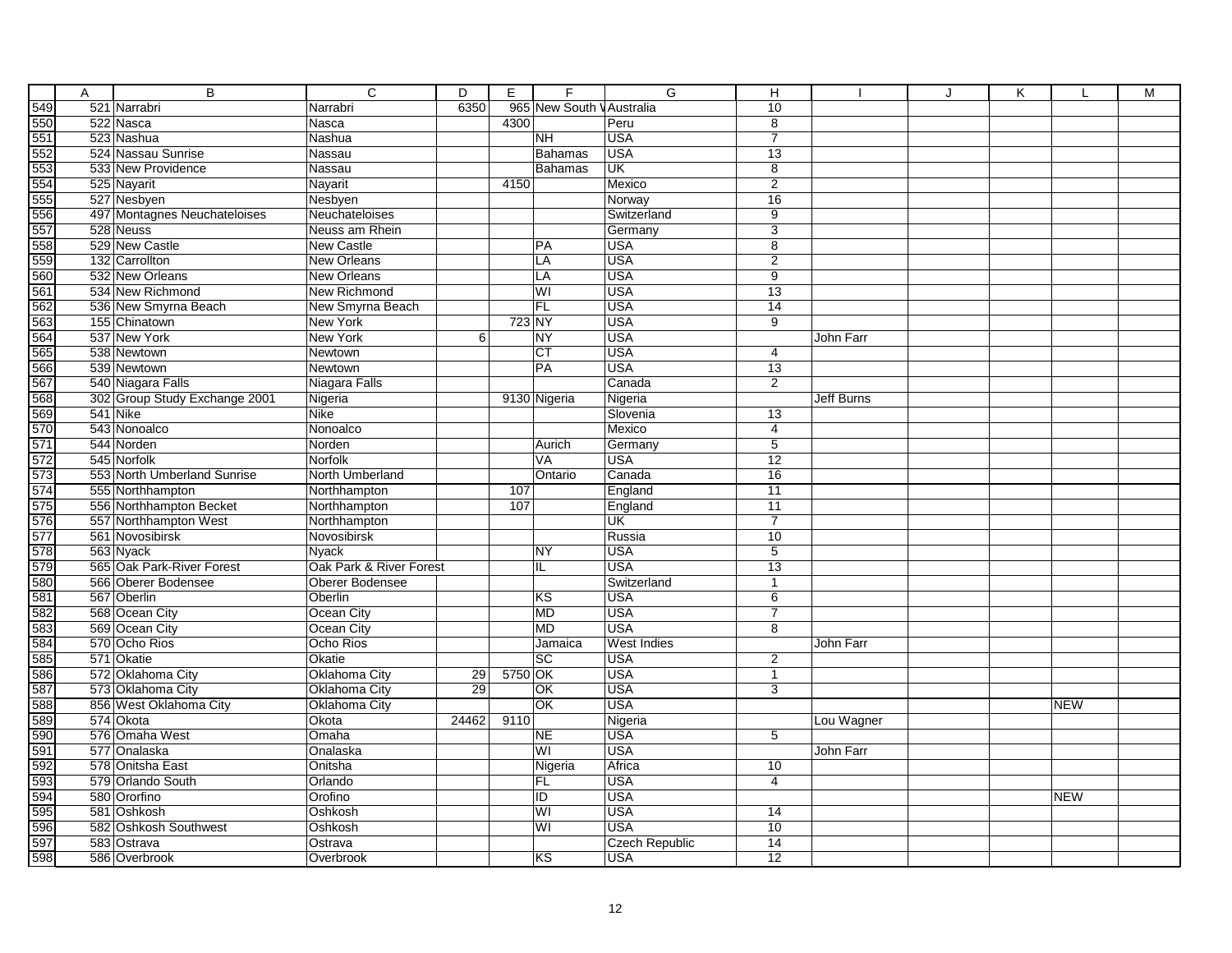|                   | Α | B                              | $\overline{c}$         | D    | E       | F.                    | $\overline{G}$           | н               |                     | $\cdot$ | K | L | M |
|-------------------|---|--------------------------------|------------------------|------|---------|-----------------------|--------------------------|-----------------|---------------------|---------|---|---|---|
| 599               |   | 587 Overland Park South        | <b>Overland Park</b>   |      |         | KS                    | <b>USA</b>               | $\overline{3}$  |                     |         |   |   |   |
| 600               |   | 589 Paarl                      | Paarl                  |      | 9350    |                       | South Africa             | 14              |                     |         |   |   |   |
| 601               |   | 590 Pahrump Valley             | Pahrump Valley         |      |         | <b>NV</b>             | <b>USA</b>               | $\overline{7}$  |                     |         |   |   |   |
| 602               |   | 592 Palm Desert                | Palm Desert            |      |         | CA                    | <b>USA</b>               | $\overline{2}$  |                     |         |   |   |   |
| 603               |   | 593 Palm Springs               | Palm Springs           |      |         | CA                    | <b>USA</b>               | $\overline{15}$ |                     |         |   |   |   |
| 604               |   | 594 Palm Springs Evening Star  | Palm Springs           |      |         | CA                    | <b>USA</b>               | 15              | <b>Steve Levine</b> |         |   |   |   |
| 605               |   | 595 Palm Springs Sunup         | Palm Springs           |      |         | CA                    | <b>USA</b>               | 15              | <b>Steve Levine</b> |         |   |   |   |
| 606               |   | 225 East Bay                   | Panama City            |      |         | FL                    | <b>USA</b>               | 6               |                     |         |   |   |   |
| 607               |   | 596 Panama City                | Panama City            |      | 4240    |                       | Panama                   | 13              |                     |         |   |   |   |
| 608               |   | 598 Panama Nordeste            | Panama City            |      | 4240    |                       | Panama                   | 13              |                     |         |   |   |   |
| 609               |   | 597 Panama City Beach          | Panama City Beach      |      |         | <b>FL</b>             | <b>USA</b>               | $\overline{12}$ | Deb Irvine          |         |   |   |   |
| 610               |   | 249 Five Flags                 | Pansacola              |      |         | FL                    | <b>USA</b>               | 9               |                     |         |   |   |   |
| 611               |   | 599 Paramaribo                 | Paramaribo             |      |         |                       | Surinam                  | 11              |                     |         |   |   |   |
| 612               |   | 600 Paramus AM                 | Paramus                |      |         | <b>NJ</b>             | <b>USA</b>               | $\overline{3}$  |                     |         |   |   |   |
| 613               |   | 697 Sao Jose Dos Pinhais       | Parana                 | 6455 | 464     |                       | <b>Brazil</b>            |                 | John Farr           |         |   |   |   |
| 614               |   | 601 Paraparaumu                | Paraparaumu            |      |         |                       | New Zealand              | 10              |                     |         |   |   |   |
| 615               |   | 602 Paris Agora                | Paris                  |      | 1660    |                       | France                   | $\mathbf{1}$    |                     |         |   |   |   |
| 616               |   | 603 Paris Sud                  | Paris                  |      |         |                       | France                   | $\overline{8}$  |                     |         |   |   |   |
| 617               |   | 604 Park City                  | Park City              |      |         | UT                    | <b>USA</b>               | $\overline{15}$ |                     |         |   |   |   |
| 618               |   | 605 Parker                     | Parker                 |      | 5450 CO |                       | <b>USA</b>               | 15              |                     |         |   |   |   |
| 619               |   | 607 Patterson River-Carrum     | <b>Patterson River</b> |      |         | Victoria              | Australia                | 10              |                     |         |   |   |   |
| 620               |   | 250 Five Flags                 | Pensacola              |      |         | <b>FL</b>             | <b>USA</b>               | 12              |                     |         |   |   |   |
| 621               |   | 609 Petaluma                   | Petaluma               |      |         | CA                    | <b>USA</b>               |                 | <b>Andy Arensen</b> |         |   |   |   |
|                   |   | 610 Petrolia                   | Petrolia               |      |         |                       | Canada                   | 6               |                     |         |   |   |   |
| $\frac{622}{623}$ |   | 5 Ahwatukee Foothills          | Phoenix                |      |         | <b>AZ</b>             | <b>USA</b>               | $\overline{2}$  | Dick Masica         |         |   |   |   |
| 624               |   | 611 Phoenix                    | Phoenix                | 100  |         | AZ                    | <b>USA</b>               | 14              | Dick Masica         |         |   |   |   |
| 625               |   | 612 Piet Retief                | <b>Piet Retief</b>     |      |         |                       | South Africa             | $\overline{5}$  |                     |         |   |   |   |
| 626               |   | 613 Pigeon                     | Pigeon                 |      | 631 MI  |                       | <b>USA</b>               | $\overline{7}$  |                     |         |   |   |   |
| 627               |   | 325 Hockessin                  | <b>Pike Creek</b>      |      |         | <b>DL</b>             | <b>USA</b>               | 5               |                     |         |   |   |   |
| 628               |   | 614 Pithiviers                 | <b>Pithiviers</b>      |      |         |                       | France                   |                 |                     |         |   |   |   |
| 629               |   | 615 Pittwater                  | Pittwater              |      |         | New South V Australia |                          | $\overline{16}$ | <b>Peggy Beeler</b> |         |   |   |   |
| 630               |   | 616 Plano                      | Plano                  |      |         |                       | $\overline{\mathsf{TX}}$ | $\overline{14}$ |                     |         |   |   |   |
| 631               |   | 617 Plaquemine                 | Plaquemine             |      |         | LA                    | <b>USA</b>               | 9               |                     |         |   |   |   |
| 632               |   | 618 Pleasure Island            | Pleasure Island        |      |         | <b>AL</b>             | <b>USA</b>               | $\mathbf{1}$    |                     |         |   |   |   |
| 633               |   | 620 Polegate & Willingdon      | Polegate & Willingdon  |      |         |                       | <b>UK??</b>              | $\overline{12}$ |                     |         |   |   |   |
| 634               |   | 621 Pompei-Oplonti Vesuvio Est | Pompei                 |      | 2100    |                       | Italy                    | $\overline{14}$ |                     |         |   |   |   |
| 635               |   | 622 Ponta Delgado              | Ponte Delgado          |      |         | Azores                | Portugal                 | 16              |                     |         |   |   |   |
| 636               |   | 623 Pontypridd                 | Pontypridd             |      |         | South Wales England   |                          | $\sqrt{6}$      |                     |         |   |   |   |
| 637               |   | 624 Port Richey                | Port Richey            |      |         | FL                    | <b>USA</b>               | $\overline{8}$  |                     |         |   |   |   |
| 638               |   | 227 East Portland              | Portland               |      |         | OR                    | <b>USA</b>               | $\overline{4}$  |                     |         |   |   |   |
| 639               |   | 625 Portland                   | Portland               |      |         | OR                    | <b>USA</b>               | $\overline{9}$  |                     |         |   |   |   |
| 640               |   | 626 Portland Pearl             | Portland               |      |         | OR                    | <b>USA</b>               | $\overline{14}$ |                     |         |   |   |   |
| 641               |   | 627 Portland-Southwest         | Portland               |      |         | OR                    | <b>USA</b>               |                 | John Farr           |         |   |   |   |
| 642               |   | 628 Prague                     | Prague                 |      |         |                       | <b>Checke Republic</b>   | $\mathbf{1}$    | Dick Masica         |         |   |   |   |
| 643               |   | 629 Pratt                      | Pratt                  |      |         | KS                    | <b>USA</b>               | $\mathbf{1}$    |                     |         |   |   |   |
| 644               |   | 630 Prattville                 | Prattville             |      |         | <b>AL</b>             | <b>USA</b>               |                 | John Farr           |         |   |   |   |
| 645               |   | 526 Nechako                    | Prince George          |      |         | <b>BC</b>             | Canada                   | 14              |                     |         |   |   |   |
| 646               |   | 633 Princeton                  | Princeton              |      |         | <b>NJ</b>             | <b>USA</b>               | 4               |                     |         |   |   |   |
| 647               |   | 634 Prior Lake                 | <b>Prior Lake</b>      |      |         | MN                    | <b>USA</b>               | $\overline{3}$  |                     |         |   |   |   |
| 648               |   | 636 Puebla Noroeste A C        | Puebla                 |      | 418     |                       | Mexico                   | 10              |                     |         |   |   |   |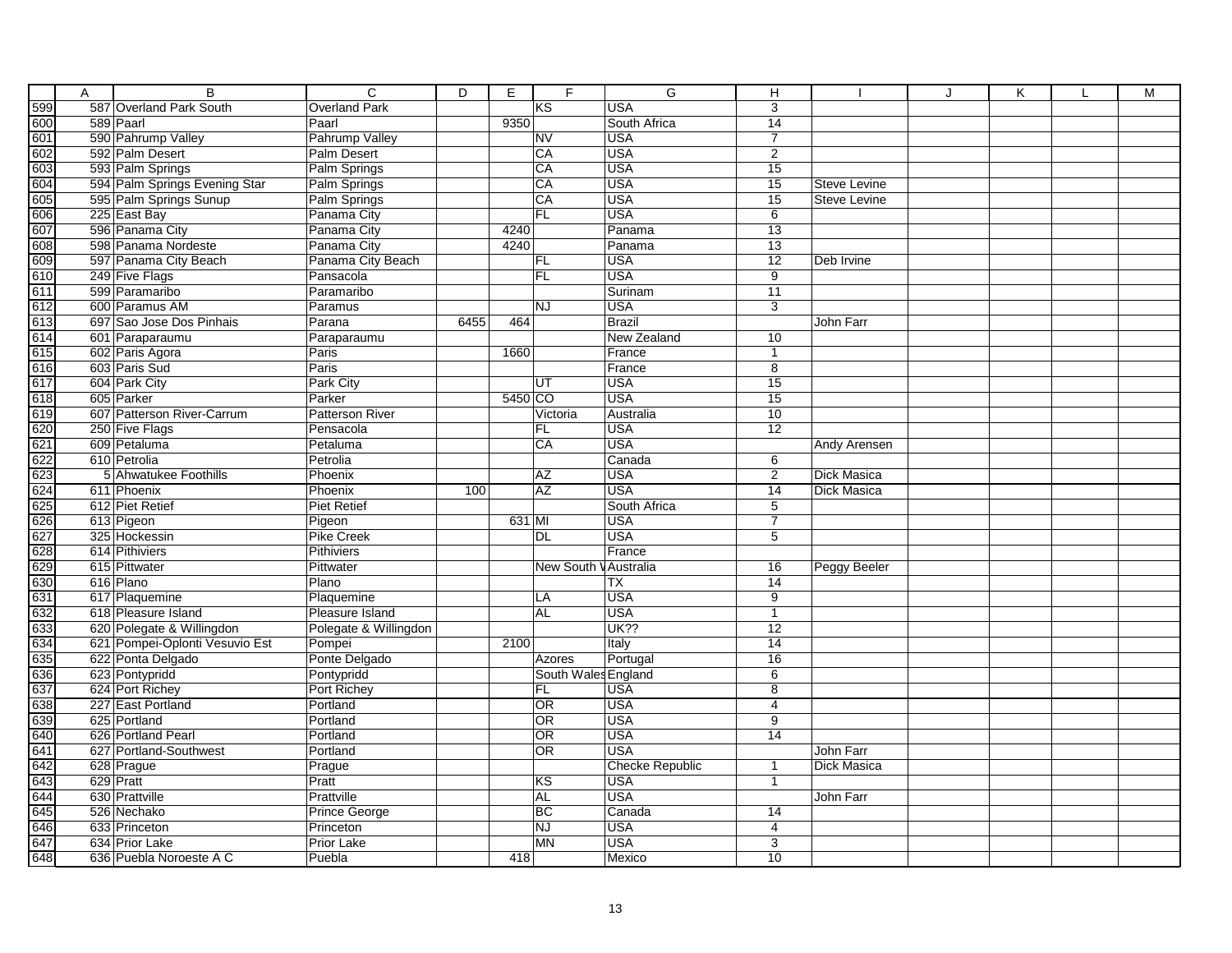|                                                                                                                                                                                                                                     | A | B                          | $\overline{c}$          | D     | E       | F                 | G                        | Η               |                              | K | M |
|-------------------------------------------------------------------------------------------------------------------------------------------------------------------------------------------------------------------------------------|---|----------------------------|-------------------------|-------|---------|-------------------|--------------------------|-----------------|------------------------------|---|---|
|                                                                                                                                                                                                                                     |   | 637 Puerto Vallarta        | <b>Puerton Vallarta</b> |       |         | 415 Jalisco       | Mexico                   |                 | Lou Wagner & Sandy Mortensen |   |   |
|                                                                                                                                                                                                                                     |   | 638 Pune-Uptown            | Pune                    | 27922 | 3130    |                   | India                    | 2               |                              |   |   |
|                                                                                                                                                                                                                                     |   | 639 Quebec-Est             | Quebec City             |       |         | Quebec            | Canada                   | $\overline{5}$  |                              |   |   |
|                                                                                                                                                                                                                                     |   | 640 Queenstown             | Queenstown              |       | 3310    |                   | Singapore                | 11              |                              |   |   |
|                                                                                                                                                                                                                                     |   | 641 Quetzaltenango         | Quetzaltenango          |       | 4250    |                   | Guatemala                | 15              | Mary Ann Johnson             |   |   |
|                                                                                                                                                                                                                                     |   | 642 Quimper Corentin       | Quimper                 |       |         |                   | France                   | 11              |                              |   |   |
|                                                                                                                                                                                                                                     |   | 643 Quito Occidente        | Quito                   |       | 4400    |                   | Equador                  | $\overline{11}$ |                              |   |   |
|                                                                                                                                                                                                                                     |   | 644 Quito Valle            | Quito                   |       |         |                   | Equador                  | $\mathbf{1}$    |                              |   |   |
|                                                                                                                                                                                                                                     |   | 645 Radcliff               | Radcliff                |       |         | KY                | <b>USA</b>               |                 | John Farr                    |   |   |
|                                                                                                                                                                                                                                     |   | 647 Ramona                 | Ramona                  |       |         | CA                | <b>USA</b>               | $\overline{13}$ |                              |   |   |
|                                                                                                                                                                                                                                     |   | 649 Rancho Mirage          | Rancho Mirage           |       |         | CA                | <b>USA</b>               | $\overline{15}$ |                              |   |   |
|                                                                                                                                                                                                                                     |   | 650 Rantoul                | Rantoul                 |       |         | IL                | <b>USA</b>               | 8               |                              |   |   |
|                                                                                                                                                                                                                                     |   | 651 Rarotonga              | Rarotonga               |       |         |                   | Cook Islands             |                 | Sean Gatzen                  |   |   |
|                                                                                                                                                                                                                                     |   | 652 Ratzburg               | Ratzburg                |       | 1940    |                   | Germany                  | 12              |                              |   |   |
|                                                                                                                                                                                                                                     |   | 653 Reading                | Reading                 |       |         | PA                | <b>USA</b>               |                 | John Farr                    |   |   |
|                                                                                                                                                                                                                                     |   | 654 Red Oak                | <b>Red Oak</b>          |       |         | IA                | <b>USA</b>               | $\overline{9}$  |                              |   |   |
|                                                                                                                                                                                                                                     |   | 655 Regina-Eastview        | Regina                  |       |         | Saskatchew Canada |                          |                 | John Farr                    |   |   |
|                                                                                                                                                                                                                                     |   | 656 Research Triangle Park | Research Triangle Park  |       |         | <b>NC</b>         | <b>USA</b>               | 6               |                              |   |   |
|                                                                                                                                                                                                                                     |   | 658 Richardson             | Richardson              |       |         | TX                | <b>USA</b>               | $\overline{9}$  |                              |   |   |
|                                                                                                                                                                                                                                     |   | 659 Richardson East        | Richardson              |       |         | <b>TX</b>         | <b>USA</b>               | 13              |                              |   |   |
|                                                                                                                                                                                                                                     |   | 660 Rijswijk               | Rijswijk                |       |         |                   | Netherlands              | 3               |                              |   |   |
|                                                                                                                                                                                                                                     |   | 662 Ringwood Wanaque       | Ringwood                |       |         | <b>NJ</b>         | <b>USA</b>               | 4               |                              |   |   |
|                                                                                                                                                                                                                                     |   | 663 Rio Rancho             | Rio Rancho              |       |         | <b>NM</b>         | <b>USA</b>               | $\overline{8}$  |                              |   |   |
|                                                                                                                                                                                                                                     |   | 664 Roanoke                | Roanoke                 |       |         | IL                | <b>USA</b>               | $\overline{7}$  |                              |   |   |
|                                                                                                                                                                                                                                     |   | 665 Rockport               | Rockport                |       |         | MA                | <b>USA</b>               | 11              |                              |   |   |
|                                                                                                                                                                                                                                     |   | 666 Rockwall               | Rockwall                |       |         | <b>TX</b>         | <b>USA</b>               | 13              |                              |   |   |
|                                                                                                                                                                                                                                     |   | 668 Rome                   | Rome                    |       | 2120    |                   | Italy                    | 11              |                              |   |   |
|                                                                                                                                                                                                                                     |   | 669 Rondonopolis Leste     | Rondonopolis MT         |       | 4440    |                   | Equador                  | 11              |                              |   |   |
|                                                                                                                                                                                                                                     |   | 670 Roscommon              | Roscommon               |       |         | MI                | <b>USA</b>               | 3               |                              |   |   |
|                                                                                                                                                                                                                                     |   | 671 Roslyn                 | Roslyn                  |       |         | <b>NY</b>         | <b>USA</b>               | $\overline{5}$  |                              |   |   |
|                                                                                                                                                                                                                                     |   | 672 Rostock                | Rostock                 |       | 1940    |                   | Germany                  | $\overline{12}$ |                              |   |   |
|                                                                                                                                                                                                                                     |   | 677 Saint Croix            | Saint Croix             |       |         |                   | <b>US Virgin Islands</b> |                 | John Farr                    |   |   |
|                                                                                                                                                                                                                                     |   | 678 Saint John             | Saint John              |       |         | Virgin Island USA |                          | 6               |                              |   |   |
|                                                                                                                                                                                                                                     |   | 679 Saipan                 | Saipan                  |       |         |                   | N Mariana Islands        | 11              |                              |   |   |
|                                                                                                                                                                                                                                     |   | 680 Salmon                 | Salmon                  |       |         | $\overline{1}$    | <b>USA</b>               | 4               |                              |   |   |
|                                                                                                                                                                                                                                     |   | 681 Salmon Arm Daybreak    | Salmon Arm              |       |         | BC                | Canada                   | $\overline{2}$  |                              |   |   |
|                                                                                                                                                                                                                                     |   | 682 San Antonio            | San Antonio             |       |         | <b>TX</b>         | <b>USA</b>               | 6               |                              |   |   |
|                                                                                                                                                                                                                                     |   | 683 San Antonio            | San Antonio             |       |         | <b>TX</b>         | <b>USA</b>               | $\overline{3}$  |                              |   |   |
|                                                                                                                                                                                                                                     |   | 684 San Antonio West       | San Antonio             |       |         | <b>TX</b>         | <b>USA</b>               | 3               |                              |   |   |
|                                                                                                                                                                                                                                     |   | 550 North San Diego        | San Diego               |       |         | CA                | <b>USA</b>               |                 | John Farr                    |   |   |
|                                                                                                                                                                                                                                     |   | 648 Rancho Bernardo        | San Diego               |       | 5340 CA |                   | <b>USA</b>               | 13              |                              |   |   |
|                                                                                                                                                                                                                                     |   | 685 San Felipe             | San Falipe              |       | 4100    |                   | Mexico                   | 16              |                              |   |   |
| <u>ସ୍ପୃକ୍ତ କୁ ପ୍ରାୟା କରି ଏ</u> ହି ପ୍ରାୟା କରି । ଏହି ସ୍ଥାନ ସାକ୍ତ ସ୍ଥାନ ସାକ୍ତ ସ୍ଥାନ ସାକ୍ତ ସ୍ଥାନ ସାକ୍ତ ସ୍ଥାନ ସାକ୍ତ ସ୍ଥାନ ସାକ୍ତ ସ୍ଥାନ ସାକ୍ତ ସ୍ଥାନ ସାକ୍ତ ସ୍ଥାନ ସାକ୍ତ ସ୍ଥାନ ସାକ୍ତ ସ୍ଥାନ ସାକ୍ତ ସାକ୍ତ ସ୍ଥାନ ସାକ୍ତ ସାକ୍ତ ସାକ୍ତ ସାକ୍ତ ସାକ୍ତ ସା |   | 686 San Francisco          | San Francisco           |       | 4810    |                   | Argentina                | $\overline{3}$  |                              |   |   |
|                                                                                                                                                                                                                                     |   | 687 San Francisco          | San Francisco           |       | 4810    |                   | Argentina                | 5               |                              |   |   |
|                                                                                                                                                                                                                                     |   | 295 Greater San Marcos     | San Marcos              |       | 5840 TX |                   | <b>USA</b>               |                 | Bernie Zubriggen             |   |   |
|                                                                                                                                                                                                                                     |   | 689 San Marcos             | San Marcos              |       | 5840 TX |                   | <b>USA</b>               | 16              |                              |   |   |
|                                                                                                                                                                                                                                     |   | 690 San Marcos             | San Marcos              |       |         | CA                | <b>USA</b>               | $\overline{2}$  |                              |   |   |
|                                                                                                                                                                                                                                     |   | 691 San Severo             | San Severo              |       | 2120    |                   | Italy                    | $\overline{11}$ |                              |   |   |
|                                                                                                                                                                                                                                     |   | 692 Sanibel-Captiva        | Sanibel-Captiva         |       |         | <b>FL</b>         | <b>USA</b>               | $\overline{8}$  | Dick Masica                  |   |   |
| 698                                                                                                                                                                                                                                 |   | 693 Santa Adelia           | Santa Adelia            |       | 4480    |                   | <b>Brazil</b>            | 11              |                              |   |   |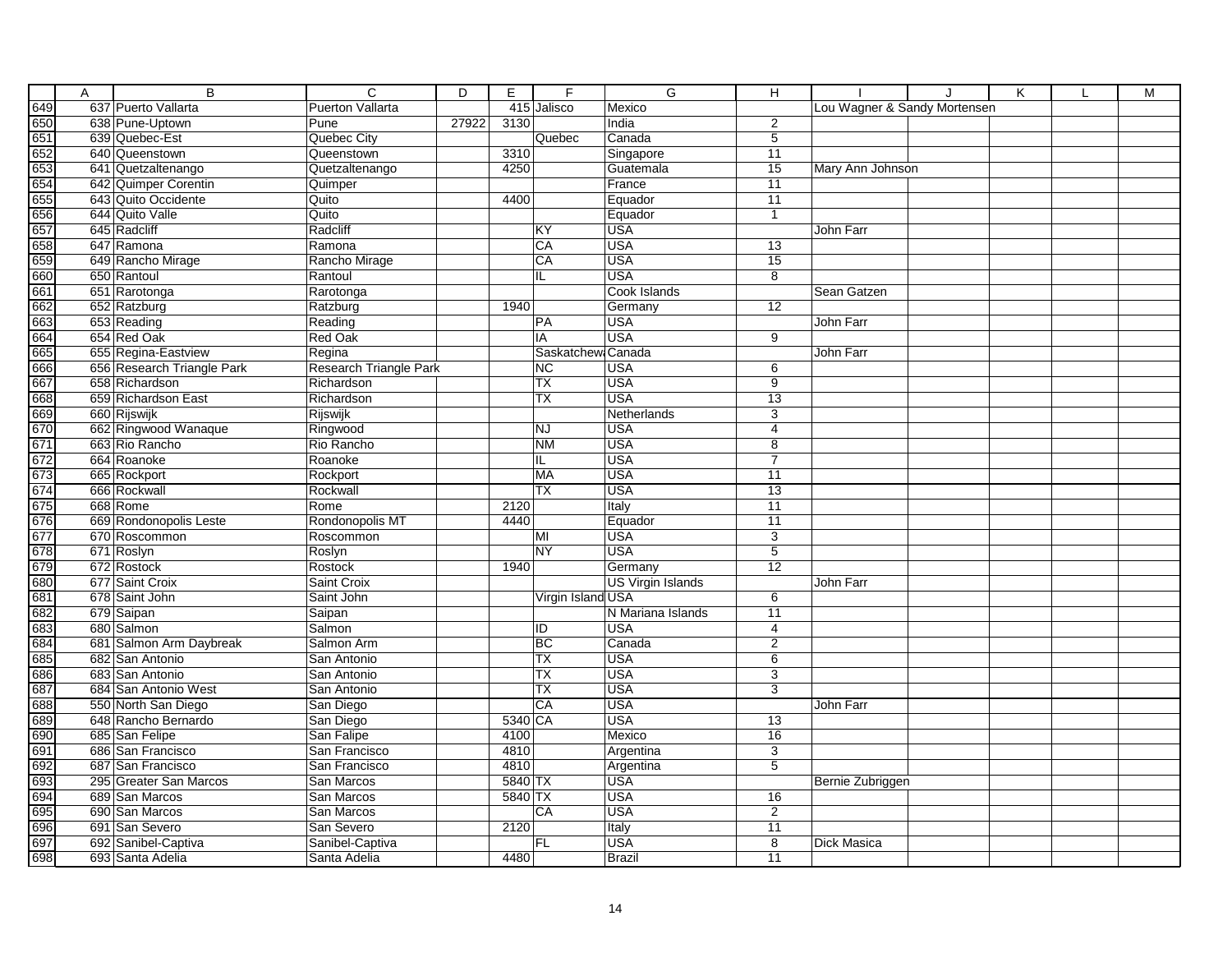|                                               | Α | $\overline{B}$          | $\overline{c}$     | $\overline{D}$ | Ε       | F                       | G                        | Н                                 |                 | J | K |          | M |
|-----------------------------------------------|---|-------------------------|--------------------|----------------|---------|-------------------------|--------------------------|-----------------------------------|-----------------|---|---|----------|---|
| 699<br>700<br>701<br>702<br>703<br>704<br>705 |   | 694 Santa Adelia-SP     | Santa Adelia       |                | 4480    |                         | <b>Brazil</b>            | $\overline{12}$                   |                 |   |   |          |   |
|                                               |   | 891 Santa Barbara       | Santa Bargara      |                |         |                         | Honduras                 |                                   | Maggie Ducayet  |   |   | 4-Aug-21 |   |
|                                               |   | 695 Santa Fe Del Sur    | Santa Fe           |                |         | <b>NM</b>               | <b>USA</b>               | 6                                 |                 |   |   |          |   |
|                                               |   | 696 Santa Fe Del Sur    | Santa Fe           |                |         | N <sub>M</sub>          | USA                      | $\overline{8}$                    |                 |   |   |          |   |
|                                               |   | 559 Nova Santa Rita     | Santa Rita         |                | 4670    |                         | Brazil                   | 10                                |                 |   |   |          |   |
|                                               |   | 344 Itajobe             | Sao Paulo          |                | 4480    |                         | <b>Brazil</b>            | $\overline{11}$                   |                 |   |   |          |   |
|                                               |   | 345 Jabaquara           | Sao Paulo          |                | 4610    |                         | <b>Brazil</b>            | 4                                 |                 |   |   |          |   |
|                                               |   | 494 Mirassol            | Sao Paulo          |                | 4480    |                         | <b>Brazil</b>            | 6                                 |                 |   |   |          |   |
|                                               |   | 560 Novo Horizonte      | Sao Paulo          |                | 4480    |                         | <b>Brazil</b>            | 13                                |                 |   |   |          |   |
|                                               |   | 698 Sao Paulo           | Sao Paulo          |                |         |                         | <b>Brazil</b>            | 14                                |                 |   |   |          |   |
|                                               |   | 699 Sao Paulo-Itaim     | Sao Paulo          |                | 461     |                         | <b>Brazil</b>            |                                   | John Farr       |   |   |          |   |
|                                               |   | 700 Sapporo             | Sapporo            |                |         |                         | Japan                    | $\overline{9}$                    |                 |   |   |          |   |
|                                               |   | 701 Saranac Lake        | Saranac Lake       |                |         | <b>NY</b>               | <b>USA</b>               |                                   |                 |   |   |          |   |
|                                               |   | 702 Sarasota            | Sarasota           |                |         | <b>FL</b>               | <b>USA</b>               | 12                                |                 |   |   |          |   |
|                                               |   | 769 Sunset              | Sarasota           |                |         | <b>FL</b>               | <b>USA</b>               | $\overline{5}$                    |                 |   |   |          |   |
|                                               |   | 703 Sarlaten Perigord   | Sarlaten Perigord  |                |         |                         | France                   | 11                                |                 |   |   |          |   |
|                                               |   | 704 Sarreguemines       | Sarreguemines      |                |         |                         | France                   | 15                                |                 |   |   |          |   |
|                                               |   | 705 Sault Ste. Marie    | Sault Ste. Marie   | 429            | 6290    |                         | Canada                   | $\overline{2}$                    |                 |   |   |          |   |
|                                               |   | 706 Saumur              | Saumur             |                |         |                         | France                   | $\overline{1}$                    |                 |   |   |          |   |
|                                               |   | 726 Skidaway Island     | Savannah           |                |         | GA                      | <b>USA</b>               | 16                                |                 |   |   |          |   |
|                                               |   | 707 Schaumburg          | Schaumburg         |                |         | IL.                     | <b>USA</b>               | $\overline{4}$                    |                 |   |   |          |   |
|                                               |   | 708 Schaumburg          | Schaumburg         |                |         | IL                      | <b>USA</b>               | $\overline{5}$                    |                 |   |   |          |   |
|                                               |   | 709 Schorndorf          | Schorndorf         |                |         |                         | Germany                  | $\overline{7}$                    |                 |   |   |          |   |
|                                               |   | 710 Sea Isle City       | Sea Isle City      |                |         | <b>NJ</b>               | <b>USA</b>               | $\overline{12}$                   |                 |   |   |          |   |
|                                               |   | 711 Seaside             | Seaside            |                |         | OR                      | <b>USA</b>               | 9                                 |                 |   |   |          |   |
|                                               |   | 552 North Seattle       | Seattle            |                |         | <b>WA</b>               | <b>USA</b>               | 4                                 |                 |   |   |          |   |
|                                               |   | 712 Seattle             | Seattle            | $\overline{4}$ |         | <b>WA</b>               | <b>USA</b>               | 4                                 |                 |   |   |          |   |
|                                               |   | 674 Rotary of the Rocks | Sedona             |                |         | <b>AZ</b>               | <b>USA</b>               | $\overline{2}$                    |                 |   |   |          |   |
|                                               |   | 713 Sedona              | Sedona             |                |         | <b>AZ</b>               | <b>USA</b>               | 15                                |                 |   |   |          |   |
|                                               |   | 714 Sedona Mid-Day      | Sedona             |                |         | <b>AZ</b>               | <b>USA</b>               | $\overline{2}$                    |                 |   |   |          |   |
|                                               |   | 715 Selebi-Phikwe       | Selebi-Phikwe      |                |         | Botswana                | Africa                   | $\overline{11}$                   |                 |   |   |          |   |
|                                               |   | 716 Sendai              | Sendai             |                |         |                         | Japan                    | 14                                |                 |   |   |          |   |
|                                               |   | 717 Sendai Rainbow      | Sendai             |                |         |                         | Japan                    | 14                                |                 |   |   |          |   |
|                                               |   | 275 Golden Corner       | Seneca             |                |         | $\overline{sc}$         | <b>USA</b>               | $\overline{6}$                    |                 |   |   |          |   |
|                                               |   | $718$ Seto              | Seto               |                | 2760    |                         | Japan                    | $\mathbf{1}$                      |                 |   |   |          |   |
|                                               |   | 719 Sever Do Vouga      | Sever Do Vouga     |                | 197     |                         | Portugal                 | $\overline{4}$                    |                 |   |   |          |   |
|                                               |   | 720 Shanghai            | Shanghai           |                |         |                         | China                    | $\overline{c}$                    | <b>GSE Team</b> |   |   |          |   |
|                                               |   | 721 Shawnee             | Shawnee            |                |         | KS                      | <b>USA</b>               | $\overline{2}$                    |                 |   |   |          |   |
|                                               |   | 858 West Sheboygan      | Sheboygan          |                |         | WI                      | <b>USA</b>               | 6                                 |                 |   |   |          |   |
|                                               |   | 214 Derby-Shelton       | Shelton            |                |         | $\overline{CT}$         | <b>USA</b>               | $\overline{2}$                    |                 |   |   |          |   |
|                                               |   | 722 Sherwood Forest     | Sherwood Forest    |                | 3350    |                         | UK                       | $\overline{9}$<br>$\overline{13}$ |                 |   |   |          |   |
|                                               |   | 723 Siem Reap Angkor    | Siem Reap Angkor   | 76751          |         |                         | <b>Tailand</b>           |                                   | Dick Masica     |   |   |          |   |
|                                               |   | 724 Silver City         | <b>Silver City</b> |                |         | <b>NM</b>               | <b>USA</b>               | 14                                |                 |   |   |          |   |
|                                               |   | 725 Siren/Webster       | Siren & Webster    |                |         | $\overline{\mathsf{W}}$ | <b>USA</b>               | 13                                |                 |   |   |          |   |
|                                               |   | 728 Smithfields         | Smithfields        |                |         | PA                      | <b>USA</b><br><b>USA</b> |                                   | John Farr       |   |   |          |   |
|                                               |   | 361 Kenai River         | Soldotna           |                | 5010 AK |                         | <b>USA</b>               | 14<br>$\overline{8}$              |                 |   |   |          |   |
|                                               |   | 729 Soldotna            | Soldotna           |                |         | AK                      |                          |                                   |                 |   |   |          |   |
|                                               |   | 730 Sollerod            | Sollerod           |                |         |                         | Denmark                  |                                   |                 |   |   |          |   |
|                                               |   | 731 Solon               | Solon              |                |         | OH                      | <b>USA</b>               | 14                                |                 |   |   |          |   |
| 748                                           |   | 779 Taunton Vale        | Somerset           |                | 1200    |                         | England                  |                                   |                 |   |   |          |   |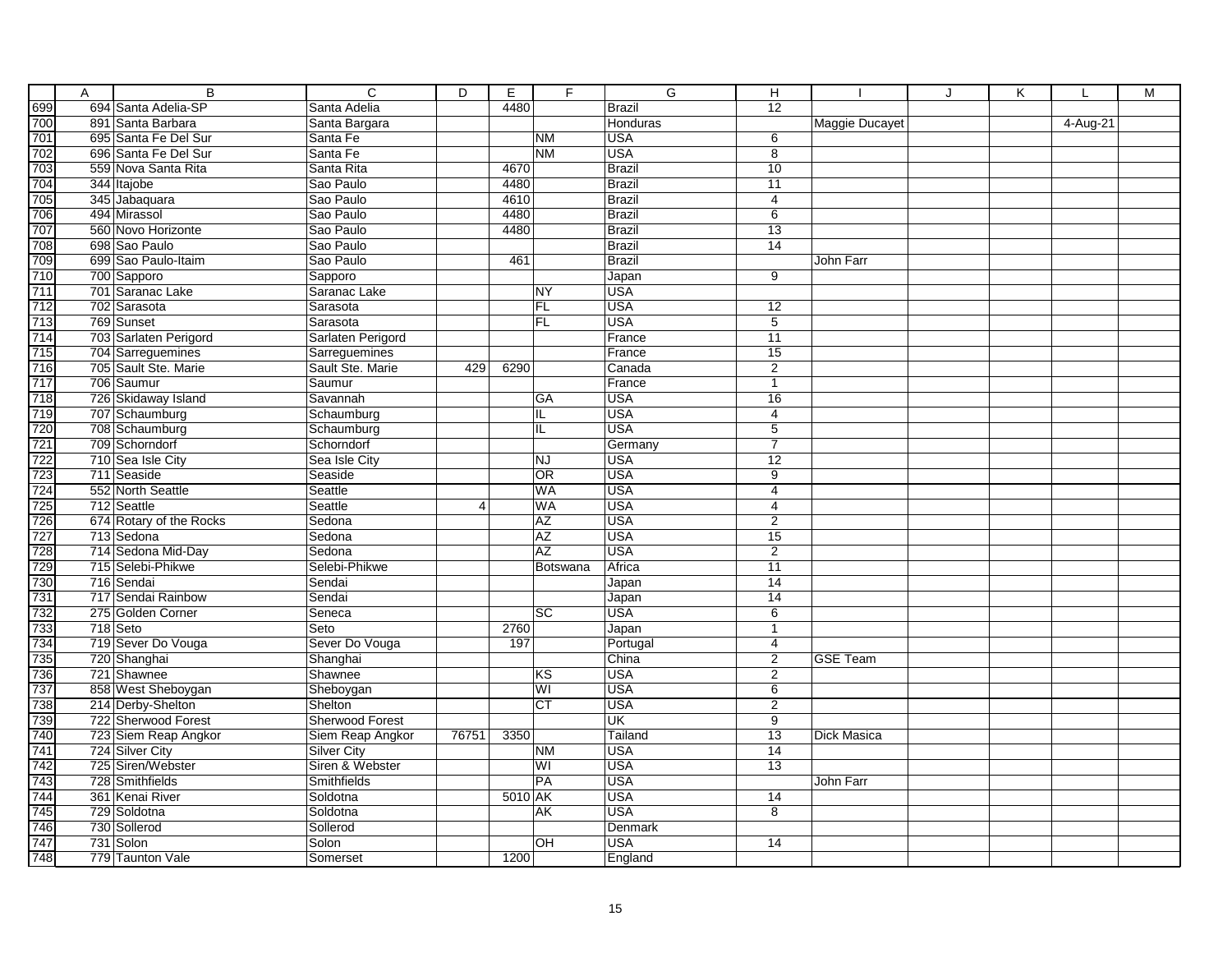|                   | Α | $\overline{B}$                | $\overline{\mathsf{C}}$  | $\overline{D}$  | E       | F                        | $\overline{G}$ | Ή               |                    | J | K. |                        | M |
|-------------------|---|-------------------------------|--------------------------|-----------------|---------|--------------------------|----------------|-----------------|--------------------|---|----|------------------------|---|
|                   |   | 732 Somerville                | Somerville               |                 |         | <b>MA</b>                | <b>USA</b>     | $\overline{8}$  |                    |   |    |                        |   |
|                   |   | 733 Sonoma Valley             | Sonoma                   |                 |         | $\overline{CA}$          | <b>USA</b>     |                 | Andy Arensen       |   |    |                        |   |
|                   |   | 735 South Bend                | South Bend               |                 |         | $\overline{\mathsf{I}}$  | <b>USA</b>     | 8               |                    |   |    |                        |   |
|                   |   | 736 South Cave & Wolds        | South Cave               |                 |         |                          | UK             | $\overline{4}$  |                    |   |    |                        |   |
|                   |   | 742 Spokane                   | Spokane                  | $\overline{21}$ |         | <b>WA</b>                | <b>USA</b>     |                 | Lee Edwards        |   |    |                        |   |
|                   |   | 765 Sunrise                   | Spokane                  |                 |         | <b>WA</b>                | <b>USA</b>     | $\overline{3}$  |                    |   |    |                        |   |
|                   |   | 218 Dixie Sunrise             | St George                |                 | 5420 UT |                          | <b>USA</b>     | 16              |                    |   |    |                        |   |
|                   |   | 743 St George                 | St George                |                 |         | Bermuda                  | <b>USA</b>     | 10              |                    |   |    |                        |   |
|                   |   | 170 Columbia                  | <b>St Helens</b>         |                 |         | OR                       | <b>USA</b>     |                 | John Farr          |   |    |                        |   |
|                   |   | 744 St Louis Park             | St Louis Park            |                 |         | MN                       | <b>USA</b>     | $\overline{5}$  |                    |   |    |                        |   |
|                   |   | 673 Rotary East               | <b>St Thomas</b>         |                 |         | Virgin Island USA        |                | 7               |                    |   |    |                        |   |
|                   |   | 745 St Thomas                 | <b>St Thomas</b>         |                 |         |                          | Virgin Islands |                 | John Farr          |   |    |                        |   |
|                   |   | 746 St Vincent South          | <b>St Vincent</b>        |                 |         | VI                       | <b>USA</b>     | 11              |                    |   |    |                        |   |
|                   |   | 772 Tahoe-Douglas             | <b>Stateline</b>         |                 |         | <b>NV</b>                | <b>USA</b>     | $\overline{5}$  |                    |   |    |                        |   |
|                   |   | 747 Steamboat Springs         | <b>Steamboat Springs</b> |                 |         | $\overline{c}$           | <b>USA</b>     |                 | John Farr          |   |    |                        |   |
|                   |   | 748 Stowe                     | Stowe                    |                 |         | VT                       | <b>USA</b>     |                 | John Farr          |   |    |                        |   |
|                   |   | 749 Strasbourg Sud            | Strasbourg               |                 |         |                          | Switzerland    | 10              |                    |   |    |                        |   |
|                   |   | 750 Stuart-Sunrise            | Stuart                   |                 |         | FL                       | <b>USA</b>     |                 | John Farr          |   |    |                        |   |
|                   |   | 766 Sunrise                   | <b>Stuart</b>            |                 |         | FL                       | <b>USA</b>     | 6               |                    |   |    |                        |   |
|                   |   | 751 Stuttgart International   | Stuttgart                |                 | 1830    |                          | Germany        |                 | Dave & Ann Mathews |   |    |                        |   |
|                   |   | 752 Sugar Creek               | Sugarland                |                 |         | ТX                       | <b>USA</b>     | $\mathbf{1}$    |                    |   |    |                        |   |
|                   |   | 400 Lakeview                  | Sun City                 |                 |         | AZ                       | <b>USA</b>     | $\overline{8}$  |                    |   |    |                        |   |
|                   |   | 754 Sun City Youngtown        | Sun City                 |                 |         | $\overline{AZ}$          | <b>USA</b>     | $\overline{3}$  |                    |   |    |                        |   |
|                   |   | 755 Sun Lakes                 | Sun Lakes                |                 |         | <b>AZ</b>                | <b>USA</b>     | $\overline{1}$  | <b>Dick Masica</b> |   |    |                        |   |
|                   |   | 756 Sun Lakes Crown           | Sun Lakes                |                 | 5510 AZ |                          | <b>USA</b>     | $\overline{1}$  | Dick Masica        |   |    |                        |   |
|                   |   | 757 Sundarban                 | Sunderban                |                 | 3280    |                          | Bangladesh     | $\overline{5}$  |                    |   |    |                        |   |
|                   |   | 770 Sverige                   | Sverige                  |                 | 2320    |                          | Sweden         | $\mathbf{1}$    |                    |   |    |                        |   |
|                   |   | 388 Ku Ring Gai               | Sydney                   |                 |         |                          | Australia      | $\overline{4}$  |                    |   |    |                        |   |
|                   |   | 771 Tacubaya                  | Tacubaya                 |                 | 417     |                          | Mexico         |                 | John Farr          |   |    |                        |   |
|                   |   | 398 Lake Tahoe                | <b>Tahoe City</b>        |                 |         | CA                       | <b>USA</b>     | 12              |                    |   |    |                        |   |
|                   |   | 773 Takapuna North            | <b>Takapuna</b>          |                 | 991     |                          | New Zealand    | 4               |                    |   |    |                        |   |
|                   |   | 774 Takatsui West             | Takatsui                 |                 |         |                          | Japan          | $\overline{14}$ |                    |   |    |                        |   |
|                   |   | 451 Madra Industrial City     | Tamilmadu                |                 |         |                          | India          | $\,$ 5 $\,$     |                    |   |    |                        |   |
|                   |   | 775 Tamkur East Rotaract Club | Tamkur                   |                 | 3190    |                          | India          | 10              |                    |   |    |                        |   |
|                   |   | 776 Tandil                    | Tandil                   |                 | 4920    |                          | Argentina      | $\overline{2}$  |                    |   |    |                        |   |
|                   |   | 30 Aqui En Taos               | Taos                     |                 |         | <b>NM</b>                | <b>USA</b>     | 12              |                    |   |    |                        |   |
|                   |   | 777 Taranto                   | Taranto                  |                 |         |                          | Italy          | 11              |                    |   |    |                        |   |
|                   |   | 778 Tarpon Springs            | <b>Tarpon Springs</b>    |                 |         | FL                       | <b>USA</b>     |                 | John Farr          |   |    |                        |   |
|                   |   | 780 Taupo                     | Taupo                    |                 |         |                          | New Zealand    | $\overline{12}$ |                    |   |    |                        |   |
|                   |   | 781 Taupo-Moana               | Taupo                    |                 |         |                          | New Zealand    | $\mathbf{1}$    |                    |   |    |                        |   |
|                   |   | 782 Telluride                 | Telluride                |                 |         | CO                       | <b>USA</b>     |                 |                    |   |    |                        |   |
|                   |   | 783 Tempe                     | Tempe                    |                 |         | $\overline{AZ}$          | <b>USA</b>     | 11              | Dick Masica        |   |    |                        |   |
|                   |   | 784 Tempe South               | Tempe                    |                 |         | <b>AZ</b>                | <b>USA</b>     | 10              | <b>Dick Masica</b> |   |    |                        |   |
|                   |   | 801 Tri-City                  | Tempe                    |                 |         | AZ                       | <b>USA</b>     | $\overline{6}$  |                    |   |    |                        |   |
|                   |   | 785 Tepic                     | Tepic                    | 7012            | 4150    |                          | Mexico         | $\overline{1}$  |                    |   |    |                        |   |
|                   |   | 786 The Woodlands             | The Woodlands            |                 |         | ТX                       | <b>USA</b>     | $\overline{12}$ |                    |   |    |                        |   |
| 795               |   | 894 The Woodlands             | The Woodlands            |                 |         | $\overline{\mathsf{TX}}$ | <b>USA</b>     |                 | <b>Bob Toth</b>    |   |    | 8/1/2021 Given to Bree |   |
|                   |   | 787 Thousand Oaks             | <b>Thousand Oaks</b>     |                 |         | CA                       | <b>USA</b>     |                 | <b>John Farr</b>   |   |    |                        |   |
| 796<br>797<br>798 |   | 788 Three Rivers              | <b>Three Rivers</b>      |                 |         | MI                       | <b>USA</b>     |                 | John Farr          |   |    |                        |   |
|                   |   | 789 Tigard                    | Tigard                   |                 |         | OR                       | <b>USA</b>     |                 | John Farr          |   |    |                        |   |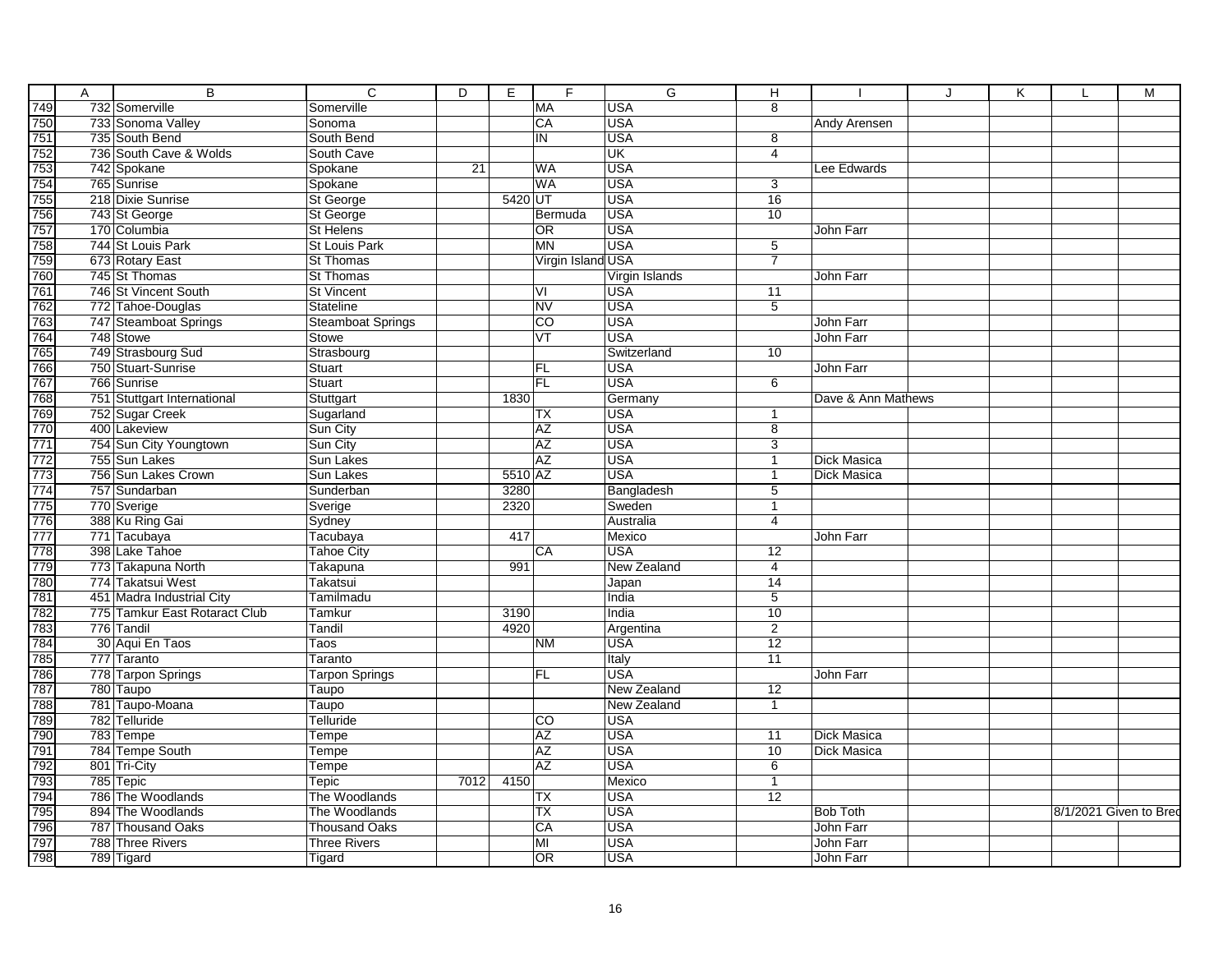| Α        | $\overline{B}$                        | $\overline{c}$           | $\overline{D}$ | Е         | F                          | G                        | н                                |                         | J | Κ | M |
|----------|---------------------------------------|--------------------------|----------------|-----------|----------------------------|--------------------------|----------------------------------|-------------------------|---|---|---|
|          | 675 Rotary Youth Exchange             | Tokyo                    |                |           |                            | Japan                    | 3                                |                         |   |   |   |
|          | 791 Toledo                            | Toledo                   |                |           | OH                         | <b>USA</b>               | $\overline{12}$                  |                         |   |   |   |
|          | 792 Toowong                           | Toowong                  |                |           | 9600 Brisbane We Australia |                          | 16                               |                         |   |   |   |
|          | 591 Paignton                          | Torbay                   |                |           |                            | England                  | 16                               | Liz Wickert             |   |   |   |
|          | 793 Toronto Eglinton                  | Toronto                  |                |           |                            | Canada                   | 11                               |                         |   |   |   |
|          | 734 South Bay                         | Torrance                 |                |           | CA                         | <b>USA</b>               | $\overline{9}$                   |                         |   |   |   |
|          | 794 Toulouse-Jacobins                 | Toulouse                 |                | 1700      |                            | France                   | $\overline{2}$                   |                         |   |   |   |
|          | 795 Tours Balzac                      | Tours                    |                |           |                            | France                   | 16                               |                         |   |   |   |
|          | 796 Towchester                        | Towchester               |                |           |                            | <b>UK</b>                | 13                               |                         |   |   |   |
|          | 797 Toyohashi Golden                  | Toyohashi                |                |           |                            | Japan                    | $\overline{9}$                   |                         |   |   |   |
|          | 798 Traverse City                     | Traverse City            |                |           | MI                         | <b>USA</b>               | $\overline{9}$                   |                         |   |   |   |
|          | 799 Trento                            | Trento                   |                | 206       |                            | Italy                    | 10                               |                         |   |   |   |
|          | 800 Trenton                           | Trenton                  |                |           | <b>NJ</b>                  | <b>USA</b>               | $\overline{8}$                   |                         |   |   |   |
|          | 43 Augusta Treverorum                 | Trier                    |                |           |                            | Germany                  |                                  | John Farr               |   |   |   |
|          | 802 Truckee                           | Truckee                  |                |           | CA                         | <b>USA</b>               | 16                               |                         |   |   |   |
|          | 803 Truckee Sunrise                   | Truckee                  |                |           | CA                         | <b>USA</b>               | 6                                |                         |   |   |   |
|          | 804 Trumbull                          | Trumbull                 |                |           | $\overline{\text{CT}}$     | <b>USA</b>               | 11                               |                         |   |   |   |
|          | 805 Tsumeb                            | Tsumeb                   |                |           | $\overline{?}$             | 2                        | 12                               |                         |   |   |   |
|          | 135 Casas Adobes                      | Tucson                   |                |           | AZ                         | <b>USA</b>               | 6                                |                         |   |   |   |
|          | 575 Old Pueblo                        | Tucson                   |                |           | <b>AZ</b>                  | <b>USA</b>               | $\overline{7}$                   |                         |   |   |   |
|          | 661 Rincon                            | Tucson                   |                |           | <b>AZ</b>                  | <b>USA</b>               | 5                                |                         |   |   |   |
|          | 676 Saddlebrooke                      | Tucson                   |                | 5500 AZ   |                            | <b>USA</b>               | $\overline{2}$                   |                         |   |   |   |
|          | 806 Tucson Sunrise                    | Tucson                   |                |           | <b>AZ</b>                  | <b>USA</b>               | $\overline{6}$                   |                         |   |   |   |
|          | 807 Tulsa                             | Tulsa                    | 2500           | $6110$ OK |                            | <b>USA</b>               | $\overline{6}$                   |                         |   |   |   |
|          | 808 Tumon Bay                         | Tumon Bay                |                |           | Guam                       | <b>USA</b>               | 11                               |                         |   |   |   |
|          | 809 Turku Abo                         | Turku                    |                |           |                            | Finland                  |                                  |                         |   |   |   |
|          | 810 Turtle Creek                      | <b>Turtle Creek</b>      |                |           | PA                         | <b>USA</b>               | 13                               |                         |   |   |   |
|          | 739 South Tyler                       | Tyler                    |                |           | <b>TX</b>                  | <b>USA</b>               | $\overline{12}$                  |                         |   |   |   |
|          | 813 Umea Sodra                        | Umea, Sodra              |                |           |                            | Sweden                   |                                  | John Farr               |   |   |   |
| 816 Vail |                                       | Vail                     |                | 5470 CO   |                            | <b>USA</b>               | $\mathbf{1}$                     |                         |   |   |   |
|          | 817 Vail-Eagle Valley                 | Vail                     |                | 5470 CO   |                            | <b>USA</b>               | $\overline{8}$                   |                         |   |   |   |
|          | 818 Vale De Cambra                    | Vale De Cambra           |                | 1970      |                            | Portugal                 | 4                                |                         |   |   |   |
|          | 821 Van Nuys                          | Van Nuys                 |                |           | CA                         | <b>USA</b>               |                                  | John Farr               |   |   |   |
|          | 824 Venice Nakomis                    | Vanice                   |                |           | FL                         | <b>USA</b>               | 16                               |                         |   |   |   |
|          | 667 Rodovre/Vanlose                   | Vanlose                  |                |           |                            | Denmark                  | $\overline{3}$                   | Sandy Mortensen         |   |   |   |
|          | 820 Van Lose                          | Vanlose                  |                |           |                            | Denmark                  | $\mathbf{1}$                     |                         |   |   |   |
|          | 822 Vapi                              | Vapi                     |                | 306       |                            | India                    |                                  | John Farr               |   |   |   |
|          | 823 Varazdin                          | Varazdin                 | 1181           |           | 1913 Hrvatska              | Croatia                  |                                  | <b>Exchange Student</b> |   |   |   |
|          | 825 Venice-Marina                     | Venica                   |                |           | CA                         | <b>USA</b>               | 9                                |                         |   |   |   |
|          | 831 Vicenza                           | Venice                   |                |           |                            | Italy                    | 15                               |                         |   |   |   |
|          | 826 Vermillion                        | Vermillion               |                |           | OH                         | <b>USA</b>               |                                  | John Farr               |   |   |   |
|          | 827 Vero Beach<br>828 Vero Beach West | Vero Beach<br>Vero Beach |                |           | FL<br>FL                   | <b>USA</b><br><b>USA</b> | $\overline{3}$<br>$\overline{3}$ |                         |   |   |   |
|          | 829 Versailles                        |                          |                |           |                            |                          |                                  |                         |   |   |   |
|          | 830 Vevey                             | Versailles<br>Vevey      |                |           |                            | France<br>Switzerland    | 10                               | John Farr               |   |   |   |
|          | 832 Victoria                          | Victoria                 |                |           | <b>TX</b>                  | <b>USA</b>               | $\overline{14}$                  |                         |   |   |   |
|          | 47 Baden bei Wien                     | Vienna                   |                |           |                            | Austria                  | 13                               |                         |   |   |   |
|          | 833 Vienna-Schwechat                  | Vienna                   |                |           |                            | Austria                  |                                  | <b>Exchange Student</b> |   |   |   |
|          | 870 Wien                              | Vienna                   |                |           |                            | Austria                  |                                  |                         |   |   |   |
|          | 834 Viera                             | Viera                    |                |           | <b>FL</b>                  | <b>USA</b>               | 13                               |                         |   |   |   |
|          |                                       |                          |                |           |                            |                          |                                  |                         |   |   |   |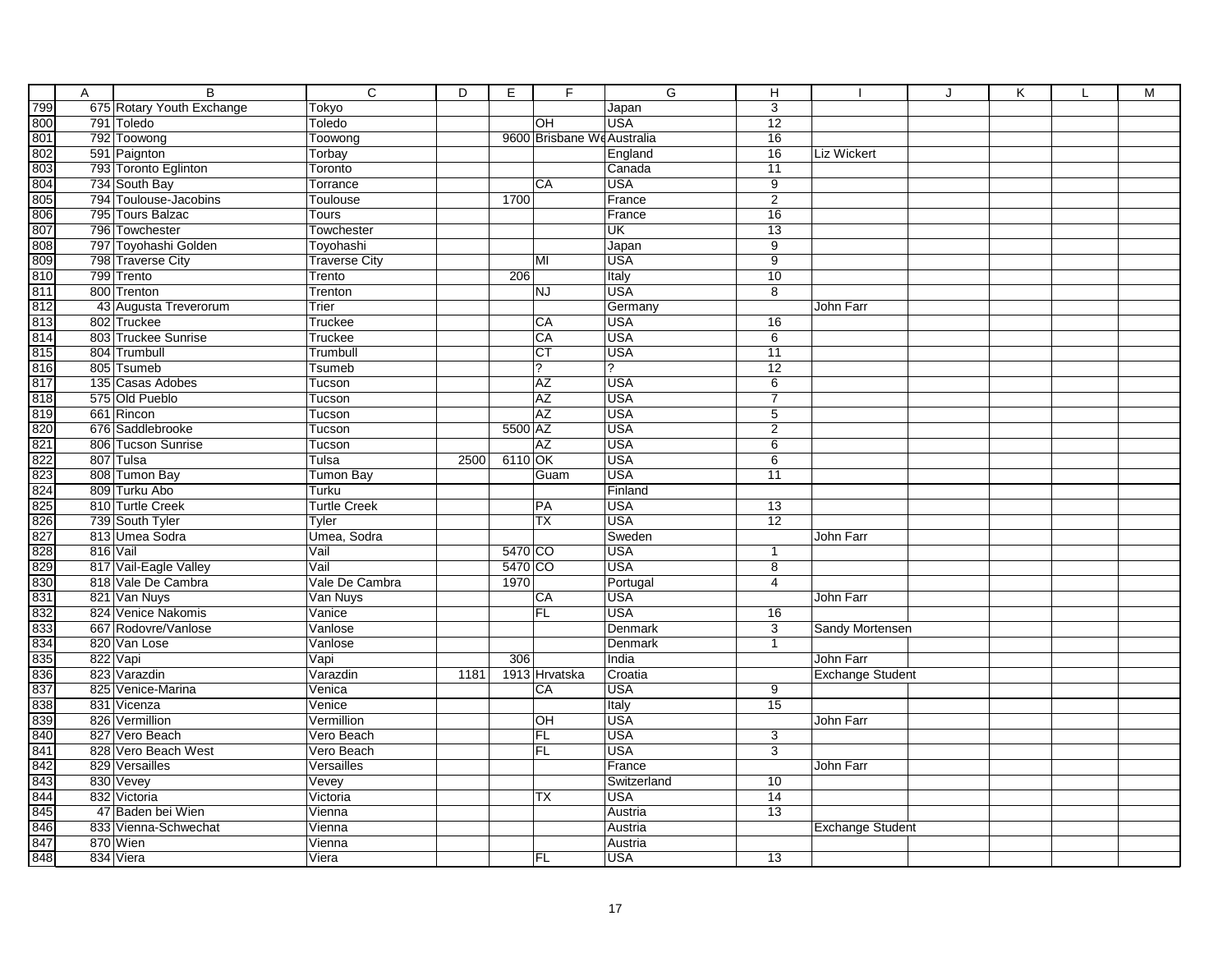|                                 | A         | $\overline{B}$                         | $\overline{c}$<br>$\overline{D}$ | E.      | F                     | G                             | $\overline{H}$  |                         | J | K | L | M |
|---------------------------------|-----------|----------------------------------------|----------------------------------|---------|-----------------------|-------------------------------|-----------------|-------------------------|---|---|---|---|
| 849                             |           | 837 Vinings                            | Vinings                          |         | <b>GA</b>             | <b>USA</b>                    | 3               |                         |   |   |   |   |
| 850                             |           | 632 Princess Anne                      | Virginia Beach                   |         | VA                    | <b>USA</b>                    | 12              |                         |   |   |   |   |
| 851                             |           | 838 Vista Hermosa                      | Vista Hermosa                    | 4250    |                       | Guatemala                     | 16              | Maggie DuKayay          |   |   |   |   |
|                                 |           | 839 Vladivostok Central                | Vladivostok                      | 5010    |                       | Russia                        | $\overline{2}$  |                         |   |   |   |   |
| 852<br>853<br>854               |           | 840 Vliet                              | Voorburg                         |         |                       | France                        | $\overline{8}$  |                         |   |   |   |   |
|                                 |           | 841 Votuporanga                        | Votuporanga                      |         | 4480 Sao Paulo        | Brazil                        | 11              |                         |   |   |   |   |
| 855                             |           | 842 Wakefield                          | Wakefield                        |         | R <sub>l</sub>        | <b>USA</b>                    | $\overline{6}$  |                         |   |   |   |   |
| 856<br>857                      |           | 843 Wanganui Daybreak                  | Wanganui                         |         |                       | <b>New Zealand</b>            | 11              |                         |   |   |   |   |
|                                 |           | 845 Washington Noon                    | Washington                       |         | <b>NC</b>             | <b>USA</b>                    | $\overline{11}$ |                         |   |   |   |   |
| 858                             |           | 844 Washington DC                      | Washington, DC                   |         | $\overline{DC}$       | <b>USA</b>                    | 16              | Deb Irvine              |   |   |   |   |
| 859                             |           | 846 Wasilla                            | Wasilla                          |         | <b>AK</b>             | <b>USA</b>                    | 14              |                         |   |   |   |   |
| 860                             |           | 847 Wausau                             | Wausau                           |         | WI                    | <b>USA</b>                    | $\overline{12}$ |                         |   |   |   |   |
| 861                             |           | 848 Waverley                           | Waverley                         |         |                       | Australia                     | $\mathbf{1}$    |                         |   |   |   |   |
| 862                             |           | 849 Webb City-Carl Junction            | <b>Webb City</b>                 |         | <b>MO</b>             | <b>USA</b>                    |                 |                         |   |   |   |   |
| 863                             |           | 850 Wellington North                   | Wellington                       |         |                       | 9940 South Island New Zealand | 6               |                         |   |   |   |   |
| 864                             |           | 857 West Palm Beach                    | West Palm Beach                  |         | <b>FL</b>             | <b>USA</b>                    | $\overline{6}$  |                         |   |   |   |   |
| 865                             |           | 861 Wet Mountain Valley                | Westcliff                        |         | $\overline{co}$       | <b>USA</b>                    | $\overline{8}$  |                         |   |   |   |   |
| 866                             |           | 860 Westwego                           | Westwego                         |         | LA                    | <b>USA</b>                    | 12              |                         |   |   |   |   |
| 867                             |           | 862 Wheat Ridge                        | Wheat Ridge                      | 5450 CO |                       | <b>USA</b>                    | $\overline{7}$  |                         |   |   |   |   |
| 868                             |           | 863 Wheaton                            | Wheaton                          | 6440 IL |                       | <b>USA</b>                    | 2               |                         |   |   |   |   |
| 869                             |           | 864 Wheaton AM                         | Wheaton                          |         | IL                    | <b>USA</b>                    | $\overline{9}$  |                         |   |   |   |   |
| 870                             |           | 865 Whistler                           | Whistler                         | 5040 BC |                       | Canada                        | 14              |                         |   |   |   |   |
| 871                             |           | 866 White Bear Lake                    | <b>White Bear Lake</b>           |         | <b>MN</b>             | <b>USA</b>                    | $\overline{6}$  |                         |   |   |   |   |
| 872                             |           | 868 White River Junction               | White River Junction             |         | VT                    | <b>USA</b>                    | $\overline{1}$  |                         |   |   |   |   |
|                                 |           | 869 Whitehorse Midnight Sun            | Whitehorse                       |         | 5010 Yukon            | Canada                        | $\overline{14}$ |                         |   |   |   |   |
|                                 |           | 871 Wien-Prinz Eugen                   | Wien-Prinz Eugen                 | 1910    |                       | Germany                       | $\overline{6}$  |                         |   |   |   |   |
| 873<br>874<br>875<br>876<br>877 |           | 872 Willits                            | Willits                          |         | CA                    | <b>USA</b>                    |                 | John Farr               |   |   |   |   |
|                                 |           | 98 Brandywine Hundred                  | Wilmington                       |         | <b>DE</b>             | <b>USA</b>                    | 16              |                         |   |   |   |   |
|                                 |           | 873 Wilmington East                    | Wilmington                       |         | NC                    | <b>USA</b>                    | 12              |                         |   |   |   |   |
| 878                             |           | 874 Windermere                         | Windermere                       |         | <b>FL</b>             | <b>USA</b>                    | $\overline{4}$  |                         |   |   |   |   |
| 879                             |           | 875 Windsor 1918                       | Windsor                          |         | Ontario               | Canada                        | $\overline{16}$ |                         |   |   |   |   |
| 880<br>881                      |           | 876 Winona                             | Winona                           |         | <b>MS</b>             | <b>USA</b>                    | $\overline{7}$  |                         |   |   |   |   |
|                                 |           | 877 Winona                             | Winona                           |         | <b>MS</b>             | <b>USA</b>                    | 8               |                         |   |   |   |   |
| 882                             |           | 657 Reynolda                           | <b>Winston-Salem</b>             |         | NC                    | <b>USA</b>                    | 10              |                         |   |   |   |   |
|                                 |           | 878 Winter Park-Fraser                 | <b>Winter Park-Fraser</b>        | 5450 CO |                       | <b>USA</b>                    | $\mathbf{1}$    |                         |   |   |   |   |
| 883<br>884<br>885               |           | 879 Winter Park-Fraser                 | Winter Park-Fraser               | 5450 CO |                       | <b>USA</b>                    | $\overline{7}$  |                         |   |   |   |   |
|                                 |           | 880 Winter Springs                     | <b>Winter Springs</b>            | 6980 FL |                       | <b>USA</b><br><b>USA</b>      | 15              |                         |   |   |   |   |
| 886<br>887                      |           | 881 Wolfeboro<br>882 Woodlawn Westview | Wolfeboro                        |         | <b>NH</b><br>$762$ MD | <b>USA</b>                    | $\overline{5}$  |                         |   |   |   |   |
|                                 |           |                                        | Woodlawn Westview                |         |                       |                               | 3               |                         |   |   |   |   |
| 888                             |           | 883 Xalapa A C<br>542 Nishikawa Gassan | Xalapa                           |         | 4190 Veracruz         | Mexico                        | $\overline{10}$ |                         |   |   |   |   |
| 889<br>890                      |           | 884 Ylivieska                          | Yamagata<br>Ylivieska            | 2800    |                       | Japan<br>Finland              | 10              |                         |   |   |   |   |
| 891                             |           | 885 Yokosuka                           | Yokosuka                         |         | Suomi                 | Japan                         | 16              | <b>Exchange Student</b> |   |   |   |   |
| 892                             |           | 886 Yosemite National Park             | Yosemite                         |         | CA                    | USA                           | $\overline{14}$ |                         |   |   |   |   |
| 893                             |           | 887 Zapopan                            | Zapopan                          |         | 415 Jalisco           | Mexico                        | 10              |                         |   |   |   |   |
| 894                             |           | 888 Zaragoza                           | Zaragoza                         |         | Aragon                | Spain                         | 16              |                         |   |   |   |   |
| 895                             |           | 889 Zeeland                            | Zeeland                          |         | MI                    | <b>USA</b>                    | $\overline{5}$  |                         |   |   |   |   |
| 896                             | $890$ Zug |                                        | Zug                              |         |                       | Switzerland                   |                 |                         |   |   |   |   |
| 897                             |           | 228 e-Club One                         |                                  | 5450    |                       | Worldwide                     |                 |                         |   |   |   |   |
|                                 |           |                                        |                                  |         |                       |                               |                 |                         |   |   |   |   |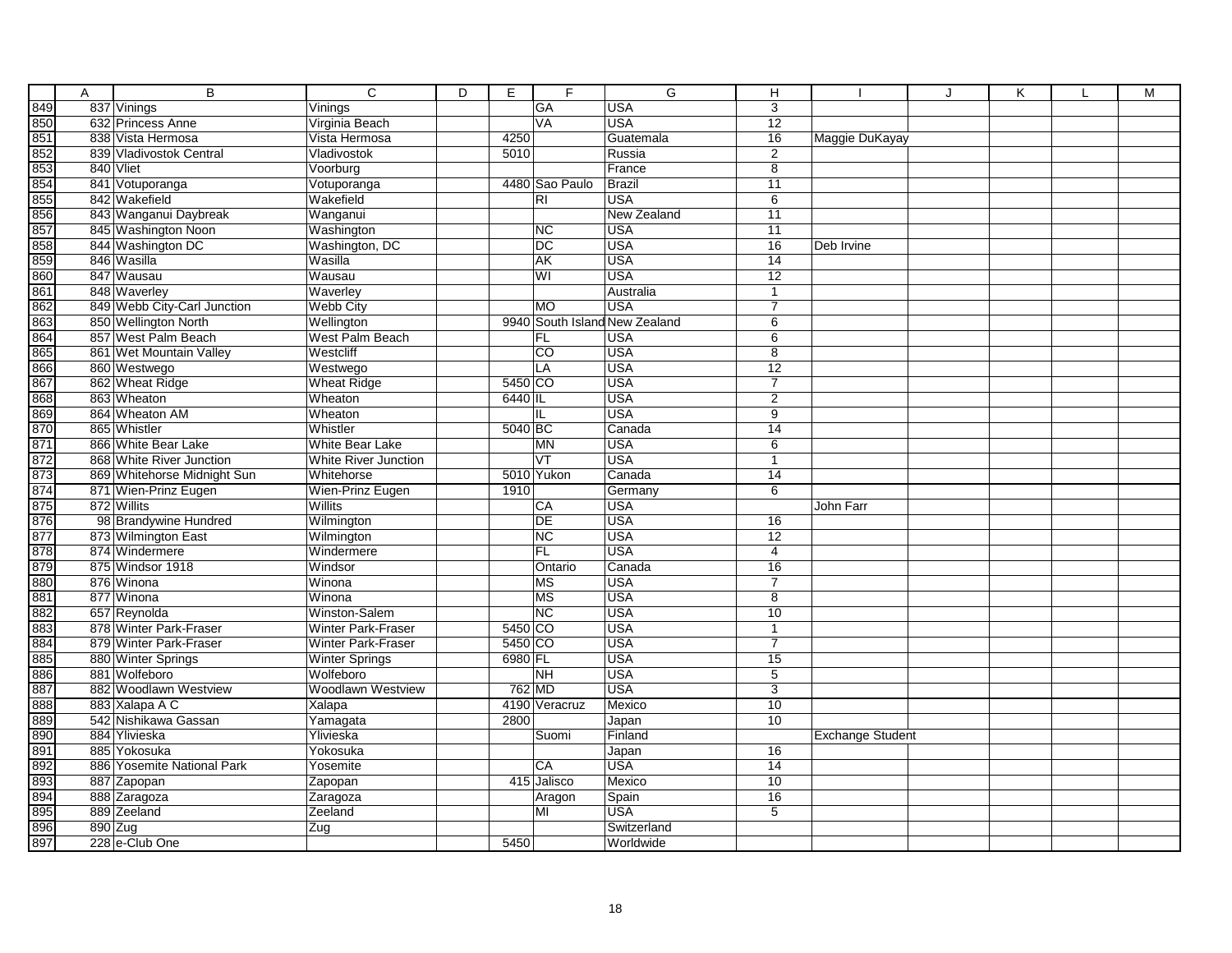|                                       | N |
|---------------------------------------|---|
| 1                                     |   |
| 2                                     |   |
| ć<br>3                                |   |
| 4                                     |   |
| Ē<br>5                                |   |
| 6                                     |   |
| 7                                     |   |
| $\overline{8}$                        |   |
| 9                                     |   |
| $\overline{10}$                       |   |
| 1<br>1                                |   |
| $\frac{2}{3}$<br>1                    |   |
| 1<br>$\overline{1}$<br>$\overline{4}$ |   |
| $\overline{\mathbf{1}}$<br>5          |   |
| $\overline{1}$<br>6                   |   |
| 1<br>7                                |   |
| $\overline{18}$                       |   |
| 19                                    |   |
| ï<br>20                               |   |
| $\overline{21}$                       |   |
| ž<br>ؙؚ<br>2                          |   |
| 23                                    |   |
| $\overline{2}$<br>4                   |   |
| $\overline{25}$<br>$\overline{6}$     |   |
| $\overline{2}$                        |   |
| $^{28}$                               |   |
| :<br>29                               |   |
| $\overline{30}$                       |   |
| $3^{\circ}$<br>1                      |   |
| 32                                    |   |
| $rac{2}{33}$                          |   |
| $rac{34}{35}$                         |   |
| 35                                    |   |
| $\frac{6}{36}$                        |   |
| $\frac{9}{37}$                        |   |
|                                       |   |
| 39<br>40                              |   |
| $\overline{41}$                       |   |
| $\overline{42}$                       |   |
| 43                                    |   |
| 44                                    |   |
| 45                                    |   |
| 46                                    |   |
| 47                                    |   |
| $\overline{8}$<br>4                   |   |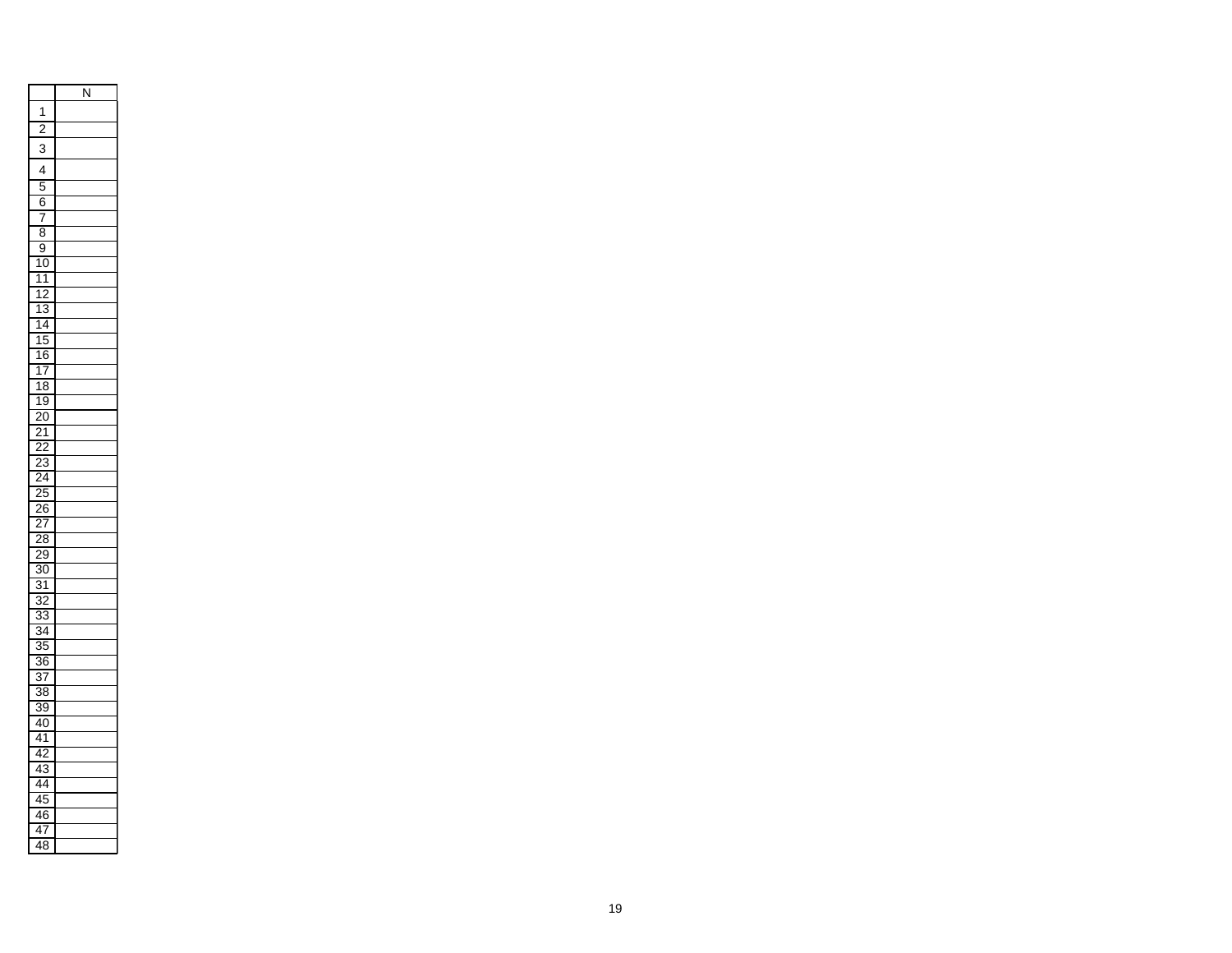|                                                  | N |
|--------------------------------------------------|---|
| 49                                               |   |
| ı<br>5C<br>)                                     |   |
| ί<br>$\mathbf{z}$                                |   |
| ļ<br>$\overline{2}$                              |   |
| ŗ<br>ă<br>١                                      |   |
| 54                                               |   |
| ŗ<br>ÿ<br>j                                      |   |
| 56                                               |   |
| ļ<br>5<br>7                                      |   |
| ŗ<br>$\overline{\delta}$<br>ś                    |   |
| ŗ<br>$\overline{\mathbf{S}}$<br>)                |   |
| 60                                               |   |
| $\overline{\epsilon}$<br>$\overline{\mathbf{S}}$ |   |
|                                                  |   |
| 62<br>63                                         |   |
| 64                                               |   |
| 65                                               |   |
| 66                                               |   |
| 6<br>$\overline{\mathbf{57}}$                    |   |
| 6<br>$\overline{\delta}$                         |   |
| $\overline{\mathbf{S}}$<br>Ē<br>J                |   |
| 70                                               |   |
| 71                                               |   |
|                                                  |   |
| $\frac{2}{3}$<br>$\frac{1}{l}$                   |   |
| 4<br>7                                           |   |
| $\overline{5}$<br>l                              |   |
| $\overline{6}$<br>l                              |   |
| $\overline{77}$                                  |   |
| ξ<br>S<br>7                                      |   |
| ķ<br>J<br>l                                      |   |
| $\overline{\mathrm{30}}$<br>έ                    |   |
| ٤<br>1<br>ŗ.                                     |   |
| j                                                |   |
| $\frac{82}{83}$<br>j                             |   |
| $\overline{84}$                                  |   |
| $\overline{35}$<br>Ś                             |   |
| $\overline{\delta}$<br>ξ<br>ì                    |   |
| 87                                               |   |
| 88                                               |   |
| š<br>ξ<br>)                                      |   |
| ļ<br>$\overline{0}$                              |   |
| $\overline{)1}$<br>Ś                             |   |
| ļ<br>)                                           |   |
| 33<br>Ś                                          |   |
| Š<br>)<br>4                                      |   |
| Ś<br>95                                          |   |
| ļ<br>)<br>ì                                      |   |
| í<br>)                                           |   |
| ļ<br>$\overline{8}$                              |   |
|                                                  |   |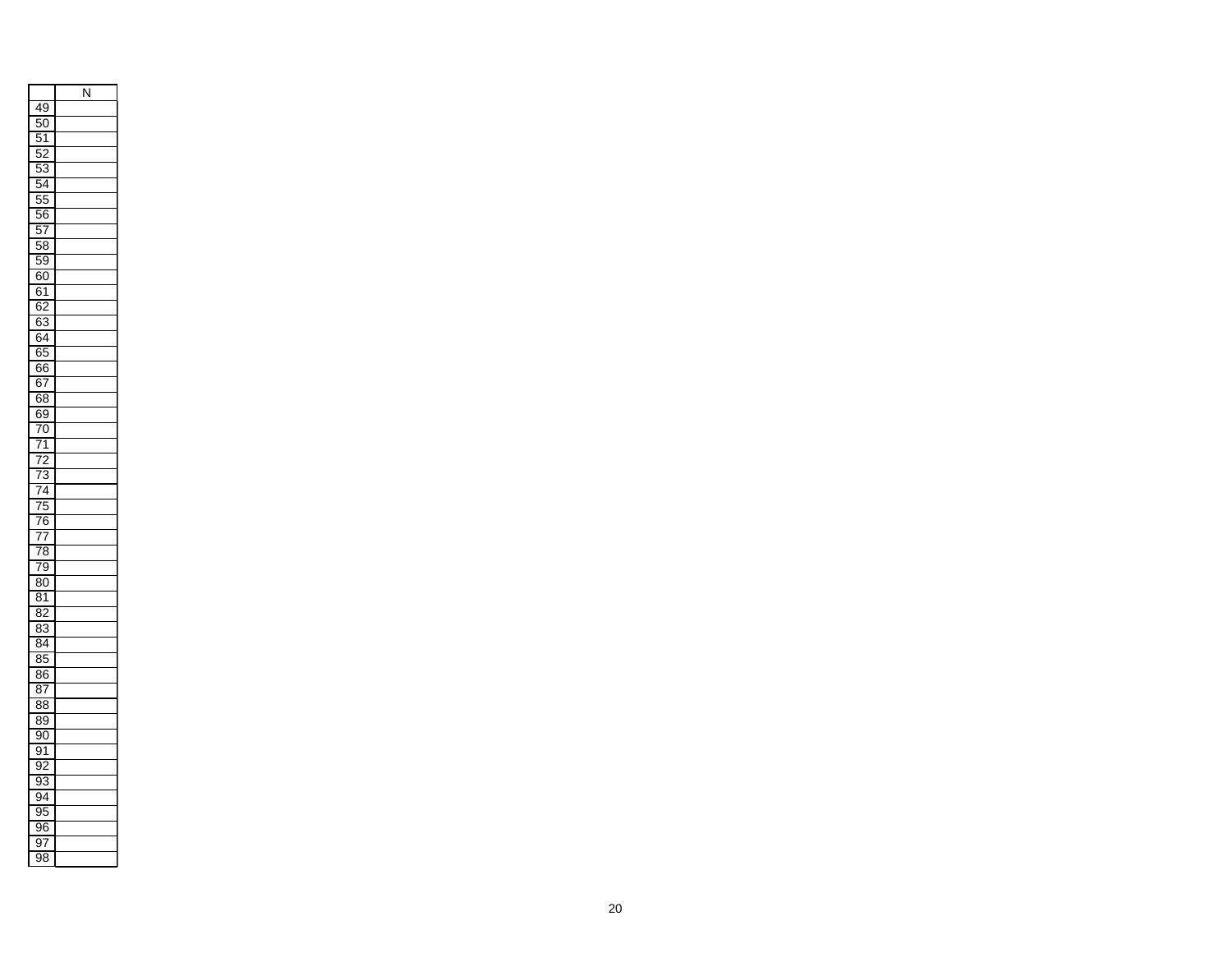|                                                               | Ñ |
|---------------------------------------------------------------|---|
| ļ<br>99                                                       |   |
| 1<br>(<br>X<br>)                                              |   |
| 1<br>Ó<br>)<br>1                                              |   |
| $\overline{r}$<br>1<br>(<br>,                                 |   |
| ١<br>O<br>)<br>ξ                                              |   |
| 1<br>0<br>)4                                                  |   |
| $\overline{0}$<br>1                                           |   |
| (<br>$\mathfrak{z}$<br>۱<br>ì                                 |   |
| ۱<br>O<br>)<br>7                                              |   |
| 08<br>1<br>ξ                                                  |   |
| 1<br>09<br>)                                                  |   |
| 1<br>1<br>0                                                   |   |
| 1<br>1<br>1                                                   |   |
| 1<br>1<br>,                                                   |   |
| $\overline{\mathbf{1}}$<br>1<br>Ś                             |   |
| $\overline{\mathbf{1}}$<br>1<br>į<br>Z                        |   |
| 1<br>ļ<br>1<br>j                                              |   |
| 1<br>6<br>1                                                   |   |
| 1<br>1<br>l                                                   |   |
| E<br>1<br>Ŝ<br>1                                              |   |
| ۱<br>1<br>ί<br>)                                              |   |
| 1<br>(<br>)                                                   |   |
| ֚֓<br>1<br>$\overline{ }$<br>1                                |   |
| 1<br>j                                                        |   |
| 1<br>Š                                                        |   |
| 1<br>į                                                        |   |
| ļ<br>1<br>ʻ<br>)                                              |   |
| 26<br>1<br>j                                                  |   |
| 1<br>,                                                        |   |
| í<br>$\mathbf{p}$<br>1<br>٤<br>Ŝ                              |   |
| $\overline{ }$<br>ļ<br>1<br>)<br>ī                            |   |
| 30<br>1<br>)                                                  |   |
| ۱<br>1<br>ŝ                                                   |   |
| ֖֧֢֧֧֪֧֪֧֚֚֚֚֚֚֚֚֚֚֚֚֚֚֚֡֝֝֝֓֝֓֝֓֝֬֝֓֬֝֬֝֓֝֬֝֓<br>1<br>Ŝ<br>) |   |
| 1<br>3                                                        |   |
| 3<br>1<br>ı                                                   |   |
| 1<br>Ì                                                        |   |
| 1<br>36<br>ì                                                  |   |
| 1<br>ξ                                                        |   |
| í<br>1<br>38<br>Š                                             |   |
| ì<br>Š                                                        |   |
| 1<br>)<br>4<br>(                                              |   |
| 1<br>)<br>۱                                                   |   |
| 1<br>í<br>1<br>۱                                              |   |
| 1<br>l                                                        |   |
| 4<br>۱<br>Ŝ<br>ı                                              |   |
| ۱<br>4                                                        |   |
| 1<br>4<br>ļ<br>5                                              |   |
| ۱<br>j                                                        |   |
| 1<br>4<br>í                                                   |   |
| ξ<br>1<br>4<br>Ŝ                                              |   |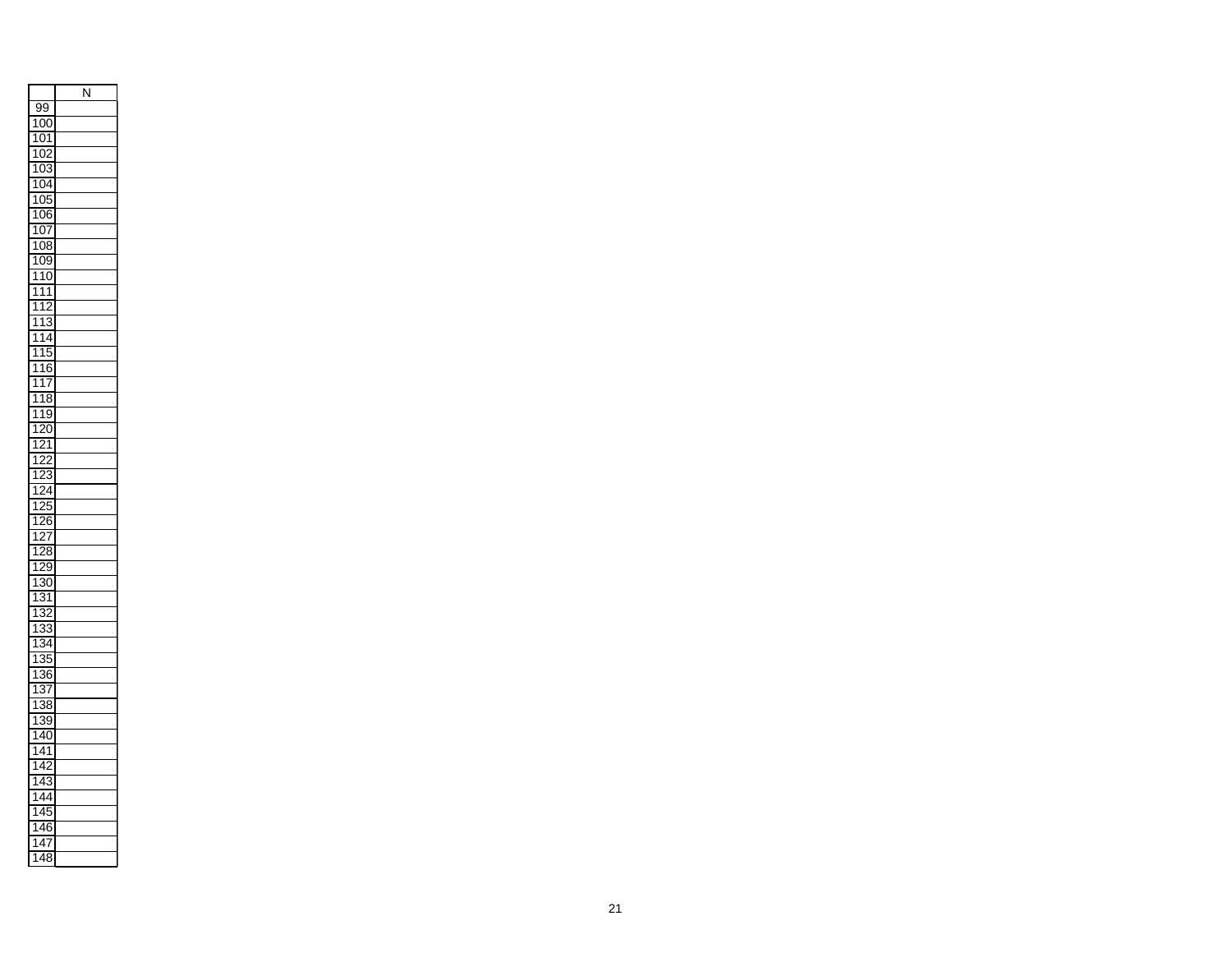|                        | Ñ |
|------------------------|---|
| 1<br>4<br>ϡ            |   |
| ļ<br>1<br>(<br>)       |   |
| ļ<br>1<br>1            |   |
| ļ<br>1<br>j            |   |
| ŗ<br>1<br>ξ<br>)       |   |
| ŗ<br>1<br>4            |   |
| ŗ<br>1<br>5<br>5       |   |
| Ë<br>5<br>۱<br>ì       |   |
| ļ<br>۱<br>5<br>I       |   |
| Į<br>58<br>1<br>ξ      |   |
| 1<br>ŗ<br>j!<br>1      |   |
| 1<br>60<br>j           |   |
| 1<br>в<br>ì<br>1       |   |
| 1<br>6<br>ì            |   |
| 1<br>6<br>ć<br>Ś       |   |
| 1<br>6<br>l<br>ì       |   |
| 1<br>в<br>š<br>١       |   |
| 1<br>66<br>j           |   |
| 1<br>6<br>ì<br>Í       |   |
| 6<br>1<br>š<br>í<br>ŝ  |   |
| ۱<br>б<br>š<br>)       |   |
| 1<br>(<br>)            |   |
| I<br>7<br>1<br>1       |   |
| 7<br>1<br>,            |   |
| 1<br>7<br>ś            |   |
| 1<br>1                 |   |
| l<br>ų<br>1            |   |
| $\overline{1}$<br>)    |   |
| 1<br>6<br>I<br>j       |   |
| 1<br>l<br>l<br>٤       |   |
| 1<br>Ŝ<br>l<br>75      |   |
| í<br>1<br>)<br>7       |   |
| 8<br>í<br>1<br>)       |   |
| ξ<br>۱<br>Ŝ<br>1<br>)  |   |
| S<br>1<br>ξ            |   |
| 8<br>1                 |   |
| 8<br>1<br>ı            |   |
| 1<br>Ś<br>Ś            |   |
| 1<br>ξ<br>36<br>j      |   |
| 1<br>ξ<br>Ś            |   |
| ξ<br>1<br>38<br>Š      |   |
| ξ<br>ì<br>1<br>Ŝ<br>)  |   |
| Š<br>1<br>9ť<br>í<br>) |   |
| ļ<br>í<br>1<br>)<br>1  |   |
| ļ<br>1<br>)            |   |
| Ś<br>۱<br>Ŝ<br>)       |   |
| 1<br>í<br>ı<br>)       |   |
| ί<br>1<br>X            |   |
| 1<br>i<br>)<br>j       |   |
| !<br>1<br>í            |   |
| ì<br>){<br>1           |   |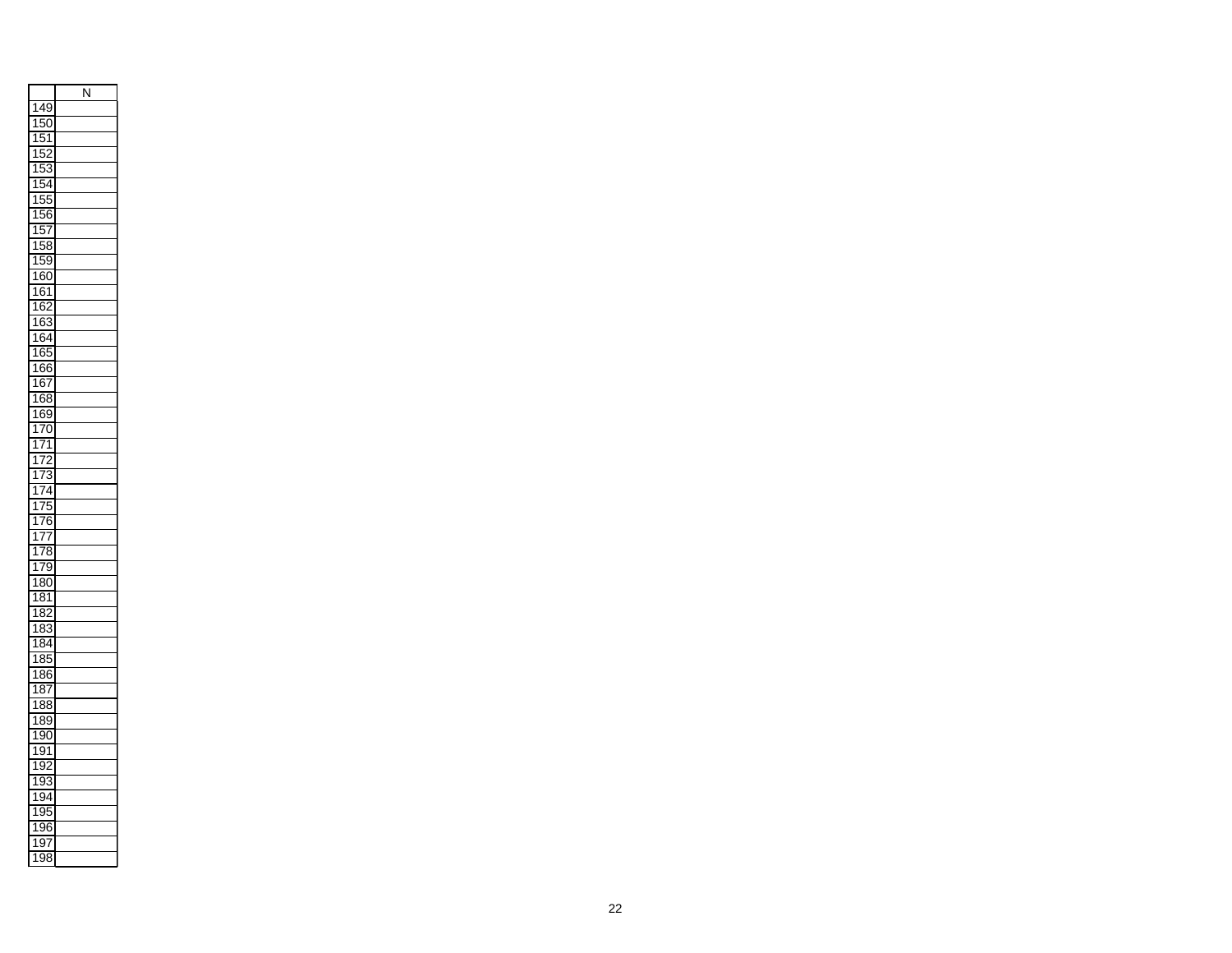|                                                 | N |
|-------------------------------------------------|---|
| 1<br>99                                         |   |
| $\overline{\mathfrak{c}}$<br>20<br>)            |   |
| $\overline{1}$<br><sup>2</sup>                  |   |
| <sup>2</sup><br>ĭ<br>,                          |   |
| $\overline{2}$<br>)3                            |   |
| 20                                              |   |
| )4                                              |   |
| X<br>ʻ.<br>5                                    |   |
| $\overline{2}$<br>)<br>ì                        |   |
| $\overline{2}$<br>)7                            |   |
| $\overline{2}$<br>$\overline{\delta}$<br>3      |   |
| 20<br>X<br>ϡ                                    |   |
| $\overline{2}$<br>1<br>$\overline{a}$<br>J      |   |
| $^{21}$<br>1                                    |   |
| í<br>$\overline{2}$<br>21                       |   |
| ŝ<br>1<br>j<br>2<br>S                           |   |
| j<br>$\overline{ }$<br>1<br>4                   |   |
| $\overline{\phantom{0}}$<br>$\overline{1}$<br>5 |   |
| 2                                               |   |
| 6<br>1<br>5<br>J                                |   |
| $\overline{ }$<br>1<br>7                        |   |
| $\overline{ }$<br>1<br>8                        |   |
| Ī<br>ļ<br>$\overline{\phantom{0}}$<br>J         |   |
| $\overline{\mathcal{C}}$<br>7<br>)              |   |
| :<br>$\overline{2}$<br>1                        |   |
| ᠈<br>í<br>,                                     |   |
| 23                                              |   |
| $\overline{4}$<br>ř                             |   |
| 25<br>$\overline{ }$<br>5                       |   |
| $\overline{26}$<br>ì                            |   |
| 7                                               |   |
| $\frac{1}{2}$                                   |   |
| S<br>ì                                          |   |
| )                                               |   |
| 30                                              |   |
| Ŝ<br>1                                          |   |
| 3<br>j<br>2<br>,                                |   |
| 33<br>$\overline{ }$<br>ï                       |   |
| :<br>34<br>$\overline{ }$                       |   |
| 235<br>5                                        |   |
| í<br>,<br>36                                    |   |
| 3<br>$\overline{\phantom{a}}$<br>l              |   |
| ,<br>38                                         |   |
| )<br>39<br>ヲ                                    |   |
| $\overline{\phantom{0}}$<br>(<br>1<br>)         |   |
| ʻ<br>4                                          |   |
| 1                                               |   |
|                                                 |   |
| 3                                               |   |
| 4                                               |   |
| ;                                               |   |
| 6<br>j                                          |   |
| $^{24}$                                         |   |
| 24<br>ξ<br>ξ                                    |   |
|                                                 |   |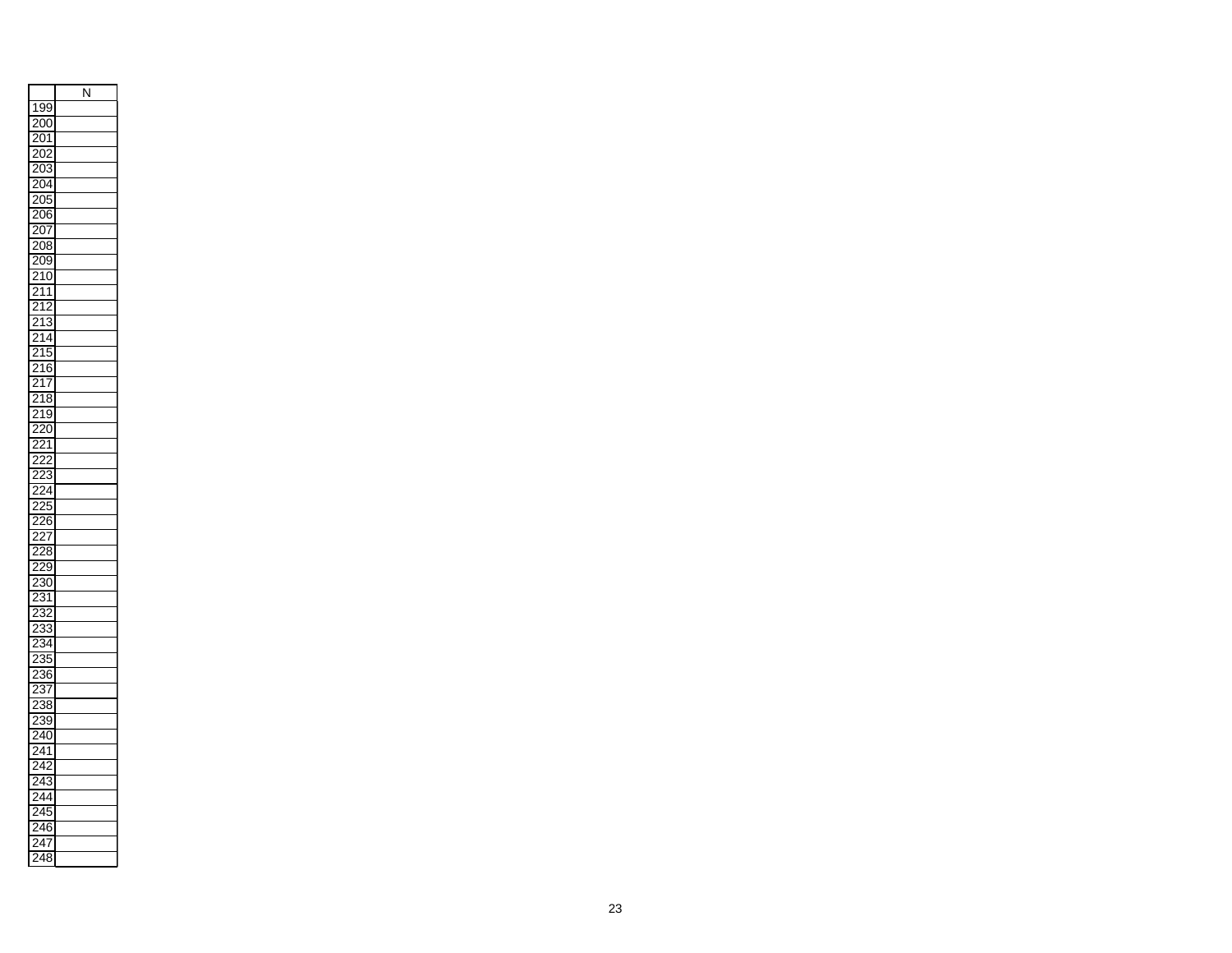| $\overline{250}$<br>1<br>1<br>252<br>J<br>).<br>Ŝ<br>ņ<br>54<br>ļ<br>)!<br>$\frac{2}{56}$<br>57<br>258<br>$\overline{5}$<br>9<br>260<br>$\overline{261}$<br>26<br>š,<br>2<br>$\overline{263}$<br>$\overline{264}$<br>í<br>$\overline{26}$<br>55<br>266<br>֜֡֝<br>26<br>$\frac{1}{2}$<br>268<br>S<br>:<br>269<br>70<br>$\overline{2}$<br>7<br>7<br>í<br>,<br>7<br>$\overline{73}$<br>j<br>þ<br>74<br>l<br>$\overline{\phantom{a}}$<br>$\overline{275}$<br>$\frac{276}{5}$<br>í<br>77<br>$\overline{278}$<br>79<br>:<br>$\overline{280}$<br>81<br>282<br>$\overline{2}$<br>33<br>$\overline{2\ell}$<br>$\overline{34}$<br>28<br>$\overline{35}$<br>$\overline{a}$<br>286<br>ì<br>$\overline{287}$<br>288<br>$\cdot$<br>289<br>290<br>í<br>291<br>29<br>):<br>29<br>93<br>ă<br>ī4<br>ă<br>$\overline{5}$<br>ă<br>θĆ<br>j<br>$\overline{2}$<br>ົ<br>$\overline{2}$<br>38<br>Ŝ |     | N |
|---------------------------------------------------------------------------------------------------------------------------------------------------------------------------------------------------------------------------------------------------------------------------------------------------------------------------------------------------------------------------------------------------------------------------------------------------------------------------------------------------------------------------------------------------------------------------------------------------------------------------------------------------------------------------------------------------------------------------------------------------------------------------------------------------------------------------------------------------------------------------|-----|---|
|                                                                                                                                                                                                                                                                                                                                                                                                                                                                                                                                                                                                                                                                                                                                                                                                                                                                           | 249 |   |
|                                                                                                                                                                                                                                                                                                                                                                                                                                                                                                                                                                                                                                                                                                                                                                                                                                                                           |     |   |
|                                                                                                                                                                                                                                                                                                                                                                                                                                                                                                                                                                                                                                                                                                                                                                                                                                                                           |     |   |
|                                                                                                                                                                                                                                                                                                                                                                                                                                                                                                                                                                                                                                                                                                                                                                                                                                                                           |     |   |
|                                                                                                                                                                                                                                                                                                                                                                                                                                                                                                                                                                                                                                                                                                                                                                                                                                                                           |     |   |
|                                                                                                                                                                                                                                                                                                                                                                                                                                                                                                                                                                                                                                                                                                                                                                                                                                                                           |     |   |
|                                                                                                                                                                                                                                                                                                                                                                                                                                                                                                                                                                                                                                                                                                                                                                                                                                                                           |     |   |
|                                                                                                                                                                                                                                                                                                                                                                                                                                                                                                                                                                                                                                                                                                                                                                                                                                                                           |     |   |
|                                                                                                                                                                                                                                                                                                                                                                                                                                                                                                                                                                                                                                                                                                                                                                                                                                                                           |     |   |
|                                                                                                                                                                                                                                                                                                                                                                                                                                                                                                                                                                                                                                                                                                                                                                                                                                                                           |     |   |
|                                                                                                                                                                                                                                                                                                                                                                                                                                                                                                                                                                                                                                                                                                                                                                                                                                                                           |     |   |
|                                                                                                                                                                                                                                                                                                                                                                                                                                                                                                                                                                                                                                                                                                                                                                                                                                                                           |     |   |
|                                                                                                                                                                                                                                                                                                                                                                                                                                                                                                                                                                                                                                                                                                                                                                                                                                                                           |     |   |
|                                                                                                                                                                                                                                                                                                                                                                                                                                                                                                                                                                                                                                                                                                                                                                                                                                                                           |     |   |
|                                                                                                                                                                                                                                                                                                                                                                                                                                                                                                                                                                                                                                                                                                                                                                                                                                                                           |     |   |
|                                                                                                                                                                                                                                                                                                                                                                                                                                                                                                                                                                                                                                                                                                                                                                                                                                                                           |     |   |
|                                                                                                                                                                                                                                                                                                                                                                                                                                                                                                                                                                                                                                                                                                                                                                                                                                                                           |     |   |
|                                                                                                                                                                                                                                                                                                                                                                                                                                                                                                                                                                                                                                                                                                                                                                                                                                                                           |     |   |
|                                                                                                                                                                                                                                                                                                                                                                                                                                                                                                                                                                                                                                                                                                                                                                                                                                                                           |     |   |
|                                                                                                                                                                                                                                                                                                                                                                                                                                                                                                                                                                                                                                                                                                                                                                                                                                                                           |     |   |
|                                                                                                                                                                                                                                                                                                                                                                                                                                                                                                                                                                                                                                                                                                                                                                                                                                                                           |     |   |
|                                                                                                                                                                                                                                                                                                                                                                                                                                                                                                                                                                                                                                                                                                                                                                                                                                                                           |     |   |
|                                                                                                                                                                                                                                                                                                                                                                                                                                                                                                                                                                                                                                                                                                                                                                                                                                                                           |     |   |
|                                                                                                                                                                                                                                                                                                                                                                                                                                                                                                                                                                                                                                                                                                                                                                                                                                                                           |     |   |
|                                                                                                                                                                                                                                                                                                                                                                                                                                                                                                                                                                                                                                                                                                                                                                                                                                                                           |     |   |
|                                                                                                                                                                                                                                                                                                                                                                                                                                                                                                                                                                                                                                                                                                                                                                                                                                                                           |     |   |
|                                                                                                                                                                                                                                                                                                                                                                                                                                                                                                                                                                                                                                                                                                                                                                                                                                                                           |     |   |
|                                                                                                                                                                                                                                                                                                                                                                                                                                                                                                                                                                                                                                                                                                                                                                                                                                                                           |     |   |
|                                                                                                                                                                                                                                                                                                                                                                                                                                                                                                                                                                                                                                                                                                                                                                                                                                                                           |     |   |
|                                                                                                                                                                                                                                                                                                                                                                                                                                                                                                                                                                                                                                                                                                                                                                                                                                                                           |     |   |
|                                                                                                                                                                                                                                                                                                                                                                                                                                                                                                                                                                                                                                                                                                                                                                                                                                                                           |     |   |
|                                                                                                                                                                                                                                                                                                                                                                                                                                                                                                                                                                                                                                                                                                                                                                                                                                                                           |     |   |
|                                                                                                                                                                                                                                                                                                                                                                                                                                                                                                                                                                                                                                                                                                                                                                                                                                                                           |     |   |
|                                                                                                                                                                                                                                                                                                                                                                                                                                                                                                                                                                                                                                                                                                                                                                                                                                                                           |     |   |
|                                                                                                                                                                                                                                                                                                                                                                                                                                                                                                                                                                                                                                                                                                                                                                                                                                                                           |     |   |
|                                                                                                                                                                                                                                                                                                                                                                                                                                                                                                                                                                                                                                                                                                                                                                                                                                                                           |     |   |
|                                                                                                                                                                                                                                                                                                                                                                                                                                                                                                                                                                                                                                                                                                                                                                                                                                                                           |     |   |
|                                                                                                                                                                                                                                                                                                                                                                                                                                                                                                                                                                                                                                                                                                                                                                                                                                                                           |     |   |
|                                                                                                                                                                                                                                                                                                                                                                                                                                                                                                                                                                                                                                                                                                                                                                                                                                                                           |     |   |
|                                                                                                                                                                                                                                                                                                                                                                                                                                                                                                                                                                                                                                                                                                                                                                                                                                                                           |     |   |
|                                                                                                                                                                                                                                                                                                                                                                                                                                                                                                                                                                                                                                                                                                                                                                                                                                                                           |     |   |
|                                                                                                                                                                                                                                                                                                                                                                                                                                                                                                                                                                                                                                                                                                                                                                                                                                                                           |     |   |
|                                                                                                                                                                                                                                                                                                                                                                                                                                                                                                                                                                                                                                                                                                                                                                                                                                                                           |     |   |
|                                                                                                                                                                                                                                                                                                                                                                                                                                                                                                                                                                                                                                                                                                                                                                                                                                                                           |     |   |
|                                                                                                                                                                                                                                                                                                                                                                                                                                                                                                                                                                                                                                                                                                                                                                                                                                                                           |     |   |
|                                                                                                                                                                                                                                                                                                                                                                                                                                                                                                                                                                                                                                                                                                                                                                                                                                                                           |     |   |
|                                                                                                                                                                                                                                                                                                                                                                                                                                                                                                                                                                                                                                                                                                                                                                                                                                                                           |     |   |
|                                                                                                                                                                                                                                                                                                                                                                                                                                                                                                                                                                                                                                                                                                                                                                                                                                                                           |     |   |
|                                                                                                                                                                                                                                                                                                                                                                                                                                                                                                                                                                                                                                                                                                                                                                                                                                                                           |     |   |
|                                                                                                                                                                                                                                                                                                                                                                                                                                                                                                                                                                                                                                                                                                                                                                                                                                                                           |     |   |
|                                                                                                                                                                                                                                                                                                                                                                                                                                                                                                                                                                                                                                                                                                                                                                                                                                                                           |     |   |
|                                                                                                                                                                                                                                                                                                                                                                                                                                                                                                                                                                                                                                                                                                                                                                                                                                                                           |     |   |
|                                                                                                                                                                                                                                                                                                                                                                                                                                                                                                                                                                                                                                                                                                                                                                                                                                                                           |     |   |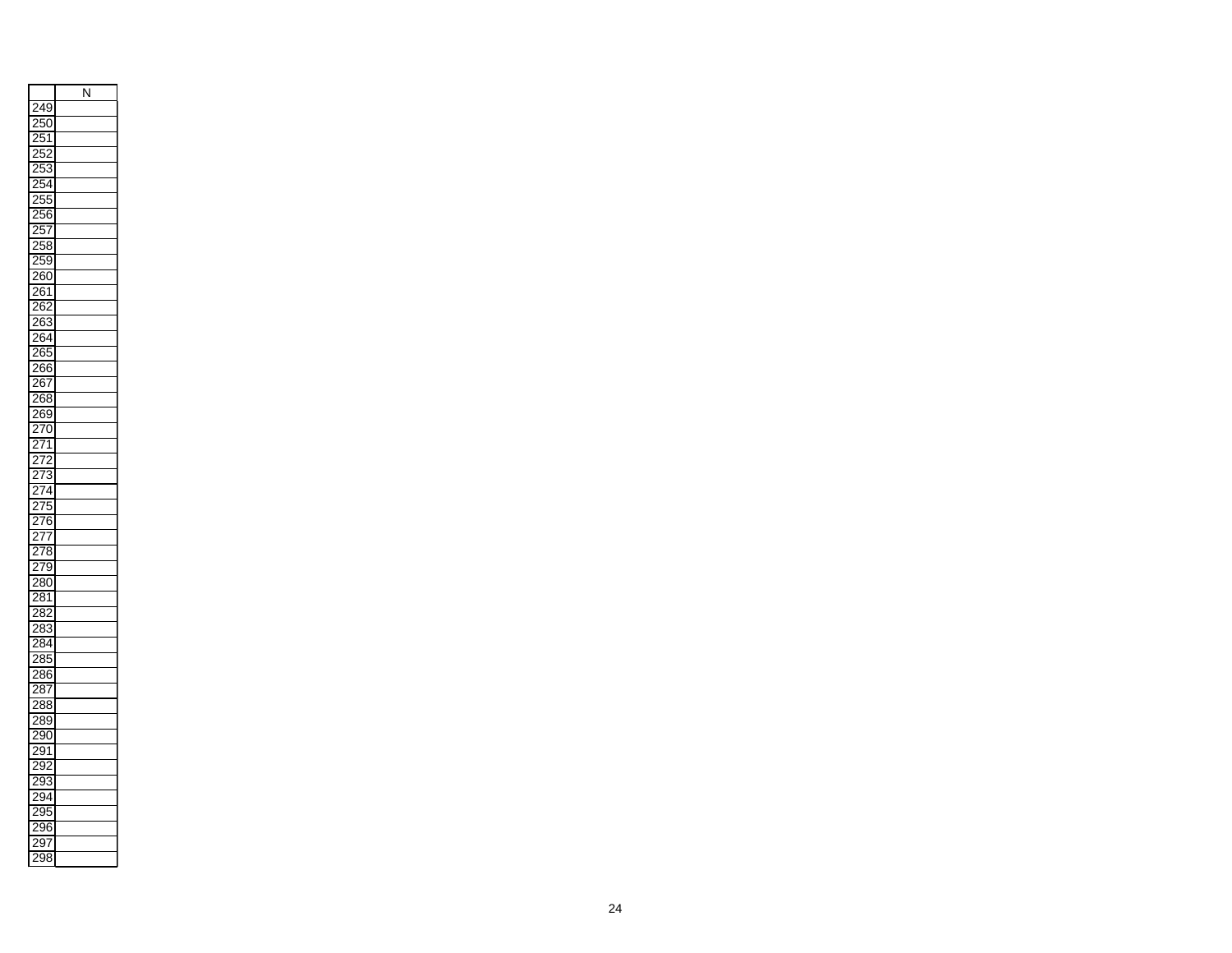|                          | N |
|--------------------------|---|
| ,<br>299                 |   |
| 300                      |   |
| 301                      |   |
| $\overline{2}$<br>3C     |   |
| $\overline{303}$         |   |
| 304                      |   |
| 305                      |   |
| 306                      |   |
| 307                      |   |
| 308                      |   |
| $\overline{30}$<br>)     |   |
| $\overline{310}$         |   |
| 3<br>1<br>1              |   |
| 312                      |   |
| $\overline{1}$<br>3<br>ś |   |
| 314                      |   |
| 315                      |   |
| 3<br>16                  |   |
| $\overline{3}$<br>1<br>7 |   |
| 3<br>8<br>1              |   |
| 19<br>3                  |   |
| 3<br>20                  |   |
| Ś<br>$\overline{2}$<br>1 |   |
| 2<br>í<br>Ś<br>,         |   |
| $\overline{23}$<br>š,    |   |
| $\overline{24}$          |   |
| 25<br>Ś.                 |   |
| 5<br>ś.<br>26<br>ì       |   |
| $\overline{3}$<br>27     |   |
| 328                      |   |
| 29<br>Ŝ                  |   |
| 330                      |   |
| Š                        |   |
| ŝ<br>1<br>Î<br>33.<br>2  |   |
| Ś                        |   |
| 33<br>ś                  |   |
| Ś<br>34<br>$\frac{1}{3}$ |   |
| Ś<br>5                   |   |
| 336                      |   |
| 33<br>I                  |   |
| 3<br>38                  |   |
| 339                      |   |
| 340<br>$\overline{3}$    |   |
| 41                       |   |
| 34<br>2                  |   |
| $\overline{4}$<br>3      |   |
| 34<br>4                  |   |
| $\overline{34}$<br>5     |   |
| Ś<br>6<br>4              |   |
| 34<br>7                  |   |
| 348<br>3                 |   |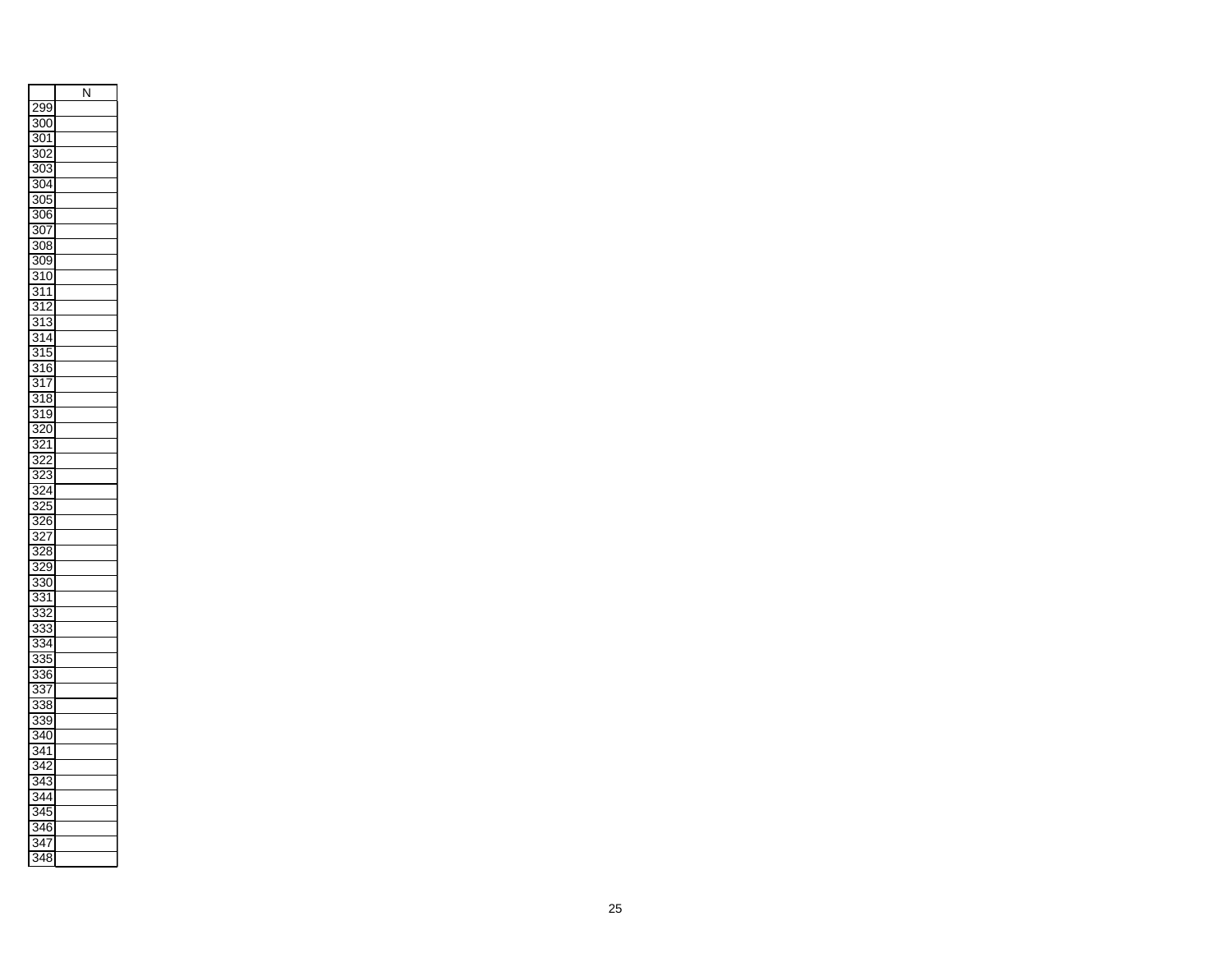|                       | N |
|-----------------------|---|
| 349                   |   |
| $\overline{350}$      |   |
| $\overline{35}$<br>1  |   |
| $\overline{352}$      |   |
| 35.<br>3              |   |
| 354                   |   |
| ķ.<br>5ł              |   |
| $\overline{356}$      |   |
| $\overline{357}$      |   |
| $\overline{358}$      |   |
| 359                   |   |
| 360                   |   |
| 361                   |   |
| 362                   |   |
| 363                   |   |
|                       |   |
| 364                   |   |
| $\overline{365}$      |   |
| 366<br>Ī              |   |
| 867                   |   |
| 368<br>3              |   |
| 369                   |   |
| $\overline{37}$<br>)  |   |
| $\overline{371}$      |   |
| $\vec{r}$<br>Ś<br>,   |   |
| $\overline{373}$      |   |
| 74<br>ś,<br>I         |   |
| 375                   |   |
| $\overline{376}$      |   |
| 37 <u>7</u>           |   |
| 378                   |   |
| 379                   |   |
| Ī<br>80               |   |
| 381                   |   |
| 382                   |   |
| 383                   |   |
| 384                   |   |
| 385                   |   |
| 386                   |   |
| 387                   |   |
| 388                   |   |
| 389                   |   |
| 390                   |   |
| Ī<br>391              |   |
| 39.                   |   |
| 393                   |   |
|                       |   |
| 39<br>94              |   |
| 395                   |   |
| š<br>9ť<br>ì          |   |
| $\overline{397}$      |   |
| $\overline{398}$<br>Ŝ |   |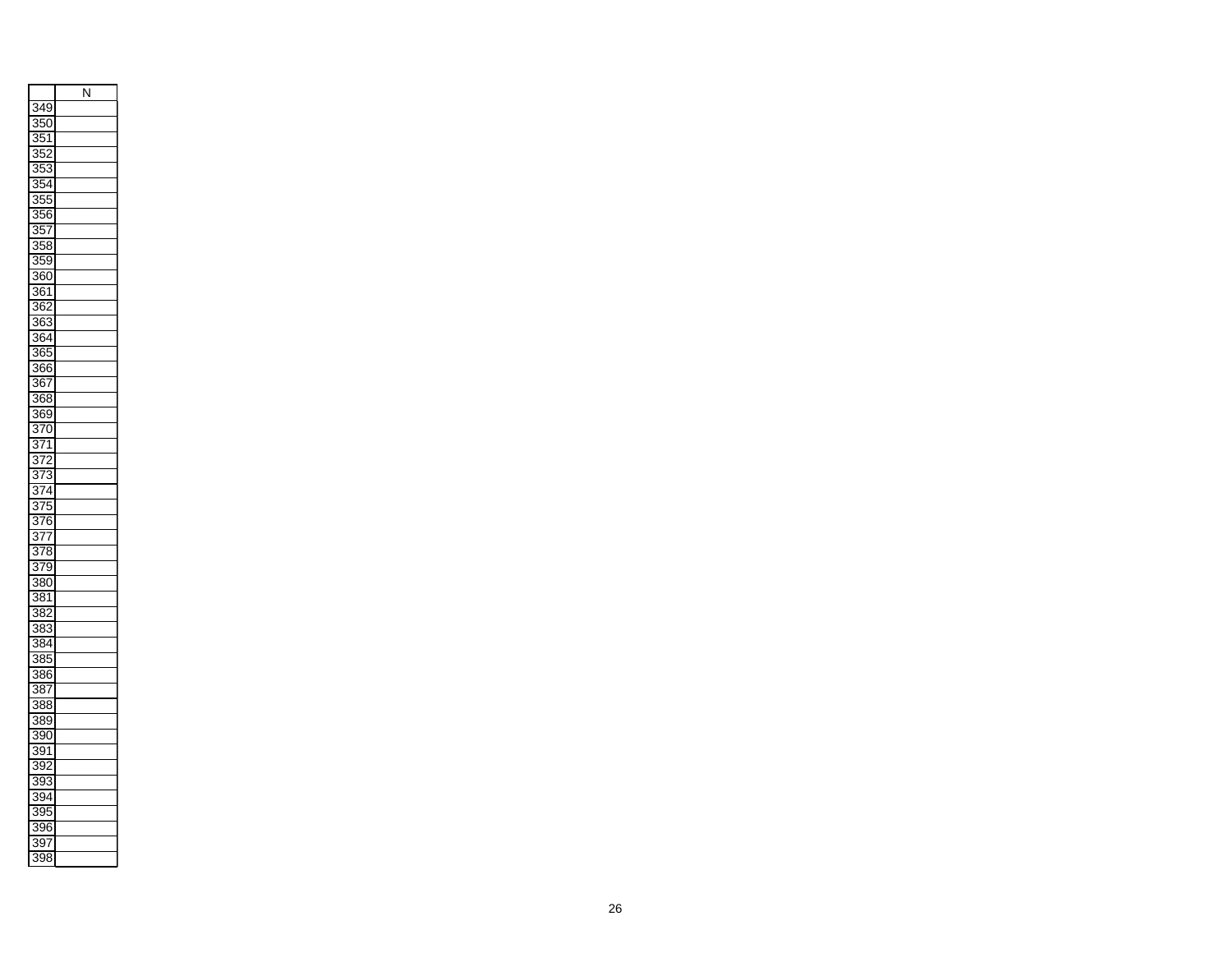|                                                           | N |
|-----------------------------------------------------------|---|
| 399                                                       |   |
| 40<br>$\overline{\mathfrak{c}}$<br>)                      |   |
| 40<br>1                                                   |   |
| ĭ<br>4(                                                   |   |
| 40                                                        |   |
| 404                                                       |   |
| 40                                                        |   |
| 4Θ<br>$\overline{\delta}$                                 |   |
| 40<br>7                                                   |   |
| 408<br>S                                                  |   |
| 40<br>)                                                   |   |
| 410                                                       |   |
| $4\overline{1}$<br>1                                      |   |
| 41<br>$\overline{2}$                                      |   |
| ֧֧֧֧֧֧֧֚֚֚֚֚֚֚֚֚֚֚֚֚֚֚֚֚֚֚֚֚֚֞֝֝֝֝֝֝֝֬֝֬֝֝<br>4<br>1<br>S |   |
| 41<br>4                                                   |   |
| 41<br>5                                                   |   |
| 6<br>41                                                   |   |
| 4<br>1<br>I                                               |   |
| 4<br>ξ<br>Š<br>1                                          |   |
| 41<br>ļ<br>)                                              |   |
| Ó<br>4<br>)                                               |   |
| 2<br>4<br>1                                               |   |
| ,<br>$\overline{4}$                                       |   |
| 3<br>4                                                    |   |
| $\overline{ }$<br>1<br>4                                  |   |
| ì<br>4<br>5                                               |   |
| 4<br>ʻ<br>6                                               |   |
| 4<br>$\mathbf{r}$                                         |   |
| $\overline{4}$<br>3                                       |   |
| 29<br>4                                                   |   |
| 4<br>30<br>)                                              |   |
| 4<br>S<br>1                                               |   |
| 4<br>3<br>$\overline{ }$                                  |   |
| 33<br>4<br>Ŝ                                              |   |
| $\overline{3}$<br>4<br>1                                  |   |
| S<br>4<br>)                                               |   |
| 36<br>4<br>j                                              |   |
| 4<br>3<br>7                                               |   |
| 3<br>4<br>ξ<br>S                                          |   |
| 39<br>4<br>)                                              |   |
| 40<br>4                                                   |   |
| 4<br>4<br>1                                               |   |
| 4<br>4                                                    |   |
| í<br>4<br>4<br>Ŝ                                          |   |
| 4<br>4                                                    |   |
| 4<br>4                                                    |   |
|                                                           |   |
| 4<br>4                                                    |   |
| 4<br>3<br>4<br>ξ                                          |   |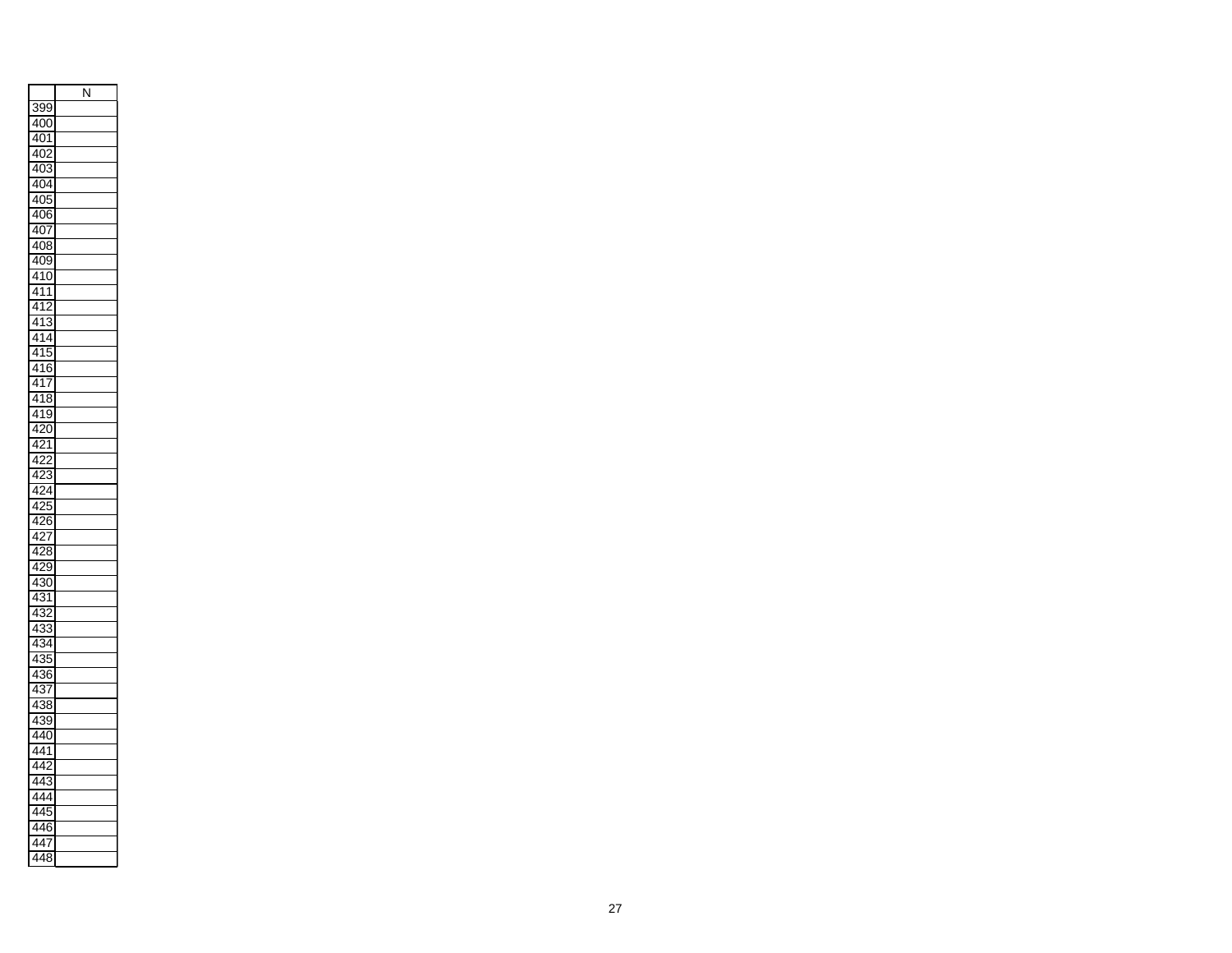|                                     | N |
|-------------------------------------|---|
| 449                                 |   |
| 450                                 |   |
| 45<br>5<br>1                        |   |
| ŗ<br>4<br>5                         |   |
| 5.<br>4                             |   |
| 45<br>4<br>5,                       |   |
| 45<br>)!                            |   |
| $\overline{45}$<br>ì                |   |
| 45<br>5<br>$\overline{\phantom{a}}$ |   |
| 458                                 |   |
| 45                                  |   |
| 460                                 |   |
| 461                                 |   |
| 46<br>2                             |   |
| 463                                 |   |
| 464                                 |   |
| 465                                 |   |
| 466                                 |   |
| 467                                 |   |
| 468<br>Š                            |   |
|                                     |   |
| 469                                 |   |
| 70<br>4                             |   |
| 471                                 |   |
| $\overline{47}$<br>,                |   |
| 473                                 |   |
| 474                                 |   |
| 475                                 |   |
| 476                                 |   |
| 477                                 |   |
| 478                                 |   |
| 479<br>ϡ                            |   |
| 480                                 |   |
| 48<br>1                             |   |
| 48<br>7                             |   |
| 48<br>Ŝ                             |   |
| 484                                 |   |
| 485                                 |   |
| 486                                 |   |
| 487                                 |   |
| 488                                 |   |
| 489<br>€                            |   |
| 490                                 |   |
| 491                                 |   |
| 49<br>9                             |   |
| 49<br>J.<br>3                       |   |
| 49<br>۱                             |   |
| 49<br>ϡ                             |   |
| Ï<br>4<br>36<br>j                   |   |
| 49<br>€                             |   |
| 49<br>K<br>Ŝ                        |   |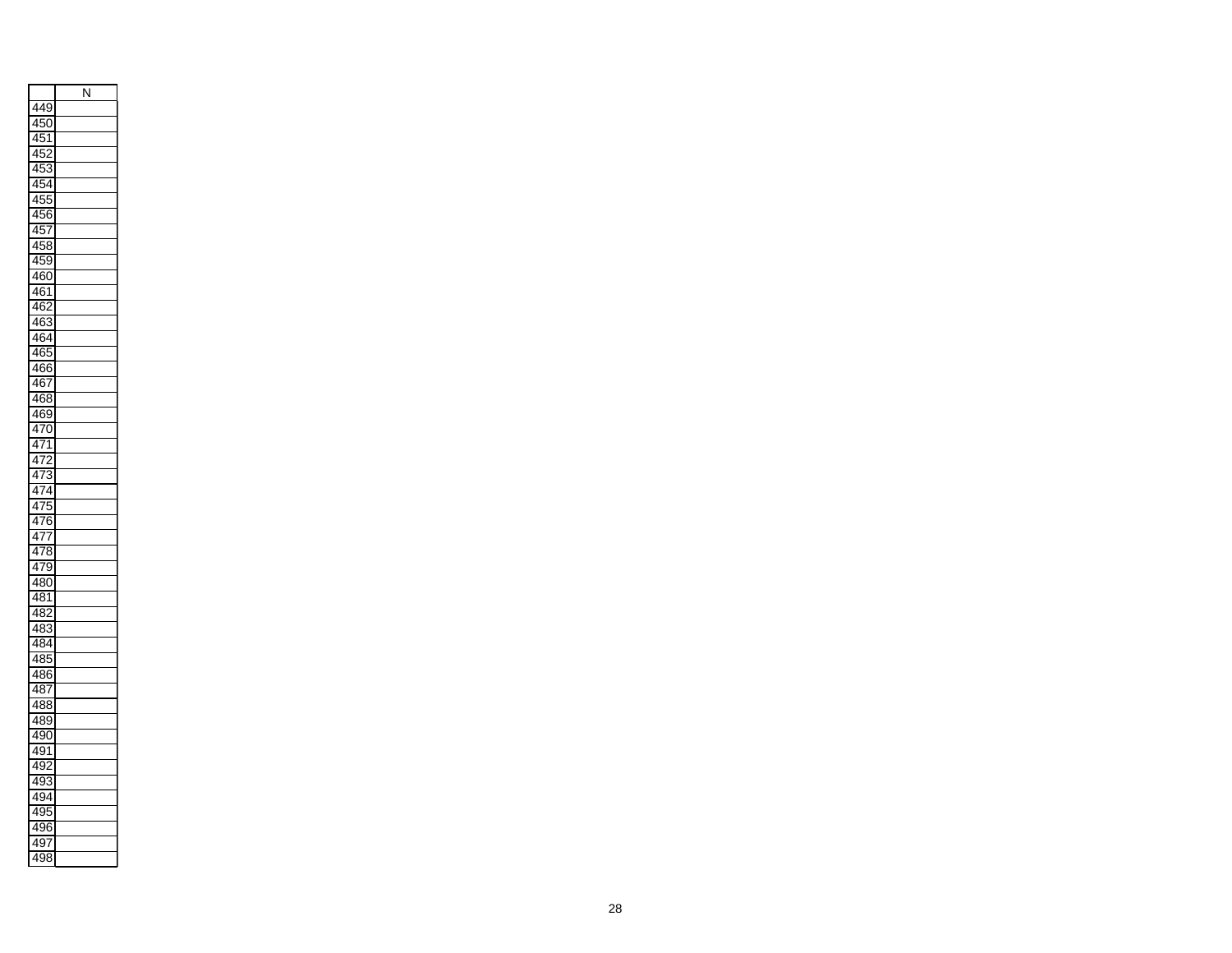|                                                                                   | N |
|-----------------------------------------------------------------------------------|---|
| 499                                                                               |   |
| ļ<br>500<br>)                                                                     |   |
| ŗ<br>$\overline{\phantom{a}}$<br>)<br>1                                           |   |
| ŗ<br>.<br>S<br>)                                                                  |   |
| ŗ<br>)3<br>5(                                                                     |   |
| ŗ<br>).<br>50<br>1                                                                |   |
| l<br>X<br>)í                                                                      |   |
| ŗ<br>5C<br>Œ<br>ì                                                                 |   |
| ļ                                                                                 |   |
| 5C<br><sup>7</sup><br>508                                                         |   |
| l                                                                                 |   |
| 5C<br>ί<br>)<br>)                                                                 |   |
| ļ<br>Ó<br>51<br>)                                                                 |   |
| l<br>1<br>1<br>5                                                                  |   |
| ֦֧֦֧֧֪֧֚֚֚֚֚֚֚֚֚֚֚֚֚֚֚֚֚֚֚֚֚֚֚֚֚֚֚֡֡֝֡֡֡֡֡֬֝֓֡֡֬<br>ŗ<br>$\overline{2}$<br>5<br>1 |   |
| 3<br>ı<br>5<br>1                                                                  |   |
| ŗ<br>5<br>1<br>4                                                                  |   |
| ŗ<br>ŗ<br>5<br>1<br>5                                                             |   |
| ļ<br>6<br>1<br>J<br>5                                                             |   |
| ļ<br>5<br>1<br>I                                                                  |   |
| ļ<br>ξ<br>1<br>š<br>í<br>)                                                        |   |
| ŗ<br>ί<br>Ĭ.<br>1<br>)<br>)                                                       |   |
| Į<br>$\overline{2}$<br>)<br>),                                                    |   |
| l<br>ž<br>,<br>1                                                                  |   |
| ı<br>ï<br>ř<br>,<br>J                                                             |   |
| ŗ<br>23<br>ĭ                                                                      |   |
| l<br>ĭ<br>$\frac{2}{4}$                                                           |   |
| C<br>25<br>j                                                                      |   |
| c<br>$\frac{5}{6}$                                                                |   |
| ŗ<br>,                                                                            |   |
| 7<br>١<br>l<br>$\overline{\mathbf{2}}$<br>ź                                       |   |
| S<br>ı                                                                            |   |
| Q<br>)<br>),                                                                      |   |
| ļ<br>3Ć<br>)<br>)                                                                 |   |
| ı<br>Ŝ<br>1<br>)                                                                  |   |
| $\ddot{\bm{r}}$<br>5<br>3:<br>,                                                   |   |
| ļ<br>3<br>Š<br>5                                                                  |   |
| ļ<br>34<br>J                                                                      |   |
| ì<br>ı<br>3ł<br>;<br>5                                                            |   |
| ŗ<br>36<br>)<br>j                                                                 |   |
| c<br>3                                                                            |   |
| Ē<br>$\overline{38}$                                                              |   |
| l<br>539<br>)                                                                     |   |
| l<br>(<br>4<br>J<br>)                                                             |   |
| ļ<br>4<br>1<br>j                                                                  |   |
| l                                                                                 |   |
| l<br>3<br>5                                                                       |   |
| ı<br>1                                                                            |   |
| ļ<br>,<br>J                                                                       |   |
| Ï<br>6<br>j                                                                       |   |
| ļ                                                                                 |   |
| J<br>ŗ                                                                            |   |
| 4<br>Ŝ<br>ξ<br>J                                                                  |   |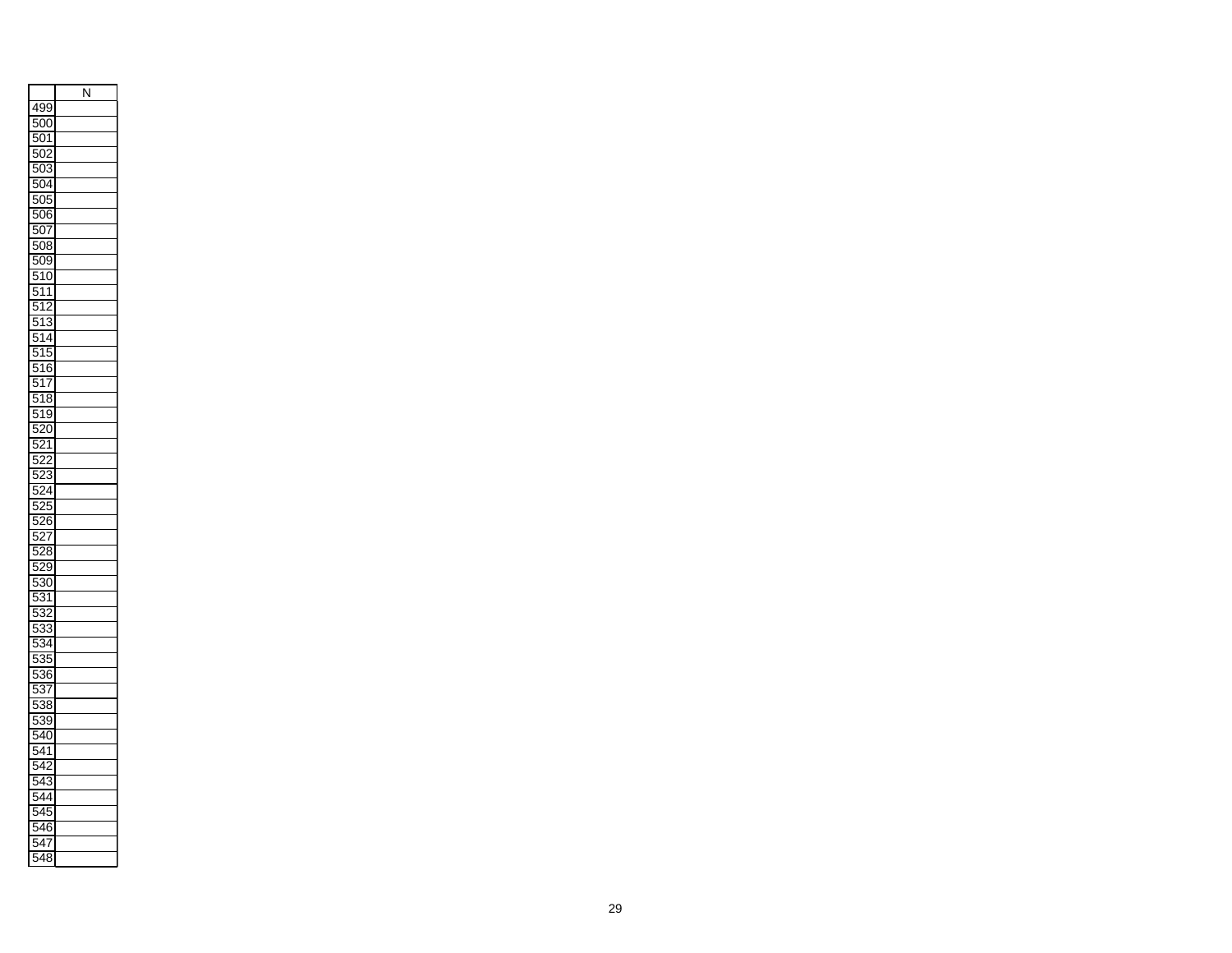|                                                      | N |
|------------------------------------------------------|---|
| 549<br>ϡ                                             |   |
| 550<br>)                                             |   |
| ļ<br>ă<br>1<br>5                                     |   |
| l<br>ļ<br>í<br>5                                     |   |
| ŗ<br>ŗ<br>53                                         |   |
| l<br>ļ<br>54                                         |   |
| L<br>555                                             |   |
| c                                                    |   |
| $\overline{56}$                                      |   |
| ŗ<br>ŗ<br>,<br>7<br>j                                |   |
| ļ<br>5ł<br>58                                        |   |
| ļ<br>Į<br>)<br>)                                     |   |
| ļ<br>560                                             |   |
| ŗ<br>56<br>1                                         |   |
| $\overline{52}$<br>Į<br>$\overline{\delta}$          |   |
| ļ<br>õб<br>$\overline{\mathbf{3}}$                   |   |
| ŗ<br>56<br>34                                        |   |
| ļ<br>i<br>ă<br>5                                     |   |
| 566                                                  |   |
| ļ<br>56<br>$\overline{\phantom{a}}$                  |   |
| ŗ<br>БE<br>$\overline{\bf 8}$                        |   |
| ļ<br>$\overline{39}$<br>õб                           |   |
| ļ<br>$\overline{\epsilon}$<br>)<br>)<br>í            |   |
| ļ<br>5<br>1<br>$\overline{1}$                        |   |
| ļ<br>᠈<br>5<br>$\overline{1}$                        |   |
| $\overline{573}$<br>ļ                                |   |
| l<br>$\overline{4}$<br>J<br>$\overline{\phantom{a}}$ |   |
| ļ<br>$\overline{5}$<br>,<br>I                        |   |
| ļ<br>в<br>ì<br>)<br>I                                |   |
| ļ<br>5<br>$\overline{1}$<br>7                        |   |
| ļ<br>78<br>5<br>Ŝ<br>Í                               |   |
| ļ<br>i<br>)<br>ヲ<br>I                                |   |
| ļ<br>30<br>āξ<br>)                                   |   |
| ļ<br>Į<br>Ŝ<br>1                                     |   |
| )<br>ļ<br>$\overline{\mathbf{8}}$<br>$\overline{ }$  |   |
| ļ<br>ä<br>33<br>ś                                    |   |
| ļ<br>ä                                               |   |
| $\overline{3}4$<br>ı                                 |   |
| ä<br>gī<br>5                                         |   |
| ļ<br>ōξ<br>86                                        |   |
| ŗ<br>ă<br>Ŝ<br>l                                     |   |
| ŗ<br>588                                             |   |
| ŗ<br>$\overline{8}$<br>)                             |   |
| ļ<br>5Ś<br>K<br>)                                    |   |
| ļ<br>ä<br>)<br>1                                     |   |
| l<br>ä<br>)                                          |   |
| ļ<br>ÿ,<br>Ì.<br>Š                                   |   |
| ļ<br>ä<br>94                                         |   |
| ļ<br>5<br>)<br>5                                     |   |
| ī<br>į.<br>6<br>)<br>ć                               |   |
| ļ<br>59<br>)                                         |   |
| ŗ<br>ā<br>J8<br>Ŝ                                    |   |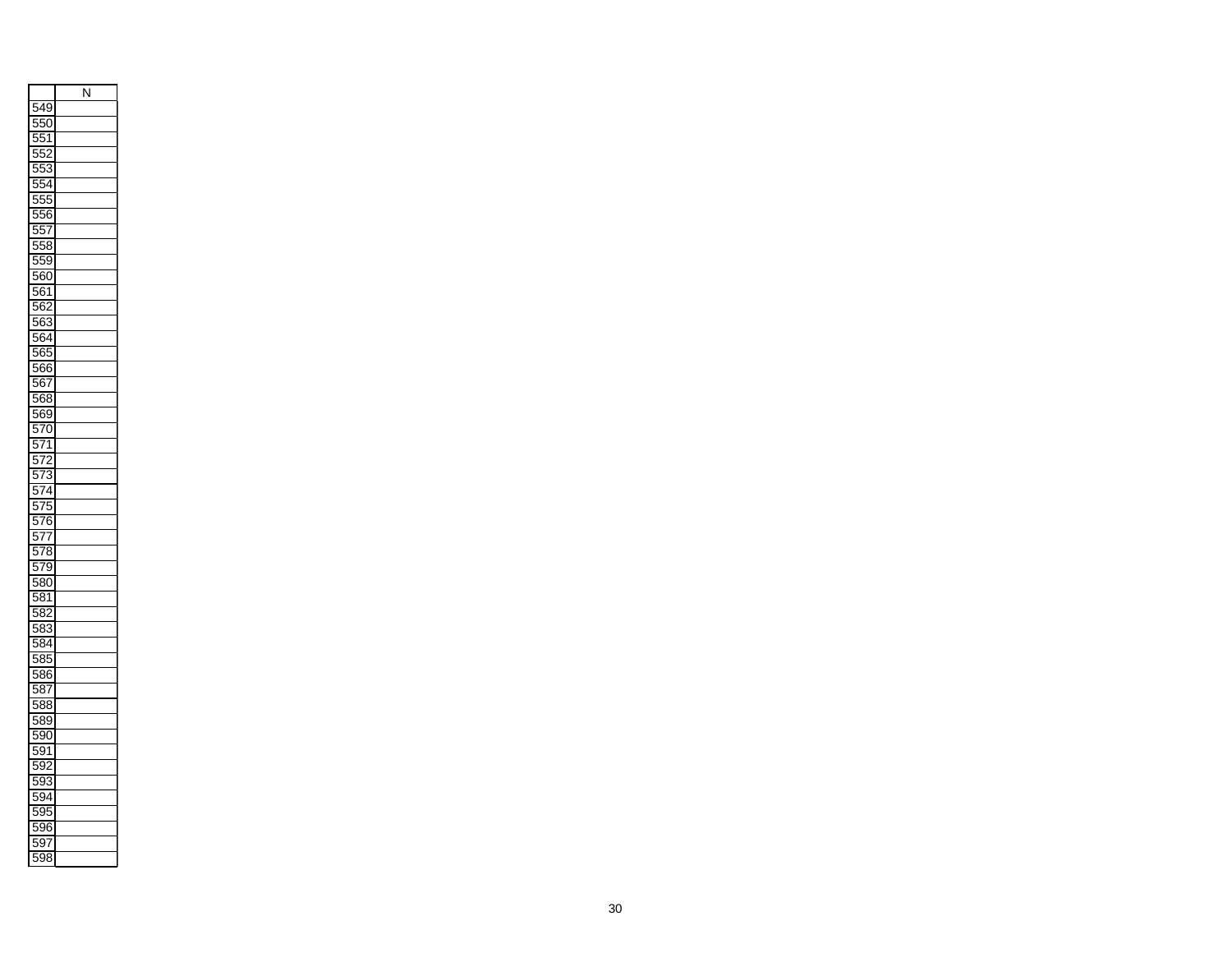|                                   | N |
|-----------------------------------|---|
| 599                               |   |
| 600                               |   |
| i01<br>в                          |   |
| 6<br>òĆ<br>)                      |   |
| 60:                               |   |
| ł<br>SC<br>).                     |   |
| 6<br>ŝĆ<br>$\mathbf{r}$           |   |
| 6<br>506                          |   |
| в<br>5C<br>$\sum_{i=1}^{n}$       |   |
| 608                               |   |
| ł<br>5O9                          |   |
| $\overline{\mathbf{3}}$<br>0<br>в |   |
| 6<br>$\frac{1}{2}$<br>1           |   |
| 61'<br>$\overline{ }$             |   |
| 6<br>$\mathbf{S}^{\prime}$<br>Ŝ   |   |
| 61<br>$\overline{4}$              |   |
| 61<br>5                           |   |
| 6<br>6<br>51                      |   |
| 6<br>$\mathbf{S}^{\prime}$        |   |
| Ī<br>ξ                            |   |
| 3<br>6<br>1<br>j                  |   |
| $\overline{31}$<br>9<br>6         |   |
| 20<br>ł<br>S,<br>)                |   |
| $\overline{2}$<br>ł<br>1<br>᠈     |   |
| ž<br>6<br>,                       |   |
| $^{23}$<br>6<br>δŹ                |   |
| 324<br>6                          |   |
| $\overline{25}$<br>ł<br>)         |   |
| $\overline{26}$<br>6<br>j         |   |
| 6.<br>27                          |   |
| <b>28</b><br>6                    |   |
| $\frac{1}{2}$<br>6<br>j,<br>)     |   |
| $\overline{30}$<br>6              |   |
| S<br>ł<br>š,<br>1                 |   |
| 63<br>2                           |   |
| $\overline{33}$<br>ł<br>ś         |   |
| $\frac{34}{2}$<br>6               |   |
| 33<br>6<br>5                      |   |
| 36<br>6                           |   |
| $\overline{3}$<br>6<br>l          |   |
| 38<br>ł<br>ĭ.<br>ŝ                |   |
| $\overline{33}$<br>6<br>ϡ         |   |
| 6<br>540                          |   |
| 6<br>$\frac{1}{4}$<br>1           |   |
| ł<br>54                           |   |
| :<br>6<br>54<br>ξ                 |   |
| ł<br>54                           |   |
| ł<br><b>34</b>                    |   |
| ŀ<br>š,<br>f<br>ì                 |   |
| 6<br>$\frac{2}{3}$<br>j           |   |
| 6<br>$\overline{548}$<br>Š        |   |
|                                   |   |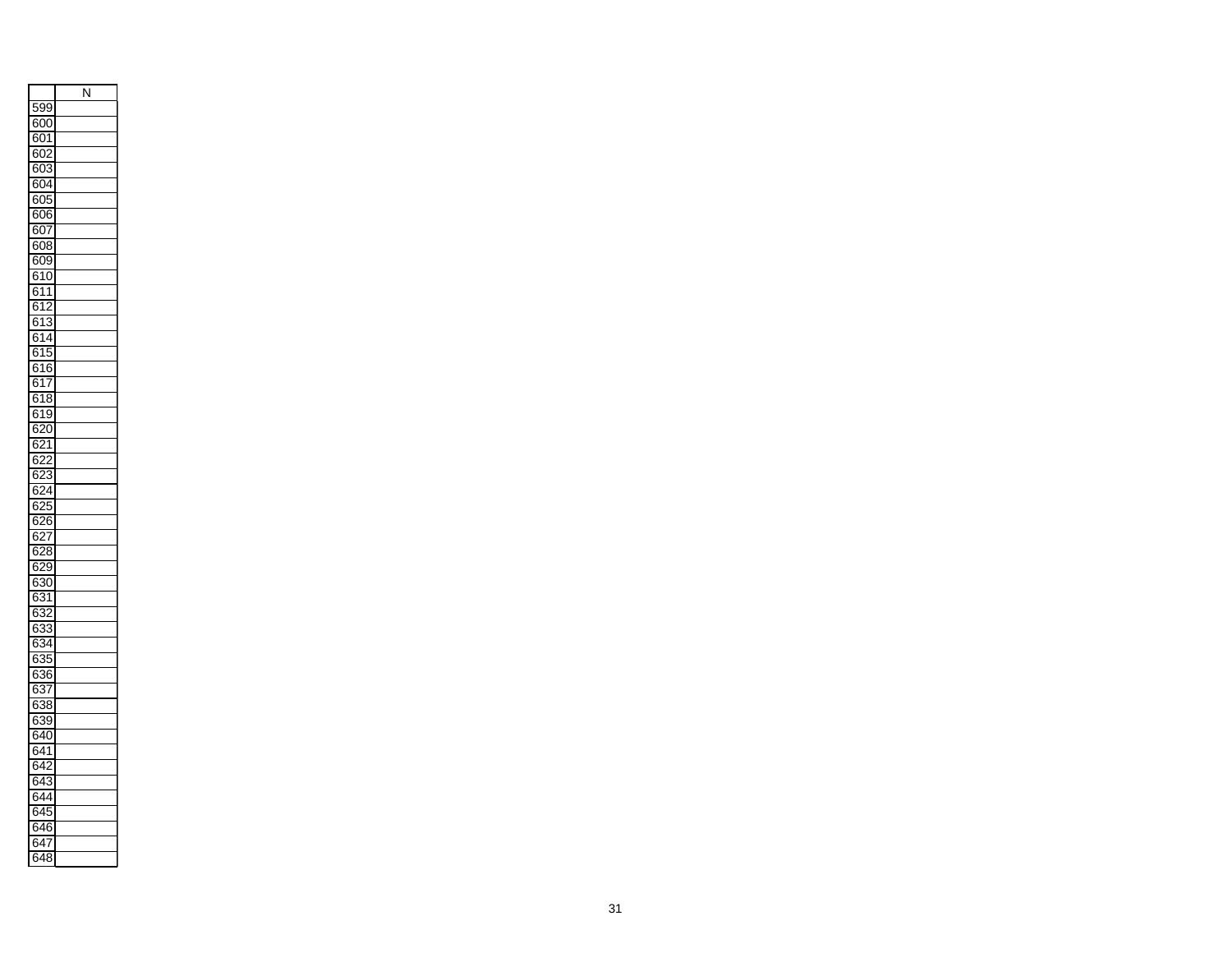|                                               | Ñ |
|-----------------------------------------------|---|
| 649                                           |   |
| 650<br>)                                      |   |
| 65<br>1                                       |   |
| 652<br>J                                      |   |
| šť<br>ł<br>j.                                 |   |
| 354<br>6                                      |   |
| $\frac{1}{2}$<br>)!<br>в                      |   |
| 656                                           |   |
| 65<br>Ĩ                                       |   |
| 658                                           |   |
| 6<br>55                                       |   |
| )                                             |   |
| 60<br>6                                       |   |
| 661                                           |   |
| 66<br>2                                       |   |
| 663                                           |   |
| 664                                           |   |
| 665<br>5                                      |   |
| 666                                           |   |
| 67<br>в                                       |   |
| 668<br>S                                      |   |
| 669                                           |   |
| $\overline{57}$<br>Е<br>)                     |   |
| $\overline{571}$<br>в                         |   |
| ŕ<br>6<br>,<br>$\frac{1}{2}$                  |   |
| $\overline{673}$                              |   |
| 74<br>6                                       |   |
| 57<br>675                                     |   |
|                                               |   |
| 676                                           |   |
| ł<br>37 <u>7</u>                              |   |
| ;78<br>6                                      |   |
| 379<br>в                                      |   |
| 680                                           |   |
| 681                                           |   |
| $\overline{\overline{\textbf{32}}}$<br>7<br>в |   |
| йŠ<br>6<br>Ŝ                                  |   |
| 384<br>6                                      |   |
| 685<br>5                                      |   |
| 686<br>j                                      |   |
| 68<br>7                                       |   |
| 688                                           |   |
| 38<br>6<br>ϡ                                  |   |
| 6<br>390                                      |   |
| в<br>391                                      |   |
|                                               |   |
| 59.<br>6                                      |   |
| 693                                           |   |
| $\overline{\mathbf{S}}$<br>1<br>ł<br>ر(       |   |
| 39.<br>6                                      |   |
| š<br>6<br>96<br>j                             |   |
| 69                                            |   |
| б<br>398<br>Ŝ                                 |   |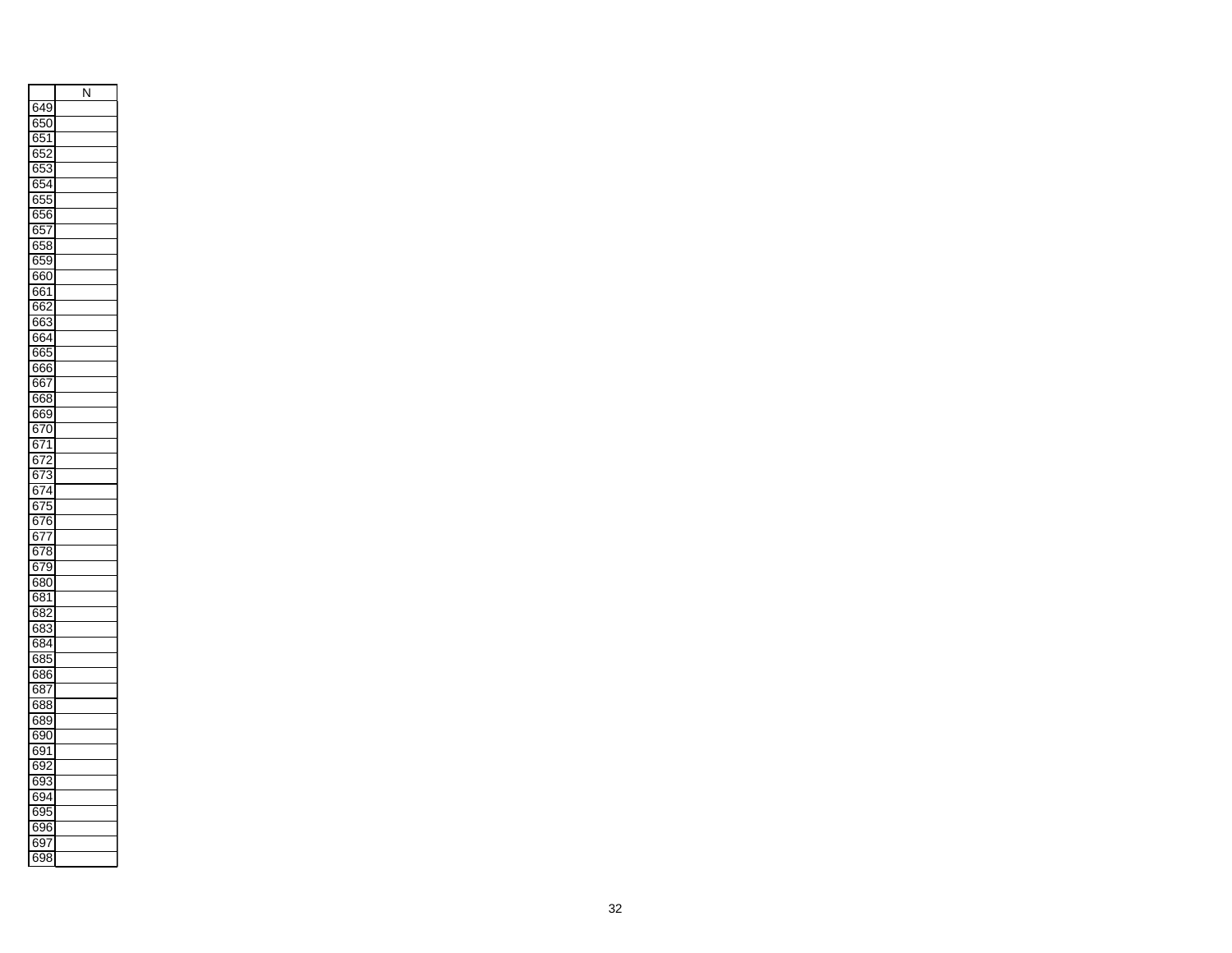|                                                                                                    | J<br>Ņ |
|----------------------------------------------------------------------------------------------------|--------|
| 69<br>X<br>ϡ                                                                                       |        |
| ้<br>)(<br>I<br>)                                                                                  |        |
| 7<br>1<br>)<br>$\overline{1}$                                                                      |        |
| í<br>ï<br>)<br>)                                                                                   |        |
| 7<br>)<br>$\overline{1}$<br>ξ                                                                      |        |
| 7<br>)4<br>I                                                                                       |        |
| 7<br>)!                                                                                            |        |
| $\overline{\mathfrak{z}}$<br>7<br>ì                                                                |        |
| $\mathcal{I}(\mathcal{I})$<br>7<br>)<br>Ī                                                          |        |
| i<br>ׇ֧֧֢֚֚֡֕֓<br>֧֚֚֚֚֚֚֚֚֚֝<br>ׇׇ֧֧֧֧֧֧֧֖֧֧֚֚֚֚֚֚֝֝֬֝֬֝֬֝֬֝֬֝֬<br>$\overline{\mathfrak{z}}$<br>Ŝ |        |
| $\overline{1}$<br>7<br>X<br>)                                                                      |        |
| 7<br>7<br>$\overline{0}$                                                                           |        |
| 1<br>1<br>ï                                                                                        |        |
| 7<br>í<br>7<br>,                                                                                   |        |
| ֖֪֪֪֪֪֪֪֪֪֪֪֪֪֪֪֦֚֚֚֚֚֚֚֚֚֚֚֚֚֚֚֬֝֝֝֝֝֝֝֝<br>ļ<br>1<br>l                                           |        |
| $\overline{1}$<br>Z<br>$\overline{1}$<br>į                                                         |        |
| Į<br>1<br>ı<br>)                                                                                   |        |
| 71<br>6<br>έ                                                                                       |        |
| 1<br>7<br>l                                                                                        |        |
| 71<br>ξ<br>S                                                                                       |        |
| 1<br>ί<br>7<br>)                                                                                   |        |
| (<br>)                                                                                             |        |
| $\overline{1}$<br>5<br>Ī                                                                           |        |
| j<br>ī                                                                                             |        |
| Š<br>$\overline{1}$                                                                                |        |
| ۱                                                                                                  |        |
| I<br>ļ<br>,                                                                                        |        |
| I<br>5<br>$\overline{ }$<br>6<br>ì                                                                 |        |
| l<br>$\overline{1}$                                                                                |        |
| )<br>٤<br>Ŝ                                                                                        |        |
| ı<br>Š<br>$\overline{ }$<br>)                                                                      |        |
| $\overline{1}$<br>í<br>3<br>)                                                                      |        |
| I                                                                                                  |        |
| 1<br>$\overline{1}$<br>Ŝ<br>Š<br>)                                                                 |        |
| I<br>7<br>ś                                                                                        |        |
| ₹<br>l                                                                                             |        |
| Ì                                                                                                  |        |
| l                                                                                                  |        |
| S<br>6<br>ì<br>I<br>Ì                                                                              |        |
| $\frac{1}{1}$                                                                                      |        |
| S<br>ξ<br>Š                                                                                        |        |
| ì<br>Ì<br>۱<br>l                                                                                   |        |
| 74<br>(<br>$\overline{1}$<br>)                                                                     |        |
| ۱<br>j<br>1<br>I                                                                                   |        |
| $\overline{1}$                                                                                     |        |
| Ś<br>1<br>ï                                                                                        |        |
| ı<br>l                                                                                             |        |
| 7<br>ļ                                                                                             |        |
| í<br>)                                                                                             |        |
| 1<br>$\overline{\phantom{a}}$<br>ï                                                                 |        |
| 4<br>ξ<br>Š<br>$\overline{1}$                                                                      |        |